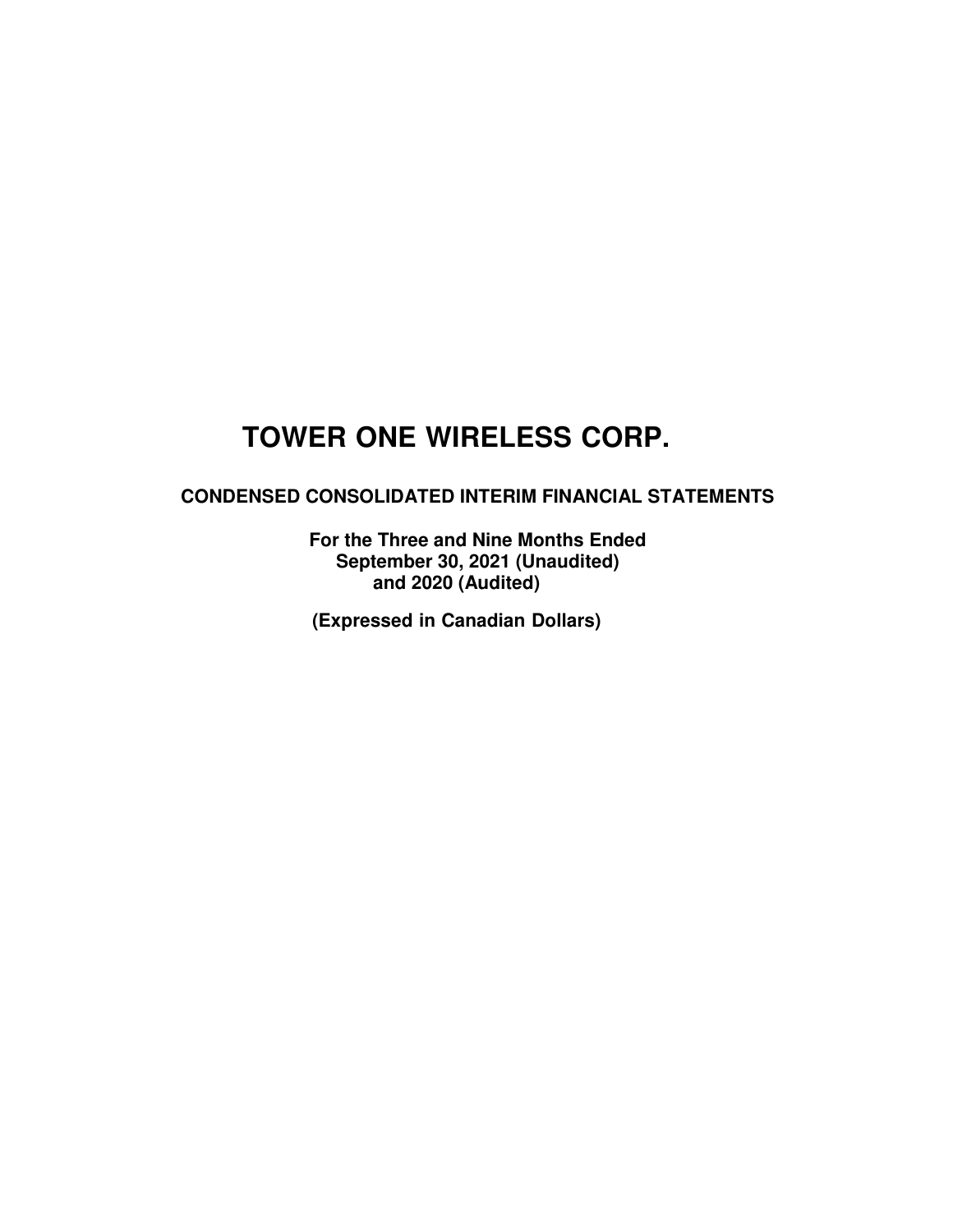## Consolidated Statements of Financial Position

As at September 30, 2021 and 2020 (Expressed in Canadian Dollars)

|                                          | <b>Note</b>                                     | September 30,       | December 31,      |
|------------------------------------------|-------------------------------------------------|---------------------|-------------------|
|                                          |                                                 | 2021<br>(Unaudited) | 2020<br>(Audited) |
|                                          |                                                 | \$                  | \$                |
|                                          | ASSETS (NOTES 10 and 13)                        |                     |                   |
| <b>Current Assets</b>                    |                                                 |                     |                   |
| Cash                                     |                                                 | 525,363             | 122,759           |
| Amounts receivable                       |                                                 | 2,505,663           | 1,166,502         |
| Prepaid expenses and deposits            |                                                 | 4,345,444           | 371,013           |
| Unbilled revenues                        |                                                 |                     |                   |
| Assets held for sale                     | 13                                              |                     | 30,967            |
|                                          |                                                 | 7,376,469           | 1,691,241         |
| Intangible assets                        | 10                                              | 1,191,917           | 1,357,658         |
| Right-of-use assets                      | 12                                              | 4,031,866           | 1,885,433         |
| Property and equipment                   | 11                                              | 4,934,708           | 6,175,128         |
| <b>Total Assets</b>                      |                                                 | 17,534,961          | 11,109,460        |
|                                          | <b>LIABILITIES AND SHAREHOLDERS' DEFICIENCY</b> |                     |                   |
| <b>Current Liabilities</b>               |                                                 |                     |                   |
| Accounts payable and accrued liabilities | 17                                              | 5,829,966           | 4,368,281         |
| Income tax payable                       |                                                 | 456,052             | 610,977           |
| Interest payable                         | 15, 16, 17                                      | 378,962             | 650,278           |
| Deferred revenue                         |                                                 |                     | 278,443           |
| Customer deposits                        | 19                                              | 5,295,628           | 5,621,307         |
| Current portion of lease liabilities     | 12                                              | 180,308             | 92,308            |
| Convertible debentures                   | 14                                              |                     |                   |
| Current portion of loans payable         | 15                                              | 1,754,693           | 3,440,732         |
| Loans from related parties               | 17                                              | 1,115,476           | 3,870,748         |
| Bonds payable                            | 16                                              | 1,793,600           | 1,882,750         |
|                                          |                                                 | 16,804,685          | 20,815,824        |
| Long-term portion of lease liabilities   | 12                                              | 3,708,335           | 1,593,370         |
| Long-term portion of loans payable       | 15                                              | 9,023,312           | 143,855           |
| <b>Total Liabilities</b>                 |                                                 | 29,536,332          | 22,553,049        |
|                                          |                                                 |                     |                   |
| <b>Shareholders' Deficiency</b>          |                                                 |                     |                   |
| Share capital                            | 18                                              | 16,900,668          | 16,900,668        |
| Share subscriptions                      |                                                 | (30,000)            | (30,000)          |
| Contributed surplus                      | 18                                              | 1,706,089           | 1,706,089         |
| Non-controlling interest                 | 9                                               | (3, 184, 833)       | (4,532,457)       |
| <b>Deficit</b>                           |                                                 | (27, 580, 334)      | (25, 352, 460)    |
| Accumulated other comprehensive loss     |                                                 | 187,039             | (135, 429)        |
| <b>Total Shareholders' Deficiency</b>    |                                                 | (12,001,371)        | (11, 443, 589)    |
| <b>Total Equity and Liabilities</b>      |                                                 | 17,534,961          | 11,109,460        |

Approved on behalf of the Board of Directors:<br>"Alejandro Ochoa"

"Robert Nicholas Peter Horsley"

The accompanying notes are an integral part of these consolidated financial statements.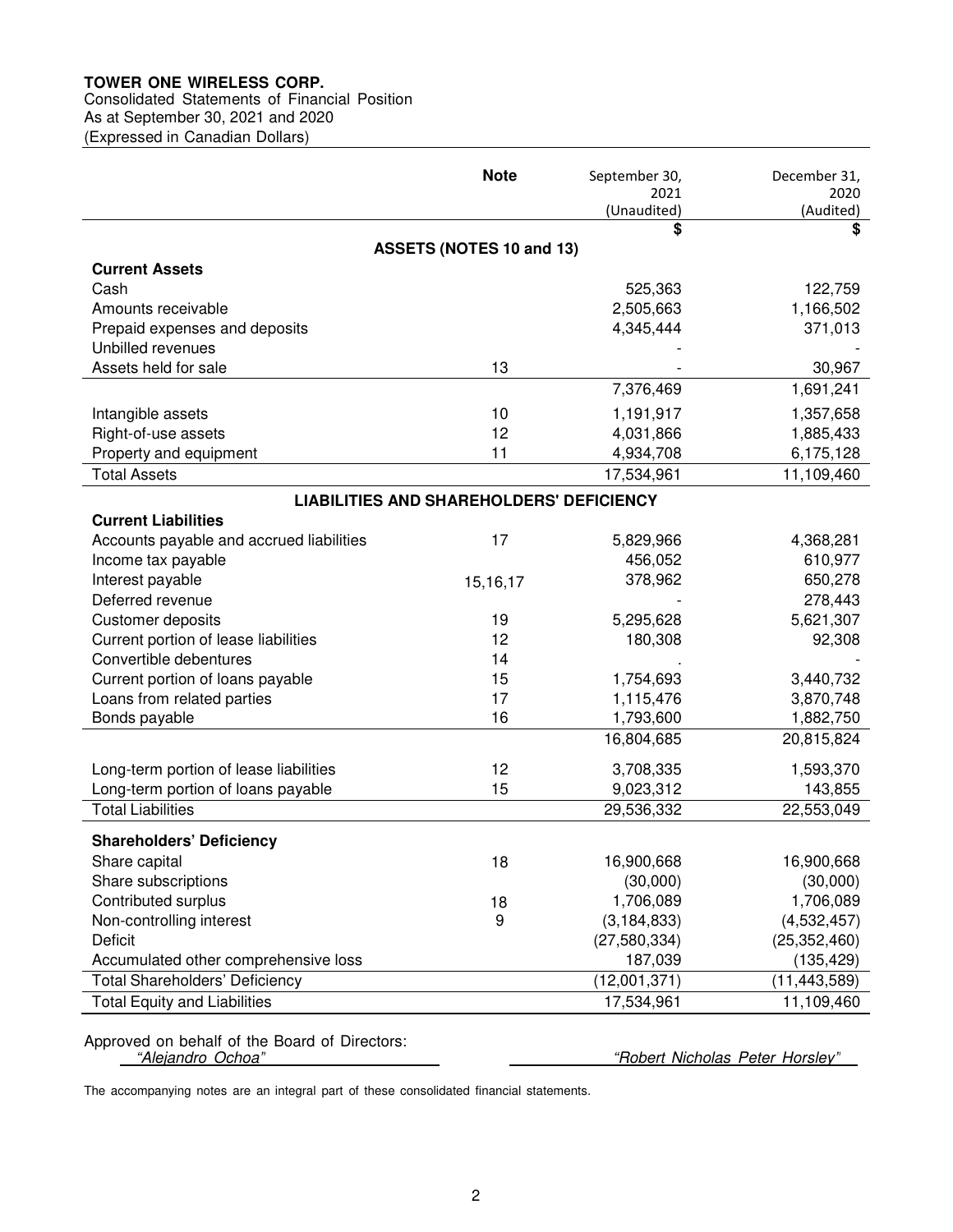Consolidated Statements of Comprehensive Loss

As at September 30, 2021 and 2020 (Expressed in Canadian Dollars)

|                                                       |                       |                       | Three months ended    | Nine months ended     |                       |
|-------------------------------------------------------|-----------------------|-----------------------|-----------------------|-----------------------|-----------------------|
|                                                       | Note                  | September 30,<br>2021 | September 30,<br>2020 | September 30,<br>2021 | September 30,<br>2020 |
|                                                       |                       | \$                    | \$                    | \$                    | \$                    |
| <b>Revenues</b>                                       | 21                    | 4,386,775             | 542,323               | 6,089,761             | 7,327,250             |
| <b>Cost of sales</b>                                  |                       | 2,528,037             | 83,880                | 2,705,647             | 3,963,496             |
|                                                       |                       | 1,858,738             | 458,443               | 3,384,114             | 3,363,754             |
| <b>Expenses</b>                                       |                       |                       |                       |                       |                       |
| Advertising and promotion                             |                       | 77,266                | 5,869                 | 126,362               | 10,220                |
| Amortization                                          | 9, 10, 11             | 437,428               | 252,787               | 1,200,523             | 940,909               |
| <b>Bad debts</b>                                      |                       | 66,253                |                       | 66,253                |                       |
| <b>Bank Charges</b>                                   |                       |                       | 5,932                 |                       | 20,699                |
| Insurance                                             |                       |                       | 3,254                 |                       | 6,738                 |
| Foreign exchange                                      |                       | 291,439               | 400,950               | 636.471               | 1,408,854             |
| Interest, financing charges and accretion             | 11, 13, 14, 15,<br>16 | 263,979               | 295,336               | 1,138,985             | 950,089               |
| Maintenance and operations                            |                       | 334,917               |                       | 1,105,036             |                       |
| Office and miscellaneous                              |                       | (963, 339)            | 200,151               | (861, 019)            | 480,668               |
| Permits and licenses                                  |                       |                       | 11,288                |                       | 33,572                |
| Professional fees and consulting                      | 16                    | 338,587               | 210,914               | 681,520               | 481,539               |
| Wages and benefits                                    |                       |                       | 753,081               |                       | 1,865,778             |
| Travel                                                |                       | 18,441                | 61,983                | 32,129                | 126,509               |
|                                                       |                       | 3,393,009             | 2,201,547             | 4,126,260             | 6,325,576             |
|                                                       |                       |                       |                       |                       | (2,961,822)           |
| Loss before other items                               |                       | 993,766               | (1,743,104)           | (742, 145)            |                       |
| <b>Other items</b>                                    |                       |                       |                       |                       |                       |
| Loss on extinguishment of debt                        | 16                    |                       |                       |                       |                       |
| Impairment                                            | 7, 9, 10              | (18, 253)             | (115, 367)            | (361, 719)            | (145, 361)            |
| Impairment of advances and loans<br>receivable        | 16                    |                       |                       |                       |                       |
| Gain (loss) on net monetary position                  | 4                     |                       |                       |                       | 88,147                |
|                                                       |                       | (18, 253)             | (115, 367)            | (361, 719)            | (57, 214)             |
| Net loss before income taxes                          |                       | 975,513               | (1,858,471)           | (1, 103, 864)         | (3,019,036)           |
| Deferred income tax recovery                          | 24                    |                       |                       |                       |                       |
| Net Income / loss                                     |                       | 975,513               | (1,858,471)           | (1, 103, 864)         | (3,019,036)           |
| Other comprehensive loss:                             |                       |                       |                       |                       |                       |
| Foreign exchange translation adjustment               |                       | 21,355                | 409,992               | 582,388               | 884,305               |
| <b>Comprehensive loss</b>                             |                       | 996,868               | (1,448,479)           | (521, 476)            | (2, 134, 731)         |
| Net Income / loss attributable to:                    |                       |                       |                       |                       |                       |
| Shareholders of the Company                           |                       | 695,361               | (1,396,670)           | (857, 668)            | (1,907,019)           |
| Non-controlling interest                              |                       | 280,152               | (461, 802)            | (246, 196)            | (1, 112, 017)         |
| Net Income / loss                                     |                       | 975,513               | (1,858,471)           | (1, 103, 864)         | (3,019,036)           |
| Other comprehensive income (loss)<br>attributable to: |                       |                       |                       |                       |                       |
| Shareholders of the Company                           |                       | 237,420               | 217,102               | 513,766               | 546.403               |
| Non-controlling interest                              |                       | (216, 065)            | 192,890               | 68,622                | 337,903               |
| Other comprehensive income (loss)                     |                       | 21,355                | 409,992               | 582,388               | 884,305               |
|                                                       |                       |                       |                       |                       |                       |
| Income / Loss per common share - basic<br>and diluted |                       | 0,01                  | (0,02)                | (0.01)                | (0,02)                |
| Weighted average common shares<br>outstanding         |                       | 100,403,732           | 94,103,732            | 100,403,732           | 94,103,732            |

The accompanying notes are an integral part of these consolidated financial statements.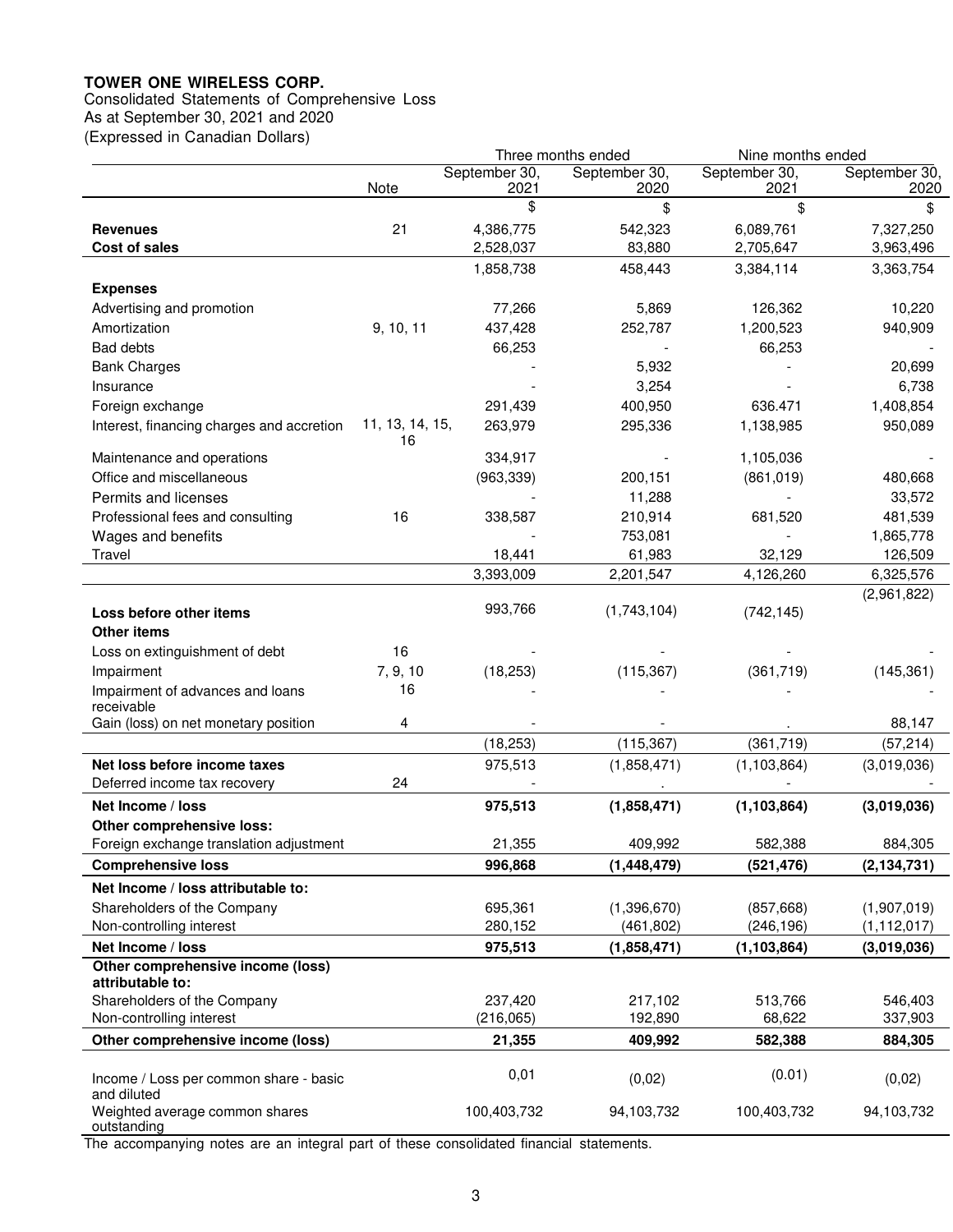Consolidated Statements of Changes in Equity (Deficiency) (Expressed in Canadian Dollars)

|                                                                                          | Number of<br>Common<br>Shares | <b>Share Capital</b> | Subscriptions<br>Received | Contributed<br>Surplus | Deficit                | Accumulated<br>Other<br>Comprehensive<br>Income | Deficiency<br>Attributable to<br>Shareholders of<br>the Company | Non-<br>controlling<br>Interest | Total                    |
|------------------------------------------------------------------------------------------|-------------------------------|----------------------|---------------------------|------------------------|------------------------|-------------------------------------------------|-----------------------------------------------------------------|---------------------------------|--------------------------|
|                                                                                          |                               | \$                   | \$                        | \$                     | \$                     | \$                                              | \$                                                              | \$                              | \$                       |
| Balance, December 31, 2017                                                               | 70,125,698                    | 10,635,886           | 170,000                   | 1,344,884              | (9,896,705)            | (27, 299)                                       | 2,226,766                                                       | 188,156                         | 2,414,922                |
| Exercise of stock options                                                                | 5,600,000                     | 2,460,301            | (200,000)                 | (1,200,301)            |                        |                                                 | 1,060,000                                                       |                                 | 1,060,000                |
| Exercise of warrants                                                                     | 8,665,201                     | 2,166,300            |                           |                        |                        |                                                 | 2,166,300                                                       |                                 | 2,166,300                |
| Shares issued for services                                                               | 525,690                       | 110,395              |                           |                        |                        |                                                 | 110,395                                                         |                                 | 110,395                  |
| Shares issued for subscriptions<br>received                                              | 142,857                       | 30,000               | (30,000)                  |                        |                        |                                                 |                                                                 |                                 |                          |
| Shares issued for debt                                                                   | 780,000                       | 156,000              |                           |                        |                        |                                                 | 156,000                                                         |                                 | 156,000                  |
| Shares issued for acquisition of<br>Mexmaken                                             | 7,500,000                     | 1,312,500            |                           |                        |                        |                                                 | 1,312,500                                                       | 145,833                         | 1,458,333                |
| Share-based compensation                                                                 |                               |                      |                           | 1,913,692              |                        |                                                 | 1,913,692                                                       |                                 | 1,913,692                |
| Subscriptions received                                                                   |                               |                      | 30,000                    |                        |                        |                                                 | 30,000                                                          |                                 | 30,000                   |
| Shares issued                                                                            | 50,000                        | 5,000                |                           |                        |                        |                                                 | 5,000                                                           |                                 | 5,000                    |
| Fair value of warrants issued for bond<br>issuance cost<br>Equity portion of convertible |                               |                      |                           | 28,514                 |                        |                                                 | 28,514                                                          |                                 | 28,514                   |
| debentures                                                                               |                               |                      |                           | 2,673                  |                        |                                                 | 2,673                                                           |                                 | 2,673                    |
| Net loss                                                                                 |                               |                      |                           |                        | (9, 112, 971)          |                                                 | (9, 112, 971)                                                   | (18, 314)                       | (9, 131, 285)            |
| Other comprehensive loss                                                                 |                               |                      |                           |                        |                        | (326, 928)                                      | (326, 928)                                                      | (153, 204)                      | (480, 132)               |
| Balance, December 31, 2018                                                               | 93,389,446                    | 16,876,382           | (30,000)                  | 2,089,462              | (19,009,676)           | (354, 227)                                      | (428, 059)                                                      | 162,471                         | (265, 588)               |
| Warrants issued                                                                          |                               |                      | $\blacksquare$            | 608,440                |                        |                                                 | 608,440                                                         |                                 | 608,440                  |
| Obligation to issue warrants                                                             |                               |                      |                           | 180,714                |                        |                                                 | 180,714                                                         |                                 | 180,714                  |
| Extinguishment of convertible<br>debenture                                               |                               |                      | $\blacksquare$            | (574, 895)             |                        |                                                 | (574, 895)                                                      |                                 | (574, 895)               |
| Adjustment on acquisition of<br>controlled subsidiary<br>Adjustment on disposition of    |                               |                      |                           |                        | (106,990)              |                                                 | (106,990)                                                       | 869                             | (106, 121)               |
| controlled subsidiary<br>Net loss                                                        |                               |                      |                           |                        | 508,444<br>(4,977,237) |                                                 | 508,444<br>(4,977,237)                                          | (178, 047)<br>(3, 170, 031)     | 330,397<br>(8, 147, 268) |
| Other comprehensive loss                                                                 |                               |                      |                           |                        |                        | (155, 147)                                      | (155, 147)                                                      | (172, 549)                      | (327, 696)               |
| Balance, December 31, 2019                                                               | 93,389,446                    | 16,876,382           | (30,000)                  | 2,303,721              | (23, 585, 459)         | (509, 374)                                      | (4,944,730)                                                     | (3,357,287)                     | (8,302,017)              |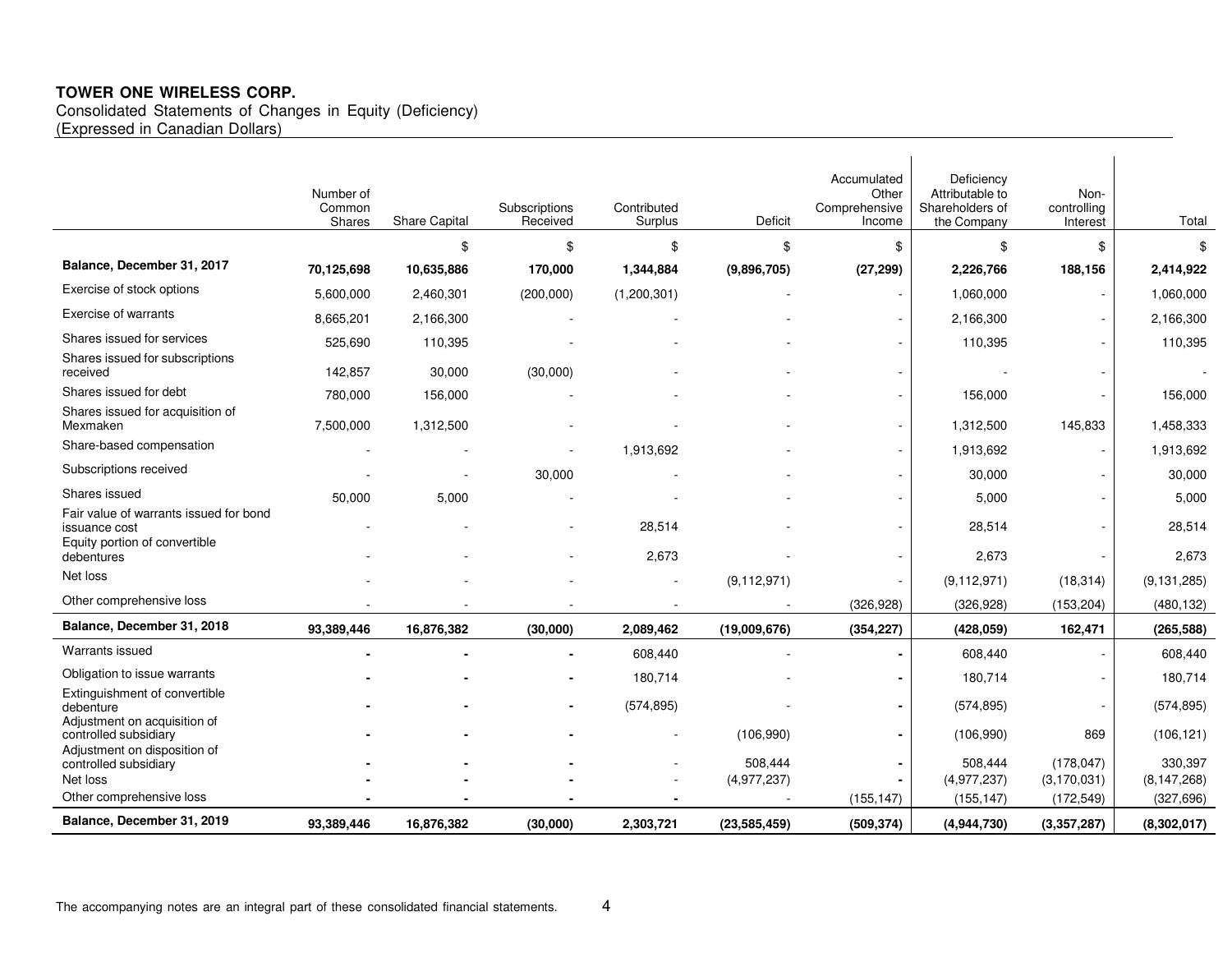Consolidated Statements of Changes in Equity (Deficiency) (Expressed in Canadian Dollars)

|                                                                                                       | Number of<br>Common<br>Shares | Share Capital | Subscriptions<br>Received | Contributed<br>Surplus  | Deficit                   | Accumulated<br>Other<br>Comprehensive<br>Income | Deficiency<br>Attributable to<br>Shareholders of<br>the Company | Non-<br>controlling<br>Interest | Total                            |
|-------------------------------------------------------------------------------------------------------|-------------------------------|---------------|---------------------------|-------------------------|---------------------------|-------------------------------------------------|-----------------------------------------------------------------|---------------------------------|----------------------------------|
|                                                                                                       |                               | \$            | \$                        | \$.                     | \$                        | \$                                              | \$                                                              | \$                              | \$                               |
| Balance, December 31, 2019<br>Warrants expired                                                        | 93,389,446                    | 16,876,382    | (30,000)                  | 2,303,721<br>(597, 632) | (23, 585, 459)<br>597,632 | (509, 374)                                      | (4,944,730)                                                     | (3,357,287)                     | (8,302,017)                      |
| Shares issued as penalty to<br>the convertible debt lenders<br>Net loss<br>Other comprehensive income | 714,286                       | 24,286        |                           |                         | (2,364,633)               | 373,945                                         | 24,286<br>(2,364,633)<br>373,945                                | (1,309,671)<br>134,501          | 24,286<br>(3,674,304)<br>508,446 |
| Balance, December 31, 2020                                                                            | 94,103,732                    | 16,900,668    | (30,000)                  | 1,706,089               | (25, 352, 460)            | (135, 429)                                      | (6,911,132)                                                     | (4,532,457)                     | (11, 443, 589)                   |
| Net Loss                                                                                              |                               |               |                           |                         | (136, 166)                |                                                 | (136, 166)                                                      | (301, 082)                      | (437, 249)                       |
| Other comprehensive loss                                                                              |                               |               |                           |                         |                           | 199,003                                         | 199,003                                                         | 188,760                         | 387,763                          |
| Balance, March 31, 2021                                                                               | 94,103,732                    | 16,900,668    | (30,000)                  | 1,706,089               | (25, 488, 626)            | 63,573                                          | (6,848,297)                                                     | (4,644,778)                     | (11,493,074)                     |
| Shares issued                                                                                         | 6,300,000                     |               |                           |                         |                           |                                                 |                                                                 |                                 |                                  |
| Net Loss                                                                                              |                               |               |                           |                         | (1,416,863)               |                                                 | (1, 416, 863)                                                   | (225, 266)                      | (1,642,129)                      |
| Other comprehensive loss                                                                              |                               |               |                           |                         |                           | 77,343                                          | 77,343                                                          | 95,927                          | 173,270                          |
| Balance, June 30, 2021                                                                                | 100,403,732                   | 16,900,668    | (30,000)                  | 1,706,089               | (26, 905, 489)            | 140,916                                         | (8, 187, 817)                                                   | (4,774,117)                     | (12,961,934)                     |
| Net Loss                                                                                              |                               |               |                           |                         | 695,361                   |                                                 | 695,361                                                         | 280,152                         | 975,513                          |
| Adjustment on acquisition of controlled<br>subsidiary (note 6)                                        |                               |               |                           |                         | (1,370,206)               | (191, 297)                                      | (1,561,503)                                                     | 1,525,196                       | (36, 306)                        |
| Other comprehensive loss                                                                              |                               |               |                           |                         |                           | 237,420                                         | 237,420                                                         | (216,065)                       | 21,355                           |
| Balance, September 30, 2021                                                                           | 100,403,732                   | 16,900,668    | (30,000)                  | 1,706,089               | (27, 580, 334)            | 187,039                                         | (8,816,539)                                                     | (3, 184, 834)                   | (12,001,372)                     |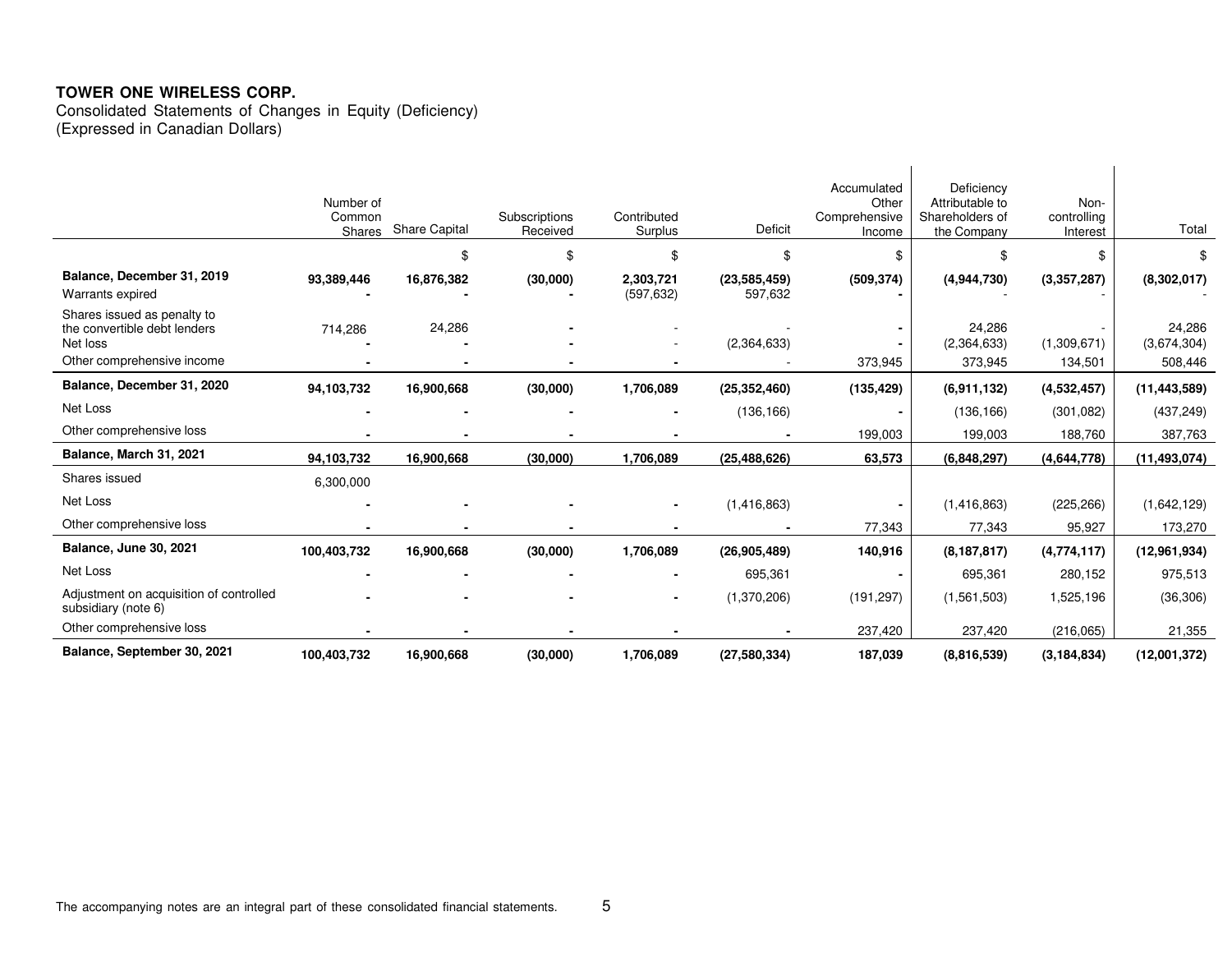Consolidated Statements of Cash Flows As at September 30, 2021 and 2020 (Expressed in Canadian Dollars)

| September 30,<br>September 30,<br>2021<br>2020<br>\$<br>\$<br>Cash flows from operating activities<br>(1, 103, 864)<br>(3,019,036)<br>Net loss<br>Items not affecting cash:<br>Accretion<br>Accrued interest<br>940,909<br>Amortization<br>1,200,523<br>Allowance for VAT<br>Gain on sale of towers<br>3,459,726<br>Deferred income tax recovery<br>479,296<br>521,121<br>Foreign exchange<br>Gain on net monetary position<br>(88, 147)<br>Other non cash effect<br>(1, 155, 799)<br>116,002<br>Impairment<br><b>Accrued Interest</b><br>(72, 769)<br><b>IFRS 16 Interest</b><br>326,063<br>Impairment of advances and loans receivable<br>Loss on extinguishment of debt<br>Share-based compensation<br>Shares issued for services<br>Changes in non-cash working capital items (Note 22)<br>(4,836,263)<br>(26, 338)<br>Cash provided by (used in) operating activities<br>(1,956,381)<br>(1,302,195)<br>Cash flows from investing activities<br>Cash received from acquisitions<br>Cash paid for acquisitions<br>Intangibles<br>(51,688)<br>Cash received from disposition<br>(18, 466)<br>IFRS16<br>IFRS 11<br>6,746,235<br>(8,717,780)<br>Additions of property and equipment<br>1,310,080<br>Cash used in investing activities<br>1,990,012<br>1,258,391<br>Cash flows from financing activities<br>Shares issued for cash, net<br>Exercise of stock options and warrants<br>Proceeds from convertible debts, net<br>Repayment of convertible debts<br>(745,000)<br>Proceeds from bonds payable, net<br>(89, 151)<br>Loans received<br>7,315,287<br>1,384,783<br>Repayment of loans<br>(121, 869)<br>Loans from related parties<br>Repayment of loans from related parties<br>(2,755,271)<br>(522, 654)<br>Lease payments<br>Promissory note received<br>Cash provided by financing activities<br>117,129<br>4,348,997<br>Foreign exchange on cash<br>(4, 175)<br>Change in cash<br>69,151<br>402,604<br>Cash, beginning<br>56,629<br>122,759<br>125,780<br>Cash, ending<br>525,363 | Nine months ended |  |  |
|--------------------------------------------------------------------------------------------------------------------------------------------------------------------------------------------------------------------------------------------------------------------------------------------------------------------------------------------------------------------------------------------------------------------------------------------------------------------------------------------------------------------------------------------------------------------------------------------------------------------------------------------------------------------------------------------------------------------------------------------------------------------------------------------------------------------------------------------------------------------------------------------------------------------------------------------------------------------------------------------------------------------------------------------------------------------------------------------------------------------------------------------------------------------------------------------------------------------------------------------------------------------------------------------------------------------------------------------------------------------------------------------------------------------------------------------------------------------------------------------------------------------------------------------------------------------------------------------------------------------------------------------------------------------------------------------------------------------------------------------------------------------------------------------------------------------------------------------------------------------------------------------------------------------------------------------------------------------------------------------|-------------------|--|--|
|                                                                                                                                                                                                                                                                                                                                                                                                                                                                                                                                                                                                                                                                                                                                                                                                                                                                                                                                                                                                                                                                                                                                                                                                                                                                                                                                                                                                                                                                                                                                                                                                                                                                                                                                                                                                                                                                                                                                                                                            |                   |  |  |
|                                                                                                                                                                                                                                                                                                                                                                                                                                                                                                                                                                                                                                                                                                                                                                                                                                                                                                                                                                                                                                                                                                                                                                                                                                                                                                                                                                                                                                                                                                                                                                                                                                                                                                                                                                                                                                                                                                                                                                                            |                   |  |  |
|                                                                                                                                                                                                                                                                                                                                                                                                                                                                                                                                                                                                                                                                                                                                                                                                                                                                                                                                                                                                                                                                                                                                                                                                                                                                                                                                                                                                                                                                                                                                                                                                                                                                                                                                                                                                                                                                                                                                                                                            |                   |  |  |
|                                                                                                                                                                                                                                                                                                                                                                                                                                                                                                                                                                                                                                                                                                                                                                                                                                                                                                                                                                                                                                                                                                                                                                                                                                                                                                                                                                                                                                                                                                                                                                                                                                                                                                                                                                                                                                                                                                                                                                                            |                   |  |  |
|                                                                                                                                                                                                                                                                                                                                                                                                                                                                                                                                                                                                                                                                                                                                                                                                                                                                                                                                                                                                                                                                                                                                                                                                                                                                                                                                                                                                                                                                                                                                                                                                                                                                                                                                                                                                                                                                                                                                                                                            |                   |  |  |
|                                                                                                                                                                                                                                                                                                                                                                                                                                                                                                                                                                                                                                                                                                                                                                                                                                                                                                                                                                                                                                                                                                                                                                                                                                                                                                                                                                                                                                                                                                                                                                                                                                                                                                                                                                                                                                                                                                                                                                                            |                   |  |  |
|                                                                                                                                                                                                                                                                                                                                                                                                                                                                                                                                                                                                                                                                                                                                                                                                                                                                                                                                                                                                                                                                                                                                                                                                                                                                                                                                                                                                                                                                                                                                                                                                                                                                                                                                                                                                                                                                                                                                                                                            |                   |  |  |
|                                                                                                                                                                                                                                                                                                                                                                                                                                                                                                                                                                                                                                                                                                                                                                                                                                                                                                                                                                                                                                                                                                                                                                                                                                                                                                                                                                                                                                                                                                                                                                                                                                                                                                                                                                                                                                                                                                                                                                                            |                   |  |  |
|                                                                                                                                                                                                                                                                                                                                                                                                                                                                                                                                                                                                                                                                                                                                                                                                                                                                                                                                                                                                                                                                                                                                                                                                                                                                                                                                                                                                                                                                                                                                                                                                                                                                                                                                                                                                                                                                                                                                                                                            |                   |  |  |
|                                                                                                                                                                                                                                                                                                                                                                                                                                                                                                                                                                                                                                                                                                                                                                                                                                                                                                                                                                                                                                                                                                                                                                                                                                                                                                                                                                                                                                                                                                                                                                                                                                                                                                                                                                                                                                                                                                                                                                                            |                   |  |  |
|                                                                                                                                                                                                                                                                                                                                                                                                                                                                                                                                                                                                                                                                                                                                                                                                                                                                                                                                                                                                                                                                                                                                                                                                                                                                                                                                                                                                                                                                                                                                                                                                                                                                                                                                                                                                                                                                                                                                                                                            |                   |  |  |
|                                                                                                                                                                                                                                                                                                                                                                                                                                                                                                                                                                                                                                                                                                                                                                                                                                                                                                                                                                                                                                                                                                                                                                                                                                                                                                                                                                                                                                                                                                                                                                                                                                                                                                                                                                                                                                                                                                                                                                                            |                   |  |  |
|                                                                                                                                                                                                                                                                                                                                                                                                                                                                                                                                                                                                                                                                                                                                                                                                                                                                                                                                                                                                                                                                                                                                                                                                                                                                                                                                                                                                                                                                                                                                                                                                                                                                                                                                                                                                                                                                                                                                                                                            |                   |  |  |
|                                                                                                                                                                                                                                                                                                                                                                                                                                                                                                                                                                                                                                                                                                                                                                                                                                                                                                                                                                                                                                                                                                                                                                                                                                                                                                                                                                                                                                                                                                                                                                                                                                                                                                                                                                                                                                                                                                                                                                                            |                   |  |  |
|                                                                                                                                                                                                                                                                                                                                                                                                                                                                                                                                                                                                                                                                                                                                                                                                                                                                                                                                                                                                                                                                                                                                                                                                                                                                                                                                                                                                                                                                                                                                                                                                                                                                                                                                                                                                                                                                                                                                                                                            |                   |  |  |
|                                                                                                                                                                                                                                                                                                                                                                                                                                                                                                                                                                                                                                                                                                                                                                                                                                                                                                                                                                                                                                                                                                                                                                                                                                                                                                                                                                                                                                                                                                                                                                                                                                                                                                                                                                                                                                                                                                                                                                                            |                   |  |  |
|                                                                                                                                                                                                                                                                                                                                                                                                                                                                                                                                                                                                                                                                                                                                                                                                                                                                                                                                                                                                                                                                                                                                                                                                                                                                                                                                                                                                                                                                                                                                                                                                                                                                                                                                                                                                                                                                                                                                                                                            |                   |  |  |
|                                                                                                                                                                                                                                                                                                                                                                                                                                                                                                                                                                                                                                                                                                                                                                                                                                                                                                                                                                                                                                                                                                                                                                                                                                                                                                                                                                                                                                                                                                                                                                                                                                                                                                                                                                                                                                                                                                                                                                                            |                   |  |  |
|                                                                                                                                                                                                                                                                                                                                                                                                                                                                                                                                                                                                                                                                                                                                                                                                                                                                                                                                                                                                                                                                                                                                                                                                                                                                                                                                                                                                                                                                                                                                                                                                                                                                                                                                                                                                                                                                                                                                                                                            |                   |  |  |
|                                                                                                                                                                                                                                                                                                                                                                                                                                                                                                                                                                                                                                                                                                                                                                                                                                                                                                                                                                                                                                                                                                                                                                                                                                                                                                                                                                                                                                                                                                                                                                                                                                                                                                                                                                                                                                                                                                                                                                                            |                   |  |  |
|                                                                                                                                                                                                                                                                                                                                                                                                                                                                                                                                                                                                                                                                                                                                                                                                                                                                                                                                                                                                                                                                                                                                                                                                                                                                                                                                                                                                                                                                                                                                                                                                                                                                                                                                                                                                                                                                                                                                                                                            |                   |  |  |
|                                                                                                                                                                                                                                                                                                                                                                                                                                                                                                                                                                                                                                                                                                                                                                                                                                                                                                                                                                                                                                                                                                                                                                                                                                                                                                                                                                                                                                                                                                                                                                                                                                                                                                                                                                                                                                                                                                                                                                                            |                   |  |  |
|                                                                                                                                                                                                                                                                                                                                                                                                                                                                                                                                                                                                                                                                                                                                                                                                                                                                                                                                                                                                                                                                                                                                                                                                                                                                                                                                                                                                                                                                                                                                                                                                                                                                                                                                                                                                                                                                                                                                                                                            |                   |  |  |
|                                                                                                                                                                                                                                                                                                                                                                                                                                                                                                                                                                                                                                                                                                                                                                                                                                                                                                                                                                                                                                                                                                                                                                                                                                                                                                                                                                                                                                                                                                                                                                                                                                                                                                                                                                                                                                                                                                                                                                                            |                   |  |  |
|                                                                                                                                                                                                                                                                                                                                                                                                                                                                                                                                                                                                                                                                                                                                                                                                                                                                                                                                                                                                                                                                                                                                                                                                                                                                                                                                                                                                                                                                                                                                                                                                                                                                                                                                                                                                                                                                                                                                                                                            |                   |  |  |
|                                                                                                                                                                                                                                                                                                                                                                                                                                                                                                                                                                                                                                                                                                                                                                                                                                                                                                                                                                                                                                                                                                                                                                                                                                                                                                                                                                                                                                                                                                                                                                                                                                                                                                                                                                                                                                                                                                                                                                                            |                   |  |  |
|                                                                                                                                                                                                                                                                                                                                                                                                                                                                                                                                                                                                                                                                                                                                                                                                                                                                                                                                                                                                                                                                                                                                                                                                                                                                                                                                                                                                                                                                                                                                                                                                                                                                                                                                                                                                                                                                                                                                                                                            |                   |  |  |
|                                                                                                                                                                                                                                                                                                                                                                                                                                                                                                                                                                                                                                                                                                                                                                                                                                                                                                                                                                                                                                                                                                                                                                                                                                                                                                                                                                                                                                                                                                                                                                                                                                                                                                                                                                                                                                                                                                                                                                                            |                   |  |  |
|                                                                                                                                                                                                                                                                                                                                                                                                                                                                                                                                                                                                                                                                                                                                                                                                                                                                                                                                                                                                                                                                                                                                                                                                                                                                                                                                                                                                                                                                                                                                                                                                                                                                                                                                                                                                                                                                                                                                                                                            |                   |  |  |
|                                                                                                                                                                                                                                                                                                                                                                                                                                                                                                                                                                                                                                                                                                                                                                                                                                                                                                                                                                                                                                                                                                                                                                                                                                                                                                                                                                                                                                                                                                                                                                                                                                                                                                                                                                                                                                                                                                                                                                                            |                   |  |  |
|                                                                                                                                                                                                                                                                                                                                                                                                                                                                                                                                                                                                                                                                                                                                                                                                                                                                                                                                                                                                                                                                                                                                                                                                                                                                                                                                                                                                                                                                                                                                                                                                                                                                                                                                                                                                                                                                                                                                                                                            |                   |  |  |
|                                                                                                                                                                                                                                                                                                                                                                                                                                                                                                                                                                                                                                                                                                                                                                                                                                                                                                                                                                                                                                                                                                                                                                                                                                                                                                                                                                                                                                                                                                                                                                                                                                                                                                                                                                                                                                                                                                                                                                                            |                   |  |  |
|                                                                                                                                                                                                                                                                                                                                                                                                                                                                                                                                                                                                                                                                                                                                                                                                                                                                                                                                                                                                                                                                                                                                                                                                                                                                                                                                                                                                                                                                                                                                                                                                                                                                                                                                                                                                                                                                                                                                                                                            |                   |  |  |
|                                                                                                                                                                                                                                                                                                                                                                                                                                                                                                                                                                                                                                                                                                                                                                                                                                                                                                                                                                                                                                                                                                                                                                                                                                                                                                                                                                                                                                                                                                                                                                                                                                                                                                                                                                                                                                                                                                                                                                                            |                   |  |  |
|                                                                                                                                                                                                                                                                                                                                                                                                                                                                                                                                                                                                                                                                                                                                                                                                                                                                                                                                                                                                                                                                                                                                                                                                                                                                                                                                                                                                                                                                                                                                                                                                                                                                                                                                                                                                                                                                                                                                                                                            |                   |  |  |
|                                                                                                                                                                                                                                                                                                                                                                                                                                                                                                                                                                                                                                                                                                                                                                                                                                                                                                                                                                                                                                                                                                                                                                                                                                                                                                                                                                                                                                                                                                                                                                                                                                                                                                                                                                                                                                                                                                                                                                                            |                   |  |  |
|                                                                                                                                                                                                                                                                                                                                                                                                                                                                                                                                                                                                                                                                                                                                                                                                                                                                                                                                                                                                                                                                                                                                                                                                                                                                                                                                                                                                                                                                                                                                                                                                                                                                                                                                                                                                                                                                                                                                                                                            |                   |  |  |
|                                                                                                                                                                                                                                                                                                                                                                                                                                                                                                                                                                                                                                                                                                                                                                                                                                                                                                                                                                                                                                                                                                                                                                                                                                                                                                                                                                                                                                                                                                                                                                                                                                                                                                                                                                                                                                                                                                                                                                                            |                   |  |  |
|                                                                                                                                                                                                                                                                                                                                                                                                                                                                                                                                                                                                                                                                                                                                                                                                                                                                                                                                                                                                                                                                                                                                                                                                                                                                                                                                                                                                                                                                                                                                                                                                                                                                                                                                                                                                                                                                                                                                                                                            |                   |  |  |
|                                                                                                                                                                                                                                                                                                                                                                                                                                                                                                                                                                                                                                                                                                                                                                                                                                                                                                                                                                                                                                                                                                                                                                                                                                                                                                                                                                                                                                                                                                                                                                                                                                                                                                                                                                                                                                                                                                                                                                                            |                   |  |  |
|                                                                                                                                                                                                                                                                                                                                                                                                                                                                                                                                                                                                                                                                                                                                                                                                                                                                                                                                                                                                                                                                                                                                                                                                                                                                                                                                                                                                                                                                                                                                                                                                                                                                                                                                                                                                                                                                                                                                                                                            |                   |  |  |
|                                                                                                                                                                                                                                                                                                                                                                                                                                                                                                                                                                                                                                                                                                                                                                                                                                                                                                                                                                                                                                                                                                                                                                                                                                                                                                                                                                                                                                                                                                                                                                                                                                                                                                                                                                                                                                                                                                                                                                                            |                   |  |  |
|                                                                                                                                                                                                                                                                                                                                                                                                                                                                                                                                                                                                                                                                                                                                                                                                                                                                                                                                                                                                                                                                                                                                                                                                                                                                                                                                                                                                                                                                                                                                                                                                                                                                                                                                                                                                                                                                                                                                                                                            |                   |  |  |
|                                                                                                                                                                                                                                                                                                                                                                                                                                                                                                                                                                                                                                                                                                                                                                                                                                                                                                                                                                                                                                                                                                                                                                                                                                                                                                                                                                                                                                                                                                                                                                                                                                                                                                                                                                                                                                                                                                                                                                                            |                   |  |  |
|                                                                                                                                                                                                                                                                                                                                                                                                                                                                                                                                                                                                                                                                                                                                                                                                                                                                                                                                                                                                                                                                                                                                                                                                                                                                                                                                                                                                                                                                                                                                                                                                                                                                                                                                                                                                                                                                                                                                                                                            |                   |  |  |
|                                                                                                                                                                                                                                                                                                                                                                                                                                                                                                                                                                                                                                                                                                                                                                                                                                                                                                                                                                                                                                                                                                                                                                                                                                                                                                                                                                                                                                                                                                                                                                                                                                                                                                                                                                                                                                                                                                                                                                                            |                   |  |  |
|                                                                                                                                                                                                                                                                                                                                                                                                                                                                                                                                                                                                                                                                                                                                                                                                                                                                                                                                                                                                                                                                                                                                                                                                                                                                                                                                                                                                                                                                                                                                                                                                                                                                                                                                                                                                                                                                                                                                                                                            |                   |  |  |
|                                                                                                                                                                                                                                                                                                                                                                                                                                                                                                                                                                                                                                                                                                                                                                                                                                                                                                                                                                                                                                                                                                                                                                                                                                                                                                                                                                                                                                                                                                                                                                                                                                                                                                                                                                                                                                                                                                                                                                                            |                   |  |  |
|                                                                                                                                                                                                                                                                                                                                                                                                                                                                                                                                                                                                                                                                                                                                                                                                                                                                                                                                                                                                                                                                                                                                                                                                                                                                                                                                                                                                                                                                                                                                                                                                                                                                                                                                                                                                                                                                                                                                                                                            |                   |  |  |
|                                                                                                                                                                                                                                                                                                                                                                                                                                                                                                                                                                                                                                                                                                                                                                                                                                                                                                                                                                                                                                                                                                                                                                                                                                                                                                                                                                                                                                                                                                                                                                                                                                                                                                                                                                                                                                                                                                                                                                                            |                   |  |  |

The accompanying notes are an integral part of these consolidated financial statements.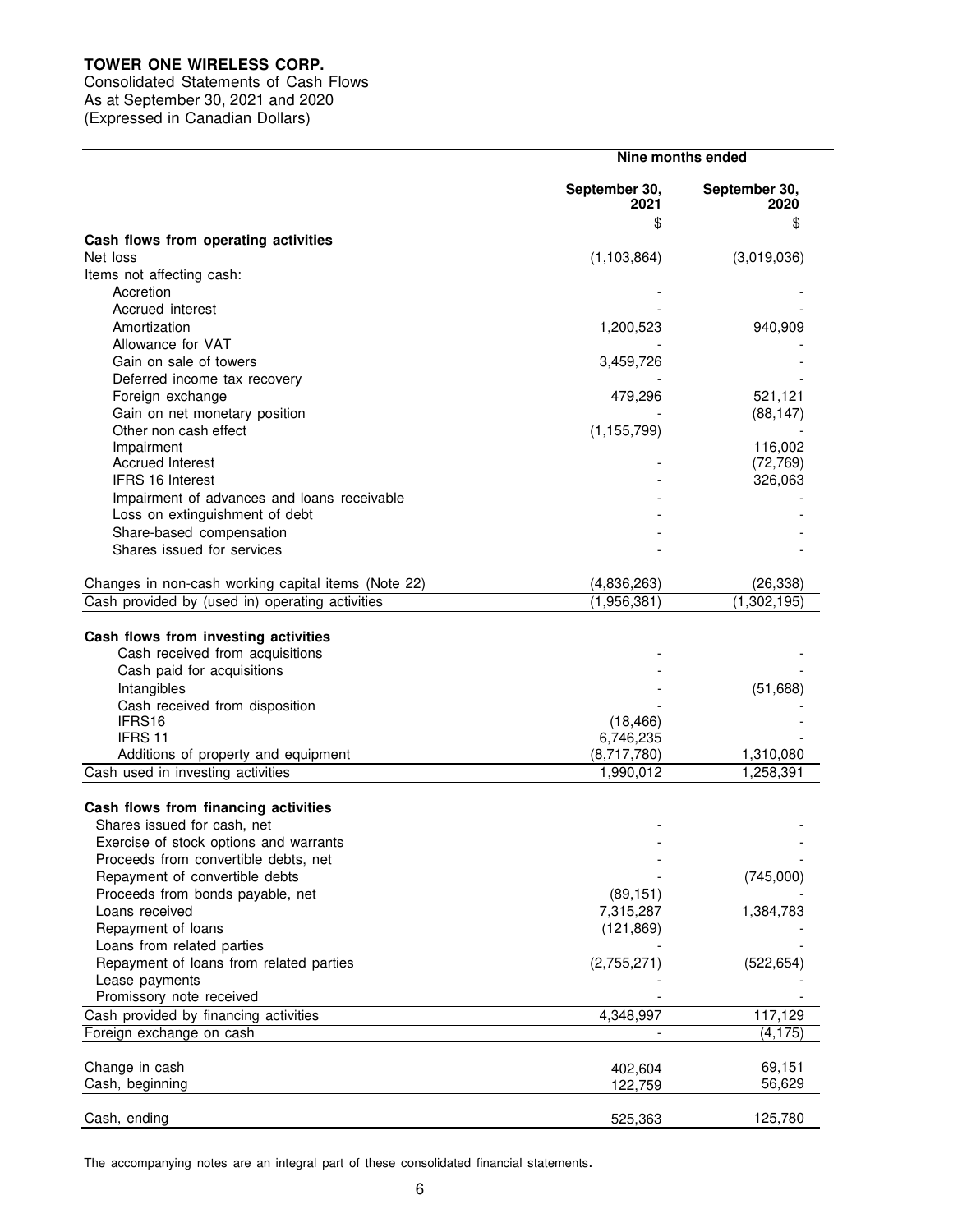## **TOWER ONE WIRELESS CORP.** Notes to Consolidated Financial Statements

As at September 30, 2021 and 2020 (Expressed in Canadian Dollars)

### **1. NATURE OF OPERATIONS AND GOING CONCERN**

Tower One Wireless Corp. ("Tower One" or the "Company") is a pure-play, build-to-suit ("BTS") tower owner, operator and developer of multitenant communications structures. The Company's primary business is the leasing of space on communications sites to mobile network operators ("MNOs"). The Company offers towerrelated services in the largest Spanish speaking countries in Latin America: Argentina, Colombia and Mexico. These tower-related services include site acquisition, zoning and permitting, structural analysis, and construction which primarily supports the Company's site leasing business, including the addition of new tenants and equipment on its sites. A long -term site lease is in hand with a tenant prior to undergoing construction.

Tower One was incorporated under the laws of the Province of British Columbia, Canada on September 12, 2005. On October 14, 2011, the Company became a reporting company in British Columbia and was approved by the Canadian Securities Exchange ("CSE") and commenced trading on November 16, 2011. The Company's registered office is located at Suite 605, 815 Hornby Street, Vancouver, BC, Canada V6Z 2E6.

These consolidated financial statements have been prepared on the basis of accounting principles applicable to a going concern, and accordingly, do not purport to give effect to adjustments which maybe required should the Company be unable to achieve the objectives above as a going concern. The net realizable value of the Company's assets may be materially less than the amounts recorded in these consolidated financial statements should the Company be unable to realize its assets and discharge its liabilities in the normal course of business. At September 30, 2021, the Company had a working capital deficiency of \$9,428,216 (2020 - \$17,260,202) and an accumulated deficit of \$ 27,580,334 (2020 - \$25,492,478) which has been funded primarily by loans from related parties. Ongoing operations of the Company are dependent upon the Company's ability to generate sufficient revenues in the future, receive continued financial support and complete equity financings. These factors raise substantial doubt about the Company's ability to continue as a going concern.

These consolidated financial statements do not include any adjustments to the recoverability and classification of recorded asset amounts and classification of liabilities that might be necessary should the Company be unable to continue as a going concern. Such adjustments could be material.

The outbreak of the novel strain of coronavirus ("COVID-19") has resulted in governments worldwide enacting emergency measures to constrain the spread of the virus. These measures, which include the implementation of travel bans, self-imposed quarantine periods, self-isolation, physical and social distancing and the closure of non-essential businesses, have caused significant disruption to businesses globally, which has resulted in an uncertain and challenging economic environment. The duration and impact of the COVID-19 pandemic are unknown at this time. COVID-19 did not have a significant impact on the Company's site leasing business and tower sales. Moreover, COVID-19 did not have any impact on the Company's ability to collect receivables from its customers.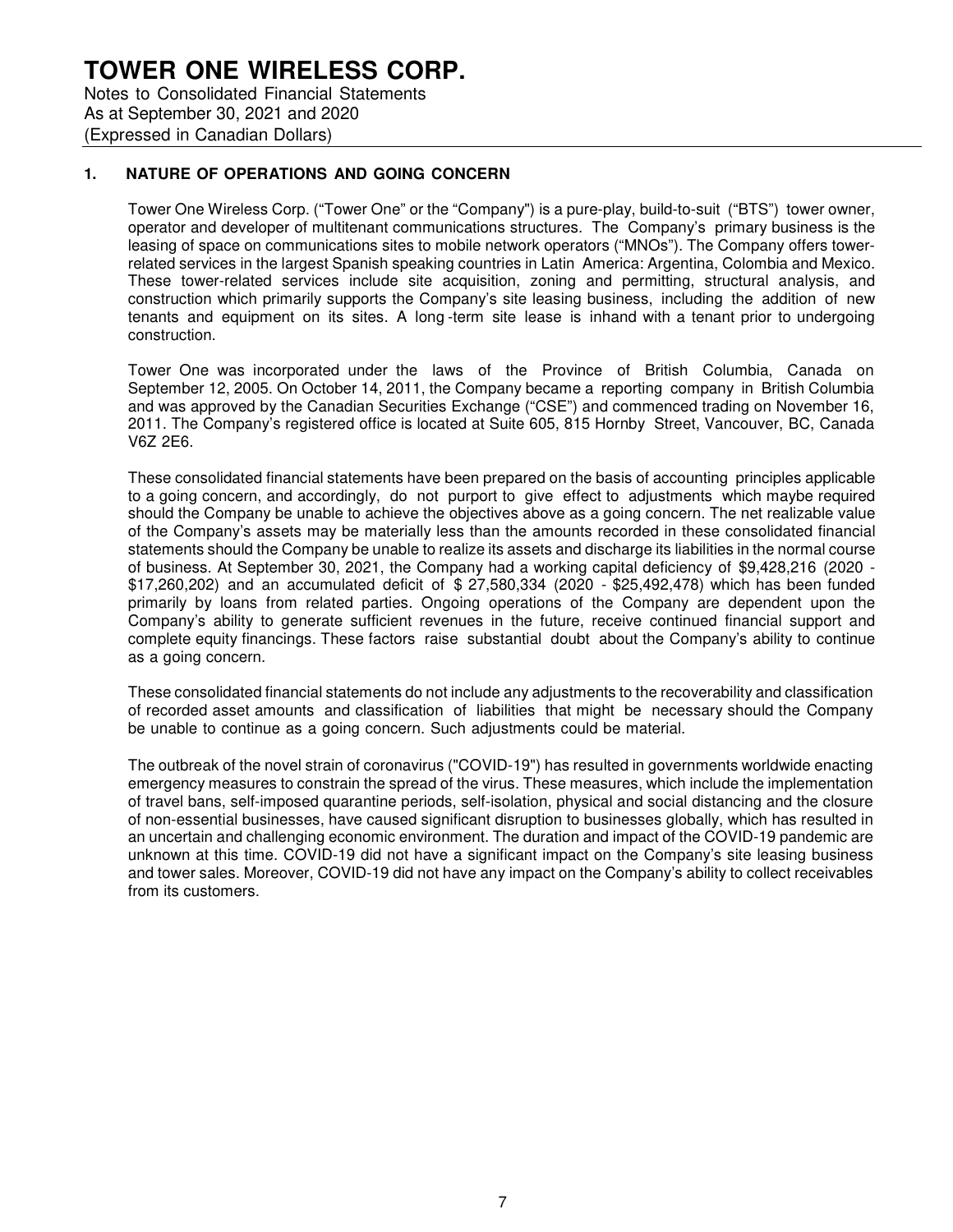Notes to Consolidated Financial Statements As at September 30, 2021 and 2020 (Expressed in Canadian Dollars)

## **2. STATEMENT OF COMPLIANCE AND BASIS OF PRESENTATION**

#### **(a) Statement of Compliance**

These consolidated financial statements have been prepared in accordance with International Financial Reporting Standards ("IFRS"), as issued by the International Accounting Standards Board ("IASB"). These consolidated financial statements were approved and authorized for issue by the Board of Directors on November 19, 2021.

#### **(b) Basis of Presentation and Consolidation**

These consolidated financial statements were prepared on a historical cost basis, except for financial instruments classified as fair value through profit or loss. In addition, these consolidated financial statements have been prepared using the accrual basis of accounting, except for cash flow information. The presentation currency of the consolidated financial statements is Canadian dollars.

These consolidated financial statements include the accounts of the following entities as at September 30, 2021:

| <b>Entity</b>                                         | Country    | Percentage of<br>ownership | <b>Functional</b><br>currency |
|-------------------------------------------------------|------------|----------------------------|-------------------------------|
| Tower One Wireless Corp. ("Tower One")                | Canada     | Parent                     | Canadian dollar               |
| Tower Two SAS ("Tower Two")                           | Argentina  | 100%                       | Argentine Peso                |
| Tower Three SAS ("Tower Three")                       | Colombia   | 100%                       | Colombian<br>Peso             |
| Tower 3 SA ("Tower 3")                                | Argentina  | 100%                       | Argentine Peso                |
| Innervision SAS ("Innervision")                       | Colombia   | 100%                       | Colombian<br>Peso             |
| Evolution Technology SA ("Evolution")                 | Argentina  | 91,25%                     | Argentine Peso                |
| Tower Construction & Technical Services, LLC ("TCTS") | <b>USA</b> | 50%                        | US dollar                     |
| Tower One Wireless Mexico S.A. de C.V. ("Mexmaken")   | Mexico     | 90%                        | Mexican Peso                  |

All significant inter-company balances and transactions have been eliminated on consolidation. Subsidiaries are entities controlled by the Company. Control is based on whether an investor has power over the investee, exposure or rights to variable returns from its involvement with the investee, and the ability to use its power over the investee to affect the amount of returns. Non-controlling interests in the net assets are identified separately from the Company's deficiency. The non-controlling interest consists of the non-controlling interest as at the date of the original acquisition plus the noncontrolling interest's share of changes in equity or deficiency since the date of acquisition.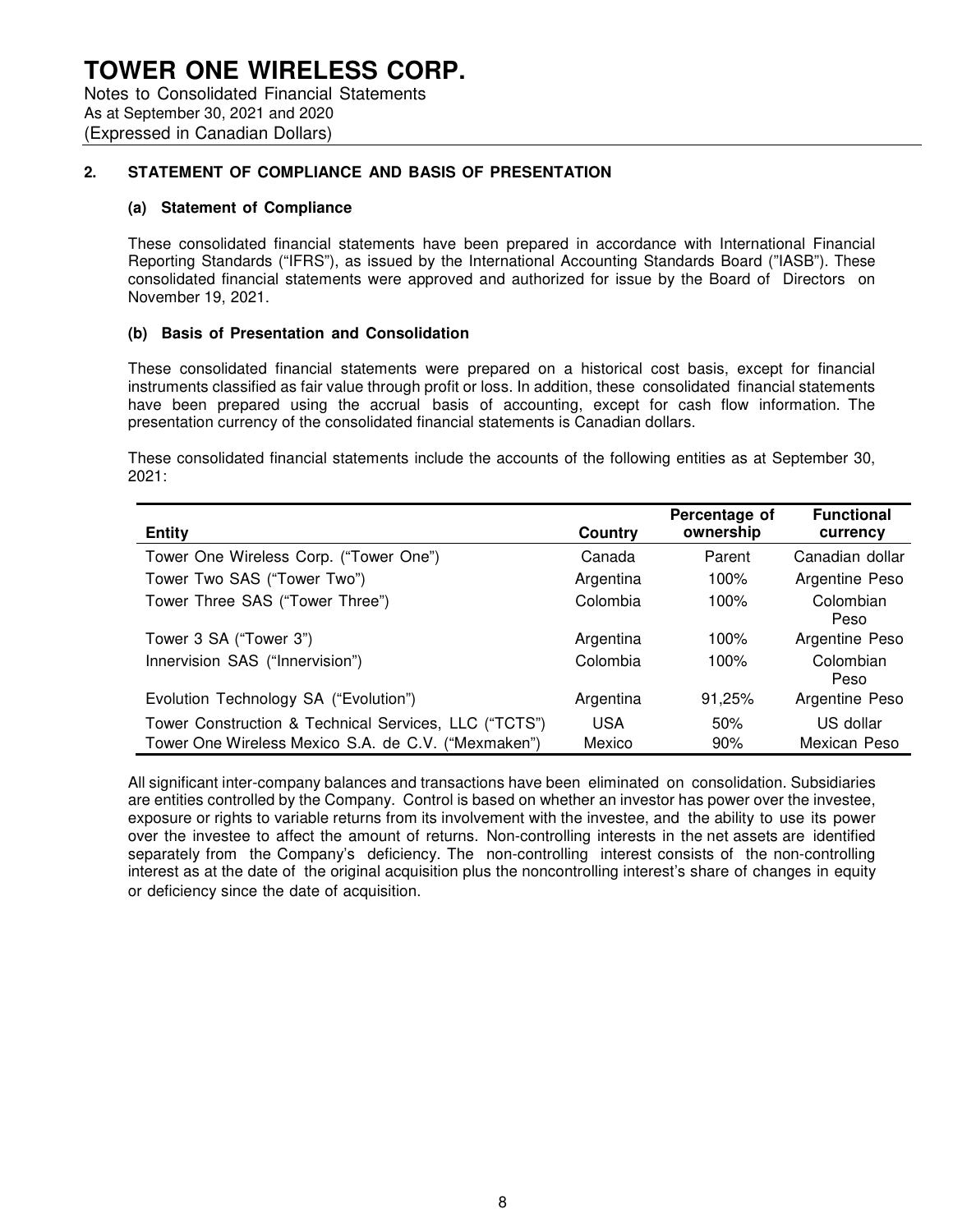Notes to Consolidated Financial Statements As at September 30, 2021 and 2020 (Expressed in Canadian Dollars)

## **2. STATEMENT OF COMPLIANCE AND BASIS OF PRESENTATION (CONTINUED)**

#### **(c) Use of Estimates and Judgments**

The Company makes estimates and assumptions about the future that affect the reported amounts of assets and liabilities. Actual results may differ from these estimates and assumptions. Estimates and judgments are continually evaluated based on historical experience and other factors, including expectations of future events that are believed to be reasonable under the circumstances. Revisions to accounting estimates are recognized in the period in which the estimates are revised if the revision affects only that period or in the period of the revision and further periods if the review affects both current and future periods. Significant areas requiring the use of management estimates include the following:

(i) Intangible Assets – useful lives

The Company records intangible assets purchased in a business combination at their fair value. Following initial recognition, the Company carries the value of intangible assets at cost less accumulated amortization and any accumulated impairment losses. Amortization is recorded on a straight-line basis based upon management's estimate of the useful life and residual value. The estimates are reviewed at least annually and are updated if expectations change as a result of technical obsolescence or legal and other limits to use. A change in the useful life or residual value willimpact the reported carrying value of the intangible assets resulting in a change in related amortization expense.

(ii) Inputs into Black-Scholes model

The Company has applied estimates with respect to the valuation of shares issued for non-cash consideration. Shares are valued first at the fair value of goods or services received, and if this not readily determinable, at the fair value of the equity instruments granted at the date the Company receives the goods or services.

The Company measures the cost of equity-settled transactions at the fair value of the equity instruments on the date they are granted. Estimating fair value for share-based compensation transactions requires determining the most appropriate valuation model, which is dependent on the terms and conditions of the grant. This estimate also requires determining the most appropriate inputs to the valuation model including the fair value of the underlying common shares, the expected life of the share option, volatility and dividend yield. The fair value of the underlying common shares is assessed as the quoted market price on grant date. The assumptions and models used for estimating fair value for share-based compensation transactions are discussed in Note 17.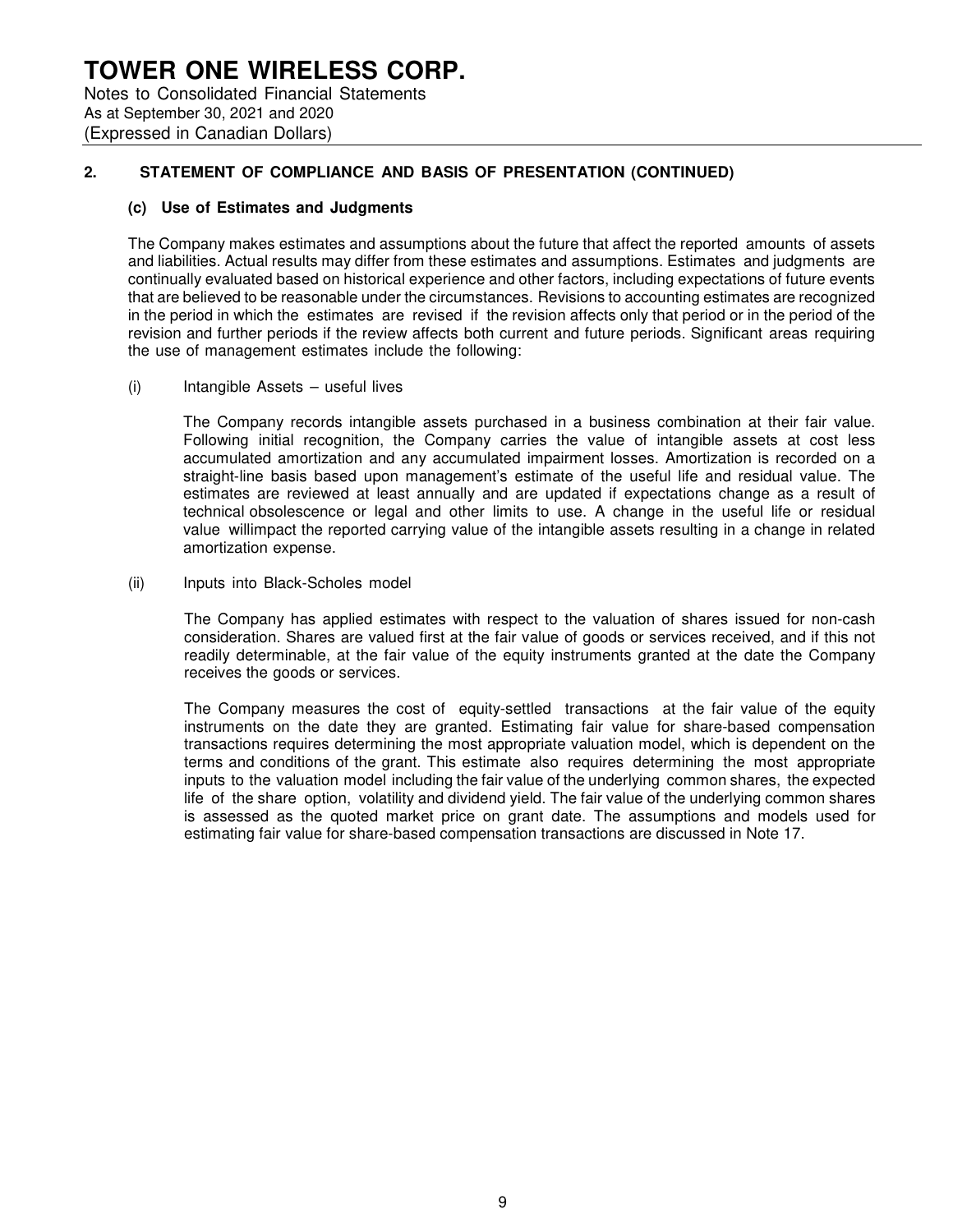## **TOWER ONE WIRELESS CORP.** Notes to Consolidated Financial Statements As at September 30, 2021 and 2020

(Expressed in Canadian Dollars)

### **2. STATEMENT OF COMPLIANCE AND BASIS OF PRESENTATION (CONTINUED)**

#### **(c) Use of Estimates and Judgments (Continued)**

(iii) Property and Equipment – useful lives

Amortization is recorded on a declining balance basis based upon management's estimate of the useful life and residual value. The estimates are reviewed at least annually and are updated if expectations change as a result of the physical condition, technical obsolescence or legal and other limits to use. A change in the useful life or residual value will impact the reported carrying value of towers and equipment resulting in a change in related amortization expense.

(iv) Incremental borrowing rate

The Company uses estimation in determining the incremental borrowing rate used to measure the lease liabilities. This rate represents the rate that the Company would incur to obtain the funds necessary to purchase the asset of a similar value, with similar payment terms and security in a similar economic environment.

(v) Allowance for credit losses

The Company provides for doubtful debts by analyzing the historical default experience and current information available about a customer's credit worthiness on an account by account basis. Uncertainty relates to the actual collectability of customer balances that can vary from the Company's estimation. At September 30, 2021, the Company has an allowance for doubtful accounts of \$79,817 (2020 - \$127,053).

(vi) Recoverability of asset carrying values

Determining the amount of impairment of goodwill, intangible assets, and property and equipment requires an estimation of the recoverable amount, which is defined as the higher of fair value less the cost of disposal or value in use. Many factors used in assessing recoverable amounts are outside of the control of management and it is reasonably likely that assumptions and estimates will change from period to period.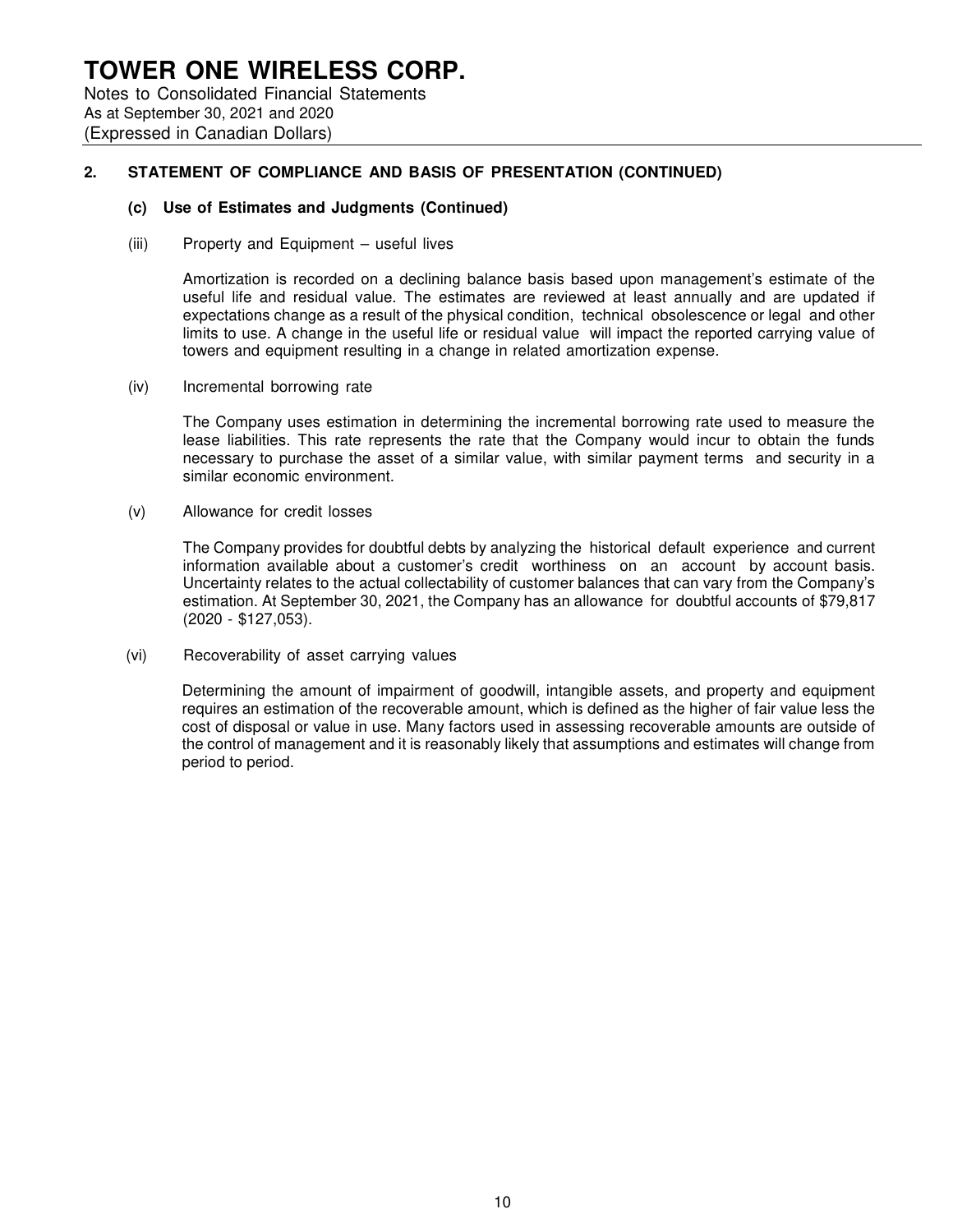### **2. STATEMENT OF COMPLIANCE AND BASIS OF PRESENTATION (CONTINUED)**

#### **(c) Use of Estimates and Judgments (Continued)**

#### Use of Judgments

(Expressed in Canadian Dollars)

Critical accounting judgments are accounting policies that have been identified as being complex or involving subjective judgments or assessments with a significant risk of material adjustment in the year:

(i) Going concern

The assessment of whether the going concern assumption is appropriate requires management to take into account all available information about the future, which is at least, but not limited to, twelve months from the end of the reporting period. The Company is aware that material uncertainties related to events or conditions that raise substantial doubt upon the Company's ability to continue as a going concern. Further information regarding going concern is outlined in Note 1.

#### (ii) Income taxes

The measurement of income taxes payable and deferred income tax assets and liabilities requires management to make judgments in the interpretation and application of the relevant tax laws. The actual amount of income taxes only becomes final upon filing and acceptance of the tax return by the relevant tax authorities, which occurs subsequent to the issuance of the consolidated financial statements.

#### (iii) Compound financial instruments

In accordance with the substance of the contractual arrangement, convertible debentures are compound financial instruments that are accounted for separately by their components: a financial liability and an equity instrument.

The identification of convertible debenture components is based on interpretations of the substance of the contractual arrangement and therefore requires judgment from management. The separation of the components affects the initial recognition of the convertible debenture at issuance and the subsequent recognition of interest on the liability component. The determination of the fair value of the liability is also based on a number of assumptions, including contractual future cash flows, discount factors and the presence of any derivative financial instruments.

#### (iv) Asset held-for-sale and discontinued operations

Judgment is required in determining whether an asset meets the criteria for classification as "assets held for sale" in the consolidated statements of financial position. Criteria considered by management include the existence of and commitment to a plan to dispose of the assets, the expected selling price of the assets, the expected time frame of the completion of the anticipated sale and the period of time any amounts have been classified within assets held for sale. The Company reviews the criteria for assets held for sale each period and reclassifies such assets to or from this financial position category as appropriate. In addition, there is a requirement to periodically evaluate and record assets held for sale at the lower of their carrying value and fair value less costs to sell.

Judgment is applied in determining whether disposal groups represent a component of the entity, the results of which should be recorded as discontinued operations in the consolidated statements of comprehensive loss.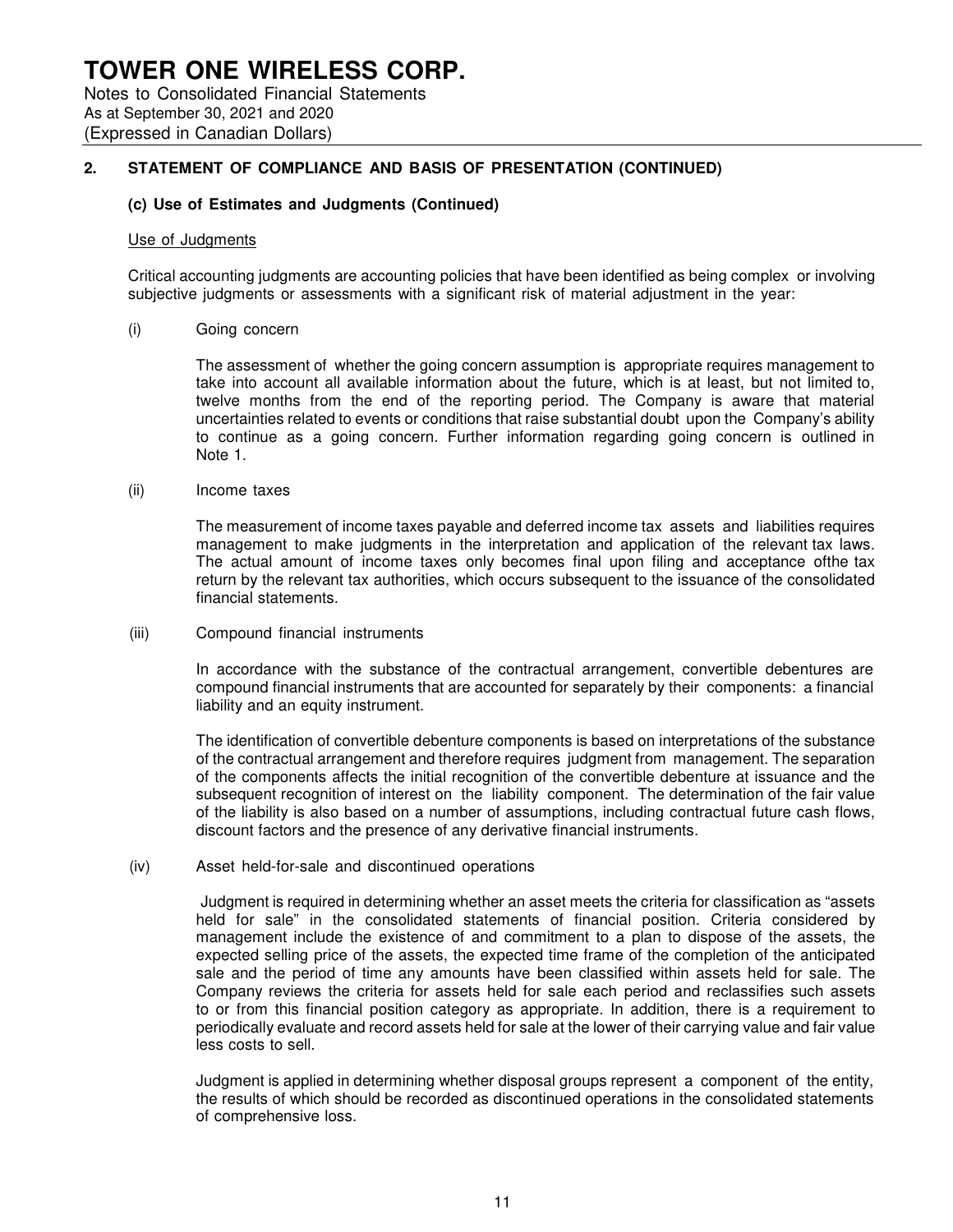## **TOWER ONE WIRELESS CORP.** Notes to Consolidated Financial Statements As at September 30, 2021 and 2020

(Expressed in Canadian Dollars)

## **2. STATEMENT OF COMPLIANCE AND BASIS OF PRESENTATION (CONTINUED)**

#### **(c) Use of Estimates and Judgments (Continued)**

(v) Property and equipment and intangibles - impairment

At the end of each reporting period, management makes a judgment whether there are any indications of impairment of its property and equipment and intangibles. If there are indications of impairment, management performs an impairment test on a cash-generating unit basis. The impairment test compares the recoverable amount of the asset to its carrying amount. The recoverable amount is the higher of the asset's value in use (present value of the estimated future cash flows) and its estimated fair value less costs of disposal.

(vi) Determination of functional currency and hyperinflationary economies

The determination of the functional currency for the Company and its subsidiaries was based on management's judgment of the underlying transactions, events and conditions relevant to each entity. The determination of whether an entity operates in a hyperinflationary economy was based on management's judgment of the underlying economic condition of the country the entity operates in.

(vii) Leases

The Company applies judgment in determining whether the contract contains an identified asset, whether the Company has the right to control the asset, and the lease term. The lease term is based on considering facts and circumstances, both qualitative and quantitative, that can create economic incentive to exercise renewal options.

(viii) Modification versus extinguishment of financial liability

Judgment is required in applying IFRS 9 Financial Instruments to determine whether the amended terms of the loan agreement is a substantial modification of an existing financial liability and whether it should be accounted for as an extinguishment of the original financial liabilities.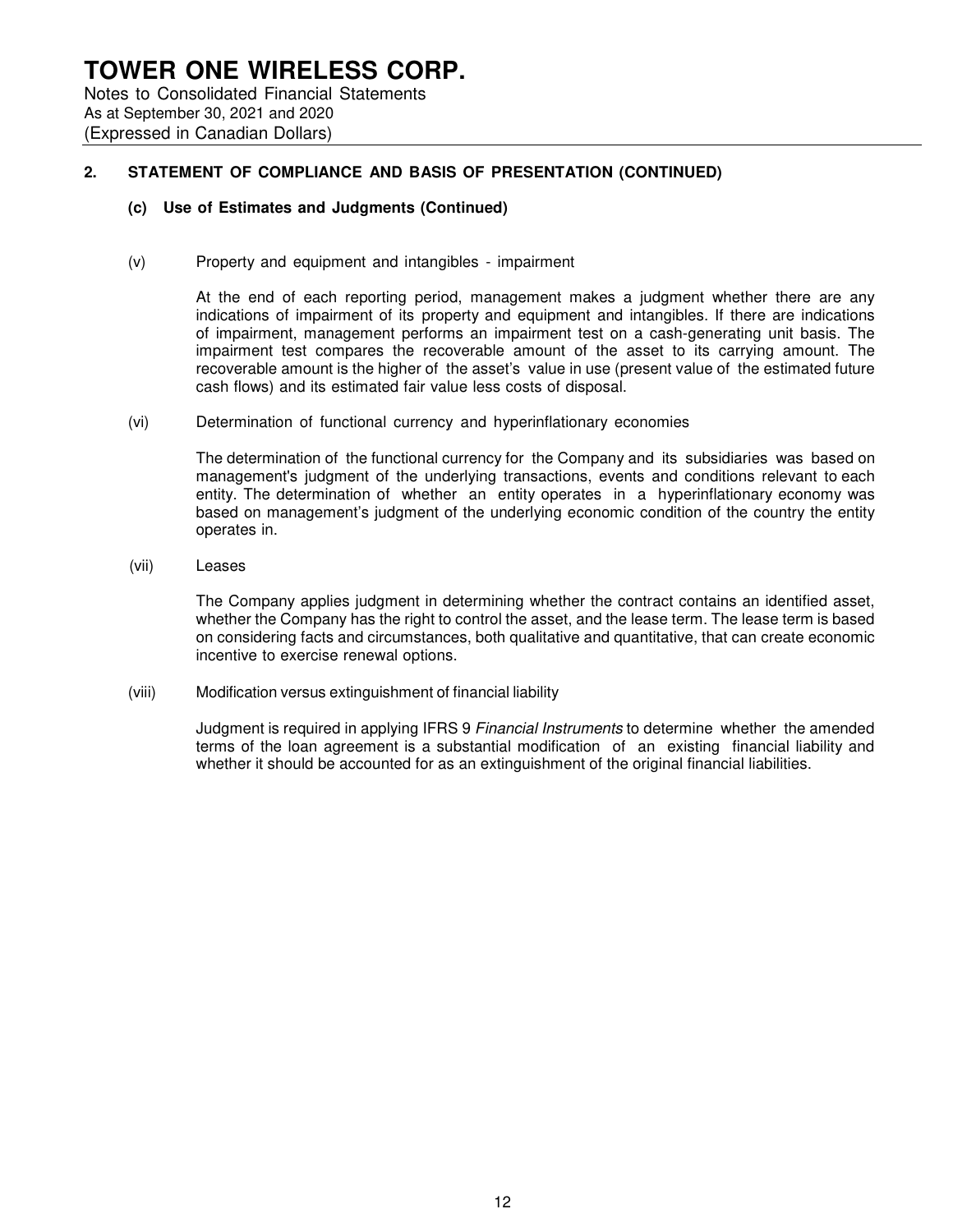Notes to Consolidated Financial Statements As at September 30, 2021 and 2020 (Expressed in Canadian Dollars)

### **2. SIGNIFICANT ACCOUNTING POLICIES**

The following is a summary of significant accounting policies used in the preparation of these consolidated financial statements:

#### **Loss per share**

Basic loss per share is computed by dividing the net loss for the period by the weighted average number of common shares outstanding during the period. To compute diluted loss per share, adjustments are made to common shares outstanding. The weighted average number of common shares outstanding is adjusted to include the number of additional common shares that would be outstanding if, at the beginning of the period or at time of issuance, all options and warrants were exercised. The proceeds from exercise are assumed to be used to purchase the Company's common shares at their average market price during the period. For the years presented, this calculation proved to be anti-dilutive.

#### **Revenue recognition**

The Company generates revenues from the supply of various goods and services.

(i) Leasing revenue is derived from lease arrangements to obtain rights to use the Company's equipment.

Leases in which a significant portion of the risks and rewards of ownership are retained by the Company are classified as operating leases. Assets under operating leases are included in property and equipment. Leasing revenue from operating leases is recognized as the leasing services are provided.

- (ii) Tower sales revenue is recognized when the control over the tower is transferred to the customer. The Company recognizes revenue after: the contract is identified; performance obligations are identified; the transaction price is determined; the transaction price is allocated to the various performance obligations (if multiple performance obligations are identified); and ultimately, once the performance obligation is satisfied.
- (iii) Revenues from consulting, installation, technical and maintenance services are recognized when the services are completed. Unbilled revenues represents services performed but not yet billed.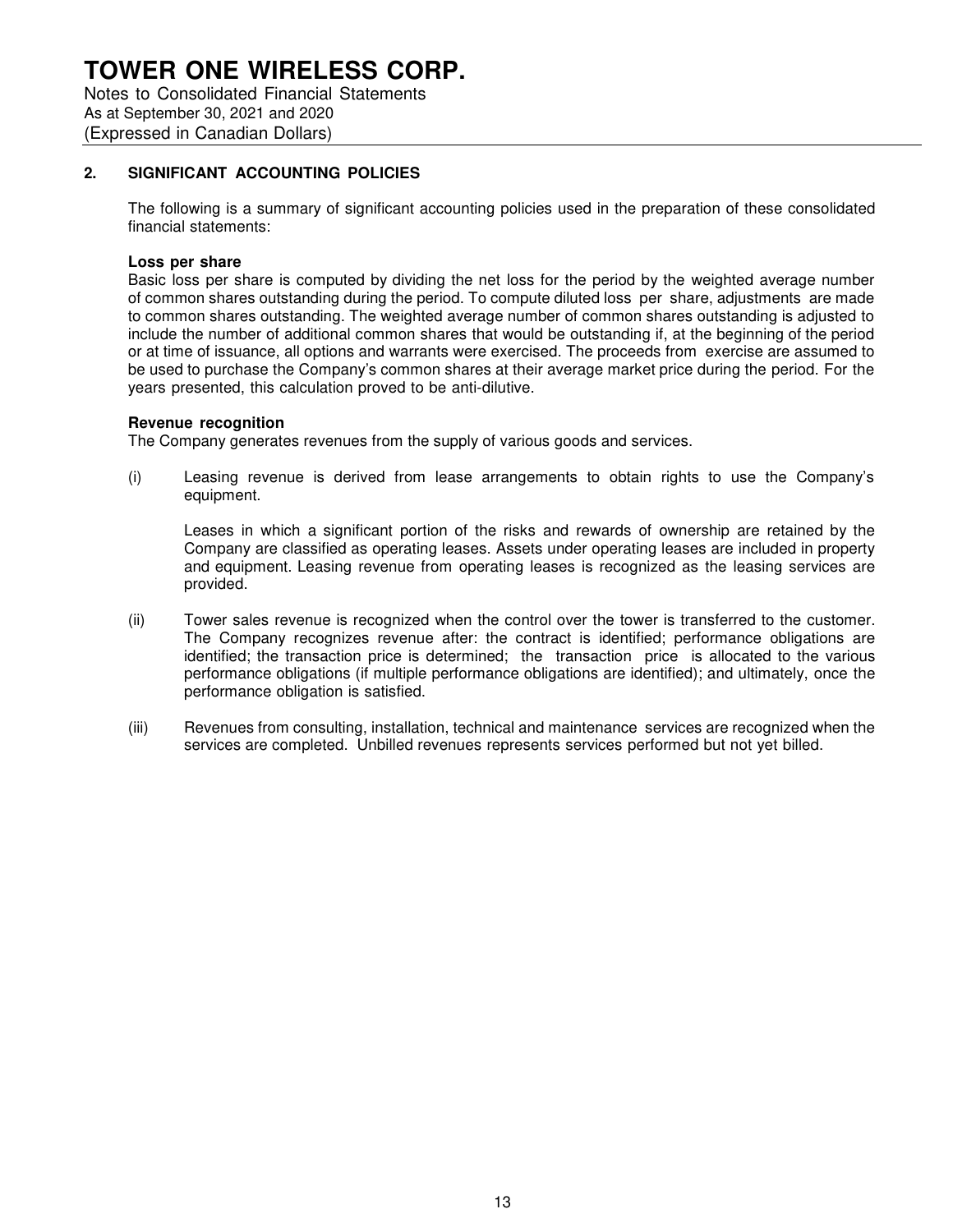Notes to Consolidated Financial Statements As at September 30, 2021 and 2020 (Expressed in Canadian Dollars)

## **3. SIGNIFICANT ACCOUNTING POLICIES (CONTINUED)**

#### **Foreign currency translation**

The results and financial position of a subsidiary whose functional currency is not the currency of a hyperinflationary economy is translated into the presentation currency using the following procedures:

- i. Assets and liabilities for each statement of financial position presented are translated at the closing rate at the date of the statement of financial position;
- ii. Income and expenses for each statement presenting profit or loss and other comprehensive income are translated at exchange rates at the dates of the transactions; and
- iii. All resulting exchange differences are recognized in other comprehensive income.

For practical reasons, a rate that approximates the exchange rates at the dates of the transactions, for example an average rate for the period, is often used to translate income and expense items.

For the quarter ended September 30, 2021, an unrealized foreign exchange translation gain of \$21,355 (for the period ended September 30, 2020 loss of \$884,305) was recorded under accumulated other comprehensive loss as a result of changes in the value of the Colombian Peso, Argentine Peso, Mexican Peso and US dollars with respect to the Canadian dollar.

The results and financial position of a subsidiary whose functional currency is the currency of a hyperinflationary economy are translated into the presentation currency using the following procedures:

- i. All amounts (i.e. assets, liabilities, equity items, income and expenses, including comparatives) are translated at the closing rate at the date of the statement of financial position, except that
- ii. When amounts are translated into a non-hyperinflationary presentation currency (i.e., CAD), comparative amounts remain unchanged from those reported in the prior periods.

When an entity's functional currency is the currency of a hyperinflationary economy, the entity shall restate its financial statements in accordance with IAS 29 Financial Reporting in Hyperinflationary Economies before applying the translation method described above. When the economy ceases to be hyperinflationary and the entity no longer restates its financial statements in accordance with IAS 29, it shall use as the historical costs for translation into the presentation currency the amounts restated to the price level at the date the entity ceased restating its financial statements.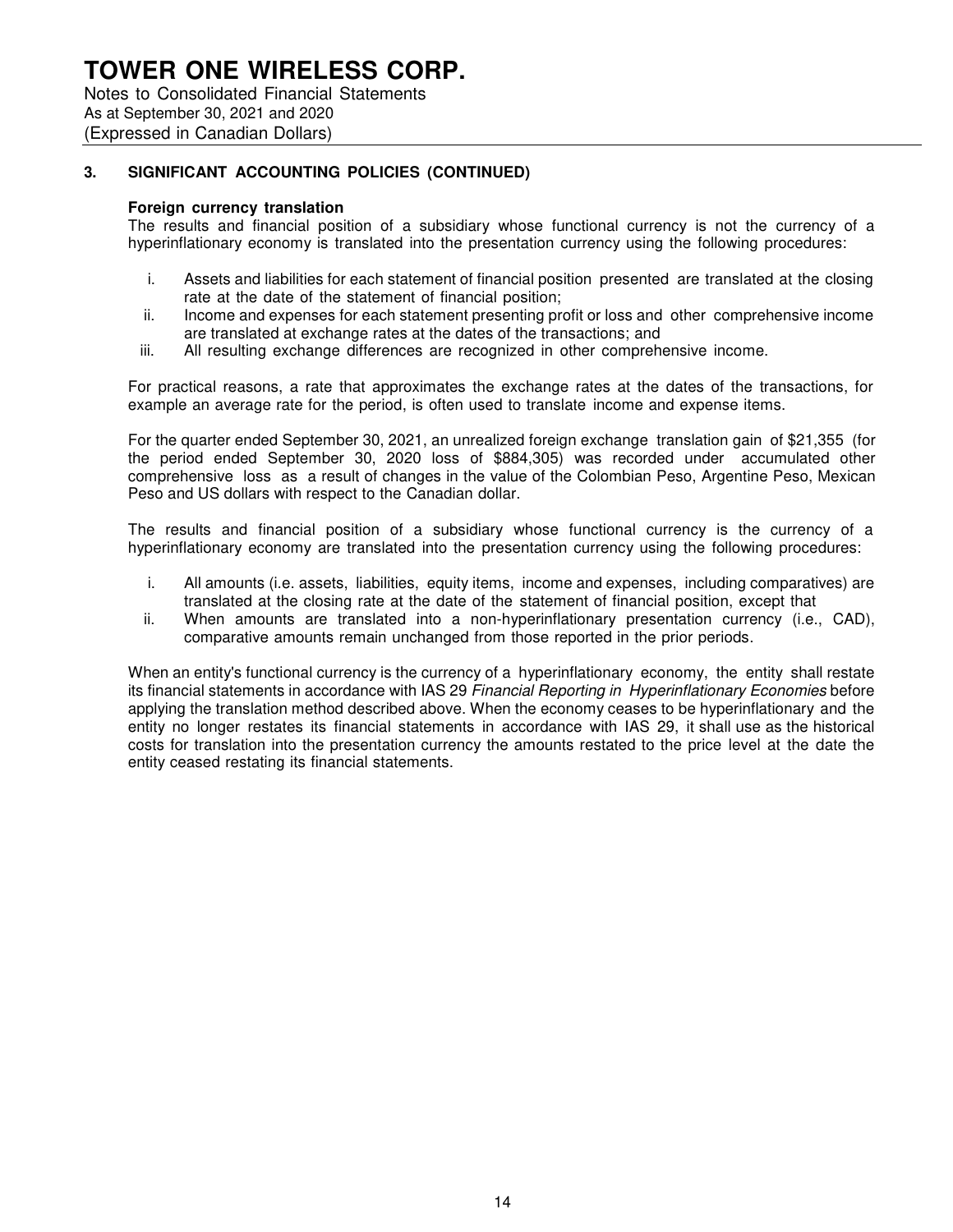Notes to Consolidated Financial Statements As at September 30, 2021 and 2020 (Expressed in Canadian Dollars)

## **3. SIGNIFICANT ACCOUNTING POLICIES (CONTINUED)**

#### **Property and equipment**

Property and equipment is stated at cost less accumulated amortization and accumulated impairment loss. Amortization expense for towers begins in the month of transfer of each tower from construction in progress to towers. Costs not clearly related to the procurement, manufacturing and implementation are expensed as incurred.

Towers represent cellular towers owned by the Company. The towers are operated at various sites and under contractual license agreements.

- Amortization of the towers is calculated on the declining-balance basis over the agreement or lease terms
- Furniture and equipment between 10% and 33.3% declining balance

Costs of assets in the course of construction are capitalized as construction in progress. Upon completion, the cost of construction is transferred to the appropriate category of property and equipment and amortization commences when the asset is available for its intended use.

An asset's residual value, useful life and amortization method are reviewed at each financial year end and adjusted if appropriate. When parts of an item of equipment have different useful lives, they are accounted for as separate items (major components) of equipment.

Gains and losses on disposal of an item of equipment are determined by comparing the proceeds from disposal with the carrying amount of the equipment and are recognized in profit or loss.

#### **Intangible assets**

Intangible assets consist of master lease agreement acquired by the Company. Acquired lease agreements are carried at cost less accumulated amortization and impairment losses. Intangible assets with indefinite lives are not amortized but are tested annually for impairment. Any impairment of intangible assets is recognized in the consolidated statement of comprehensive loss but increases in intangible asset values are not recognized subsequently.

Amortization expense for intangible assets is calculated on the straight-line basis over its estimated useful life. Estimated useful lives of intangible assets are the shorter of the economic life and the period the right is legally enforceable. The assets' useful lives are reviewed, and adjusted if appropriate, at each statement of financial position date. The useful life of the Company's intangible assets, consisting of master lease agreements, is estimated to be 10 years.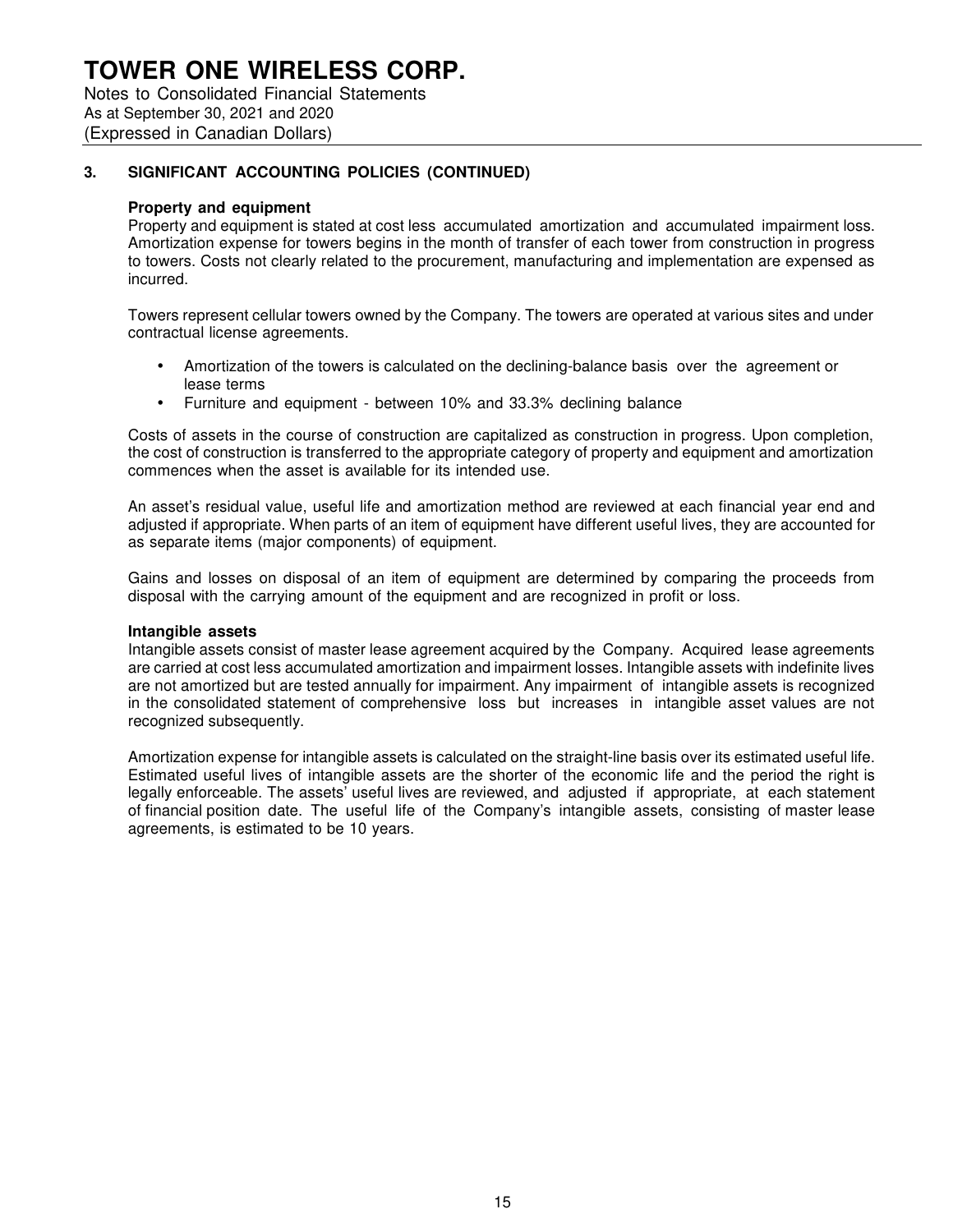Notes to Consolidated Financial Statements As at September 30, 2021 and 2020 (Expressed in Canadian Dollars)

## **3. SIGNIFICANT ACCOUNTING POLICIES (CONTINUED)**

#### **Impairment**

Non-financial assets are tested for impairment whenever events or changes in circumstances indicate that an asset's carrying amount may be less than its recoverable amount. Management uses its judgment to estimate these inputs and any changes to these inputs could have a material impact on the impairment calculation. For impairment testing, non-financial assets that do not generate independent cash flows are grouped together into CGU, which represent the levels at which largely independent cash flows are generated. An impairment loss is recognized in earnings to the extent that the carrying value of an asset, CGU or group of CGU's exceeds its estimated recoverable amount. The recoverable amount of an asset, CGU or group of CGU's is the greater of its value in use and its fair value less cost to sell. Value in use is calculated as the present value of the estimated future cash flows discounted at appropriate pre -tax discount rates. An impairment loss relating to a specific asset reduces the carrying value of the asset. An impairment loss relating to a group of CGU's is allocated on a pro-rata basis to reduce the carrying value of the assets in the units comprising the group. A previously recognized impairment loss related to non- financial assets is assessed at each reporting date for any indications that the loss has decreased or no longer exists. An impairment loss related to non-financial assets is reversed if there is a subsequent increase in the recoverable amount. An impairment loss is reversed only to the extent that the asset's carrying value does not exceed the carrying value that would have been determined, net of depreciation or amortization, if no loss had been recognized.

#### **Share capital**

Common shares are classified as equity. Transaction costs directly attributable to the issue of common shares and share options are recognized as a deduction from equity, net of any tax effects. Common shares issued for consideration other than cash, are valued based on their market value at the date the shares are issued.

The Company applies the residual value method with respect to the measurement of shares and warrants issued as private placement units. The residual value method first allocates value to the more easily measurable component based on fair value and then the residual value, if any, to the less easily measurable component. The Company considers the fair value of common shares issued in a private placement to be the more easily measurable component and the common shares are valued at their fair value, as determined by the closing quoted bid price on the announcement date. The balance, if any, is allocated to the attached warrants. Any fair value attributed to the warrants is recorded as contributed surplus.

#### **Share-based compensation**

Share-based compensation to employees are measured at the fair value of the instruments issued and amortized over the vesting periods. Share-based compensation to non-employees are measured at the fair value of the goods or services received or the fair value of the equity instruments issued, if it is determined the fair value of the goods or services cannot be reliably measured, and are recorded at the date the goods or services are received. The amount recognized as an expense is adjusted to reflect the number of awards expected to vest. The offset to the recorded cost is to contributed surplus. Consideration received on the exercise of stock options is recorded as share capital and the related amount in contributed surplus is transferred to share capital. Charges for options that are forfeited before vesting are reversed from contributed surplus. For those options that expire or are forfeited after vesting, the recorded value is transferred to deficit.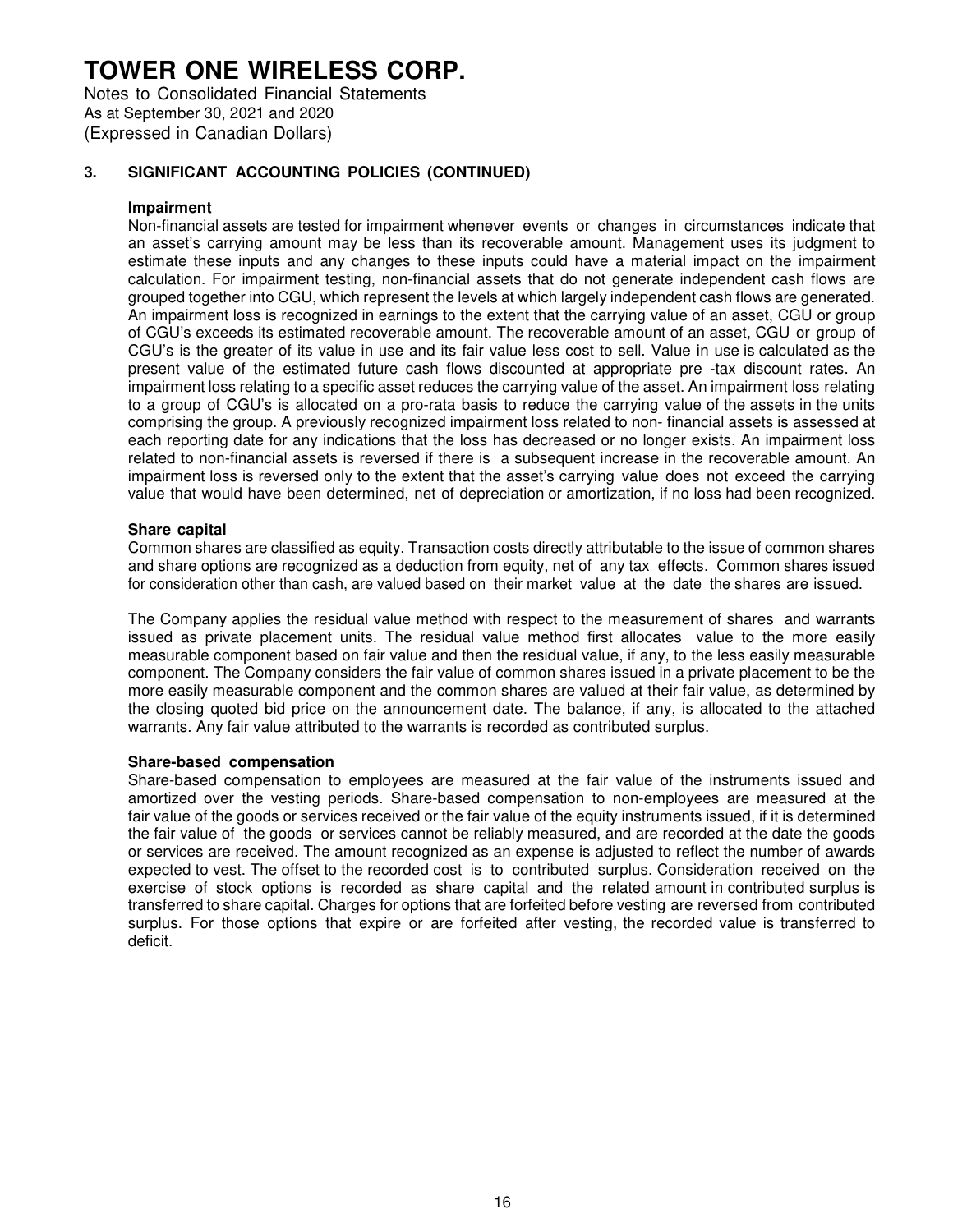Notes to Consolidated Financial Statements As at September 30, 2021 and 2020 (Expressed in Canadian Dollars)

## **3. SIGNIFICANT ACCOUNTING POLICIES (CONTINUED)**

#### **Income taxes**

Income tax expense consisting of current and deferred tax expense is recognized in the consolidated statement of comprehensive loss. Current tax expense is the expected tax payable on the taxable income for the year, using tax rates enacted or substantively enacted at period-end, adjusted for amendments to tax payable with regard to previous years.

Deferred tax assets and liabilities and the related deferred income tax expense or recovery are recognized for deferred tax consequences attributable to differences between the consolidated financial statement carrying amounts of existing assets and liabilities and their respective tax basis. Deferred tax assets and liabilities are measured using the enacted or substantively enacted tax rates expected to apply when the asset is realized or the liability settled. The effect on deferred tax assets and liabilities of a change in tax rates is recognized in income in the period that substantive enactment occurs.

A deferred tax asset is recognized to the extent that it is probable that future taxable profits will be available against which the asset can be utilized. To the extent that the Company does not consider it probable that a deferred tax asset will be recovered, the deferred tax asset is reduced. Deferred tax assets and liabilities are offset when there is a legally enforceable right to set off current tax assets against current tax liabilities and when they relate to income taxes levied by the same taxation authority and the Company intends to settle its current tax assets and liabilities on a net basis.

#### **Provisions**

Provisions are recorded when a present legal or constructive obligation exists as a result of past events where it is probable that an outflow of resources embodying economic benefits will be required to settle the obligation, and a reliable estimate of the amount of the obligation can be made. The amount recognized as a provision is the best estimate of the consideration required to settle the present obligation at the statement of financial position date, taking into account the risks and uncertainties surrounding the obligation. Where a provision is measured using the cash flows estimated to settle the present obligation, its carrying amount is the present value of those cash flows. When some or all of the economic benefits required to settle a provision are expected to be recovered from a third party, the receivable is recognized as an asset if it is virtually certain that reimbursement will be received and the amount receivable can be measured reliably.

#### **Financial instruments**

#### Financial assets - Classification

The Company classifies its financial assets in the following categories:

- Those to be measured subsequently at fair value (either through Other Comprehensive Income ("OCI"), or through profit or loss), and
- Those to be measured at amortized cost.

The classification depends on the Company's business model for managing the financial assets and the contractual terms of the cash flows. For assets measured at fair value, gains and losses are either recorded in profit or loss or OCI.

#### Financial assets - Measurement

At initial recognition, the Company measures a financial asset at its fair value plus, in the case of a financial asset not at fair value through profit or loss ("FVTPL"), transaction costs that are directly attributable to the acquisition of the financial asset. Transaction costs of financial assets carried at FVTPL are expensed in profit or loss. Financial assets are considered in their entirety when determining whether their cash flows are solely payment of principal and interest.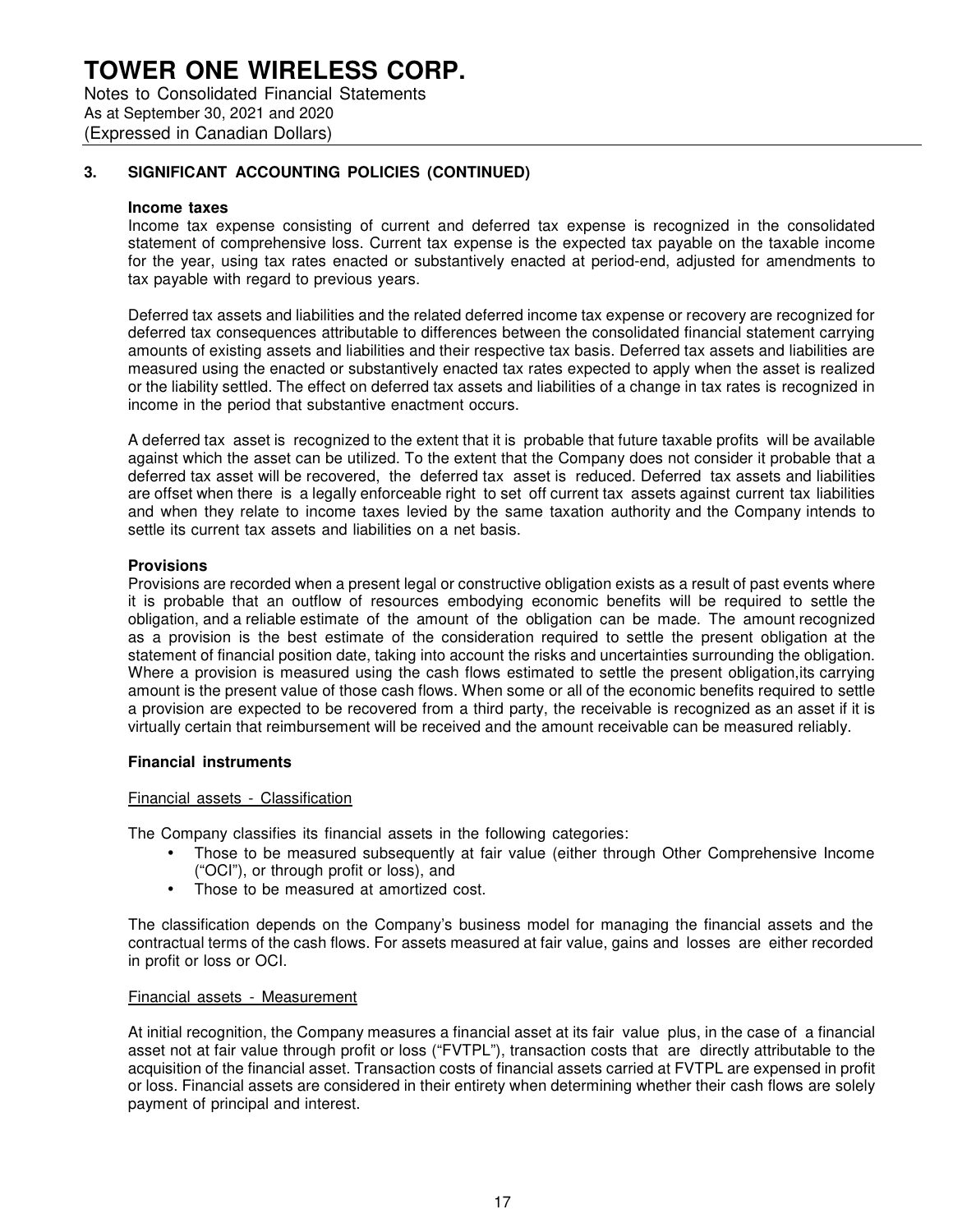Notes to Consolidated Financial Statements As at September 30, 2021 and 2020 (Expressed in Canadian Dollars)

## **3. SIGNIFICANT ACCOUNTING POLICIES (CONTINUED)**

#### **Financial instruments (Continued)**

Subsequent measurement of financial assets depends on their classification.

- Amortized cost: Assets that are held for collection of contractual cash flows where those cashflows represent solely payments of principal and interest are measured at amortized cost. A gain or loss that is subsequently measured at amortized cost is recognized in profit or loss when the asset is derecognized or impaired. Interest income from these financial assets is included as finance income using the effective interest rate method.
- Fair value through OCI ("FVOCI"): A financial asset measured at FVOCI is measured at fair value with changes in fair value included as "financial asset at fair value through other comprehensive income" in other comprehensive income. Accumulated gains or losses recognized through other comprehensive income remain in OCI when the financial instrument is derecognized or its fair value substantially decreases.
- Fair value through profit or loss: Assets that do not meet the criteria for amortized cost or FVOCI are measured at FVTPL. A gain or loss on an investment that is subsequently measured at FVTPL is recognized in profit or loss in the period in which it arises.

The Company has classified its cash and amounts receivables as FVTPL.

#### Financial liabilities

The Company classifies its financial liabilities into the following categories:

- Financial liabilities at FVTPL; and
- Amortized cost.

A financial liability is classified as at FVTPL if it is classified as held-for-trading or is designated as such on initial recognition. Directly attributable transaction costs are recognized in profit or loss as incurred. The fair value changes to financial liabilities at FVTPL are presented as follows:

- the amount of change in the fair value that is attributable to changes in the credit risk of the liability is presented in OCI; and
- the remaining amount of the change in the fair value is presented in profit or loss.

The Company does not designate any financial liabilities at FVTPL.

Other non-derivative financial liabilities are initially measured at fair value less any directly attributable transaction costs. Subsequent to initial recognition, these liabilities are measured at amortized cost using the effective interest method.

The Company has classified its accounts payable and accrued liabilities, interest payable, convertible debentures, loans payable, loans from related parties, customer deposits, bonds payable and lease liability as amortized cost.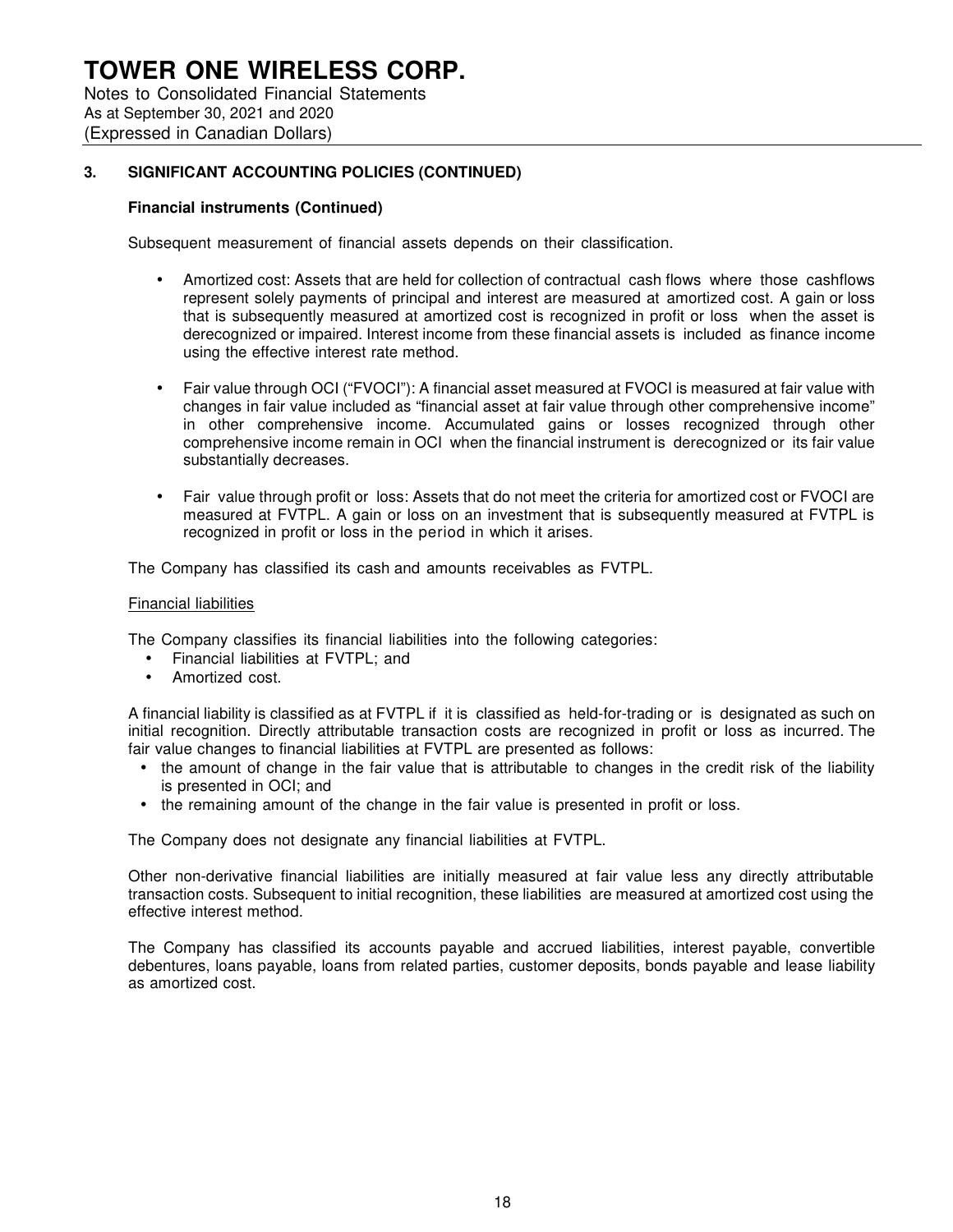## **3. SIGNIFICANT ACCOUNTING POLICIES (CONTINUED)**

#### **Financial instruments (Continued)**

#### Convertible debentures

The component parts of compound instruments (convertible debentures) issued by the Company are classified separately as financial liabilities and equity in accordance with the substance of the contractual arrangements and the definitions of a financial liability and an equity instrument.

Conversion option that will be settled by the exchange of a fixed amount of cash or another financial asset for a fixed number of the Company's own equity instruments is an equity instrument.

At the date of issue, the fair value of the liability component is estimated using the prevailing market interest rate for similar non-convertible instruments. This amount is recorded as a liability on an amortized cost basis using the effective interest method until extinguished upon conversion.

The conversion option classified as equity is determined by deducting the fair value of the liability component from the face value of the compound instrument as a whole. This is recognized and included in equity, net of income tax effects, and is not subsequently remeasured. In addition, the conversion option classified as equity will remain in equity until the conversion option is exercised, in which case, the balance recognized in equity will be transferred to share capital. When the conversion option remains unexercised at the maturity date of the convertible note, the balance recognized in equity will be transferred to deficit. No gain or loss is recognized in the profit or loss upon conversion or expiration of the conversion option.

Transaction costs that relate to the issue of the convertible notes are allocated to the liability and equity components in proportion to the allocation of the gross proceeds. Transaction costs relating to the equity component are recognized directly in equity. Transaction costs relating to the liability component are included in the carrying amount of the liability component and are amortized over the lives of the convertible notes using the effective interest method.

#### Substantial modification of convertible debentures

Modification is deemed to be substantial if the net present value of the cash flows under the modified terms, including any fees paid or received, is a least 10 percent different from the net present value of the remaining cash flows of the liability prior to the modification, both discounted at the original effective interest rate of the liability prior to the modification. A substantial modification of the terms of an existing financial liability is accounted for as an extinguishment of the original financial liability and the recognition of a new financial liability.

The consideration paid, represented by the fair value of the modified convertible debentures are allocated to the liability and equity components of the original convertible debentures at the date of the extinguishment. The method used in allocating the consideration paid and transaction costs to the separate components of the original convertible debentures is consistent with that used in the original allocation to the separate components of the original convertible debentures of the proceeds received by the Company when the original convertible debentures were issued.

Once the allocation of the consideration is made, any resulting gain or loss is treated as follows:

- the amount of gain or loss relating to the original liability component is recognized in profit or loss; and
- the amount of consideration relating to the original equity component is recognized in equity in contributed surplus. The amount recognized in convertible debentures equity reserve attributable to the extinguished convertible debentures is also transferred to contributed surplus.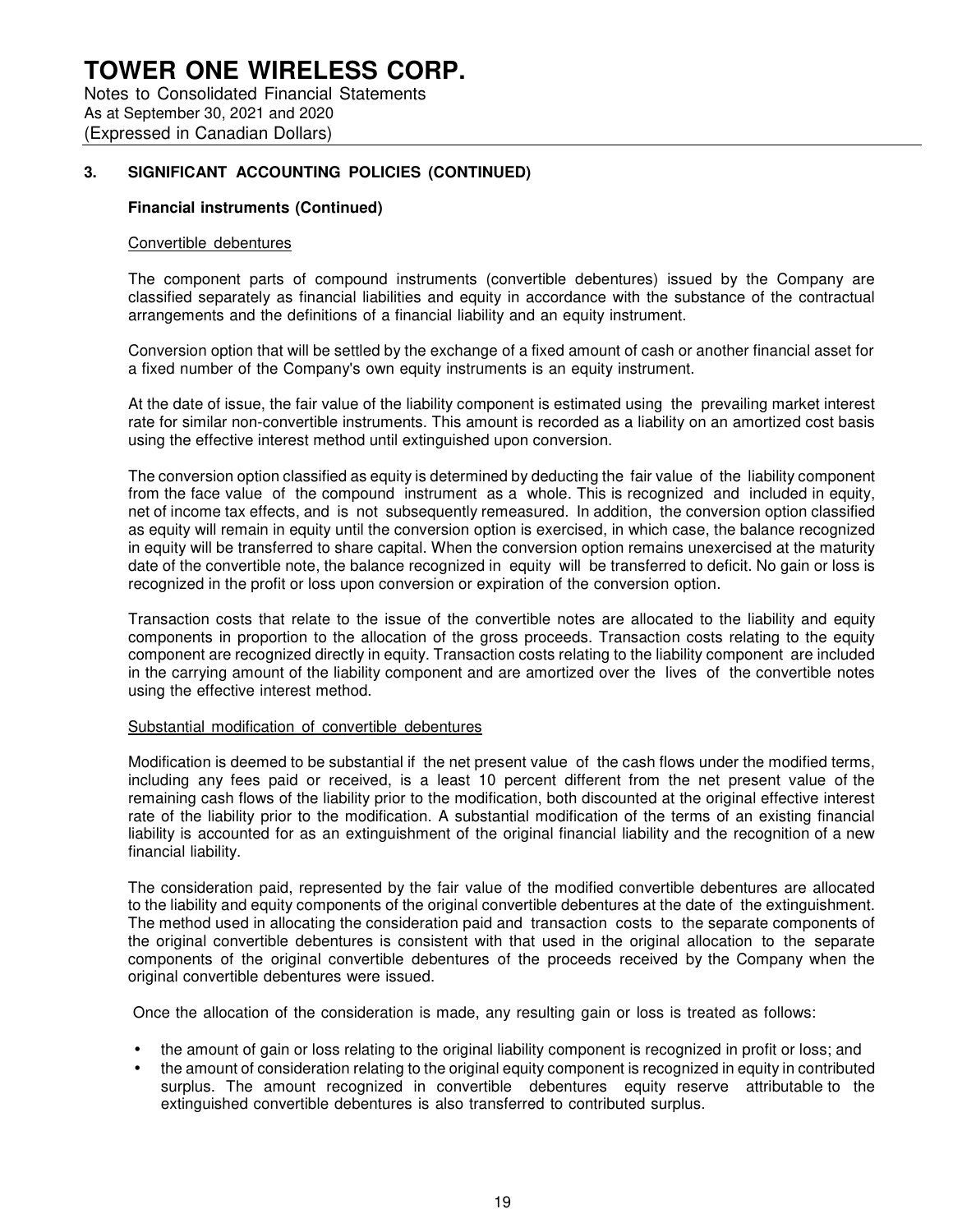## **TOWER ONE WIRELESS CORP.** Notes to Consolidated Financial Statements As at September 30, 2021 and 2020 (Expressed in Canadian Dollars)

### **3. SIGNIFICANT ACCOUNTING POLICIES (CONTINUED)**

#### **Leases**

At inception, the Company assesses whether a contract contains an embedded lease. A contract contains a lease when the contract conveys a right to control the use of an identified asset for a period of time in exchange for consideration.

The Company, as lessee, is required to recognize a right-of-use asset ("ROU asset"), representing its right to use the underlying asset, and a lease liability, representing its obligation to make lease payments.

The Company recognizes a ROU asset and a lease liability at the commencement of the lease. The ROU asset is initially measured based on the present value of lease payments, plus initial direct cost, less any incentives received. It is subsequently measured at cost less accumulated amortization, impairment losses and adjusted for certain remeasurements of the lease liability. The ROU asset is amortized from the commencement date over the shorter of the lease term or the useful life of the underlying asset. The ROU asset is subject to testing for impairment if there is an indicator of impairment.

The lease liability is initially measured at the present value of the lease payments that are not paid at the commencement date, discounted by the interest rate implicit in the lease, or if that rate cannot be readily determined, the incremental borrowing rate. The incremental borrowing rate is the rate which the operation would have to pay to borrow over a similar term and with similar security, the funds necessary to obtain an asset of similar value to the ROU asset in a similar economic environment.

Lease payments included in the measurement of the lease liability are comprised of:

- fixed payments, including in-substance fixed payments;
- variable lease payments that depend on an index or a rate, initially measured using the index or rate as at the commencement date;
- amounts expected to be payable under a residual value guarantee;
- the exercise price under a purchase option that the Company is reasonably certain to exercise;
- lease payments in an optional renewal period if the Company is reasonably certain to exercise an extension option;
- penalties for early termination of a lease unless the Company is reasonably certain not to terminate early; and
- restoration costs that will incur at the end of the lease term.

The lease liability is subsequently increased by the interest cost on the lease liability and decreased by lease payments made. It is remeasured when there is a change in future lease payments arising from a change in an index or a rate, a change in the estimate of the amount expected to be payable under a residual value guarantee, or as appropriate, changes in the assessment of whether a purchase or extension option is reasonably certain to be exercised or a termination option is reasonably certain not to be exercised.

Variable lease payments that do not depend on an index or a rate not included in the initial measurement of the ROU asset and lease liability are recognized as an expense in profit or loss in the period in which they are incurred.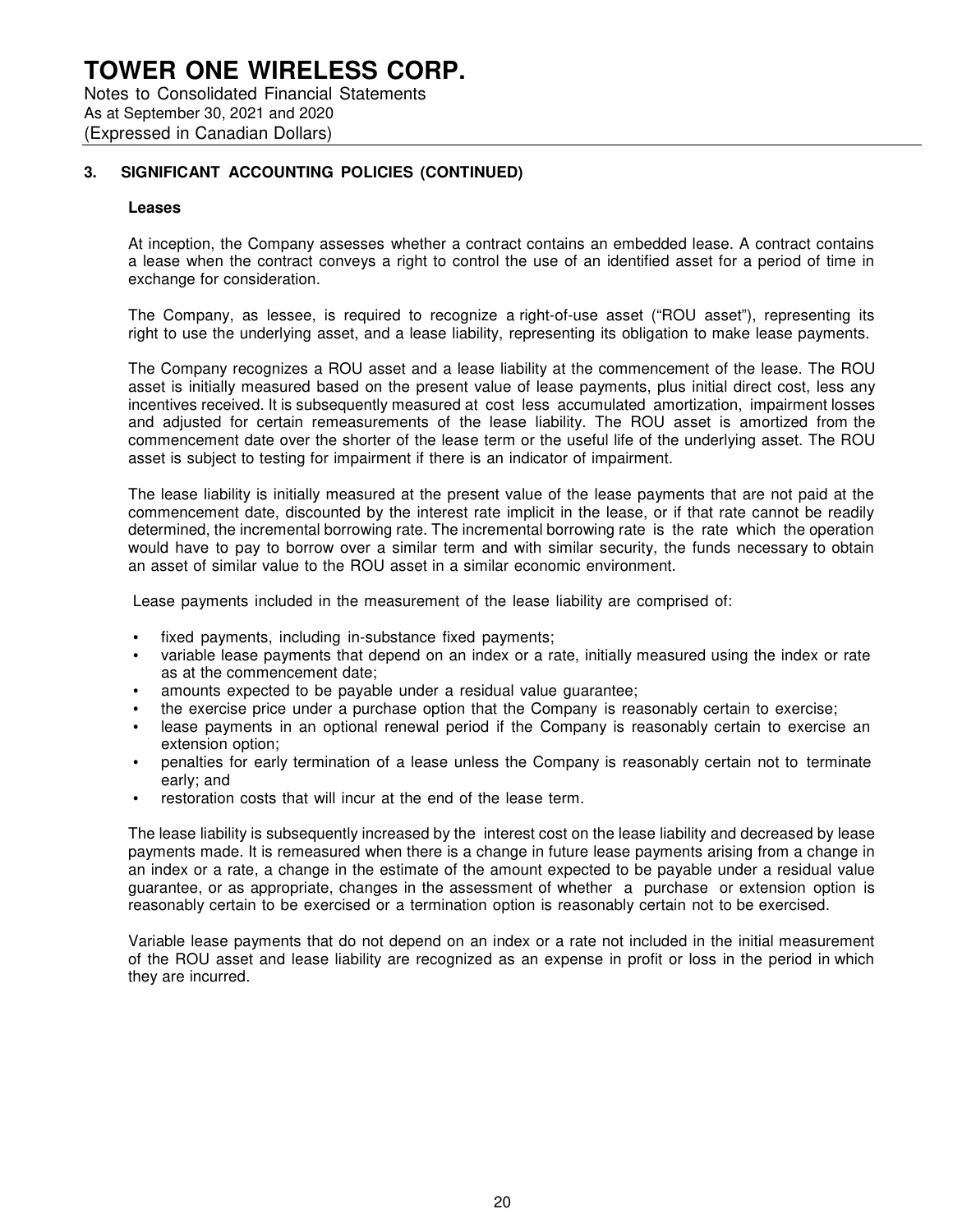#### **4. HYPERINFLATION**

In July 2018, the Argentine three-year cumulative rate of inflation for consumer prices and wholesale prices reached a level in excess of 100%. As a result, in accordance with IAS 29, Financial Reporting in Hyperinflationary Economies ("IAS 29") Argentina was considered a hyperinflationary economy, effective July 1, 2018. Accordingly, the presentation of the Company's consolidated financial statements includes adjustments and reclassifications for the changes in the general purchasing power of the Argentine peso.

On the application of IAS 29, the Company used the conversion coefficient derived from the combination of the "IPC Nacional and the IPIM" (the national consumer price index and the national wholesale price index) published by the National Statistics and Census Institution in Argentina. Furthermore, a formal resolution (number 539/018) from de "FACPCE" (Federación Argentina de Consejos Profesionales de Ciencias Económicas) was issued and has been followed in the calculations.

As the consolidated financial statements of the Company have been previously presented in Canadian dollars, a stable currency, the comparative period amounts do not require restatement.

The level of the IPC at Sep 30, 2021 was \$528.49 (Sep 2020 \$346.65), which represents an increase of 36.9% over the IPC at December 31, 2020.

Monetary assets and liabilities are not restated because they are already expressed in terms of the monetary unit current as at December 31, 2020. Non-monetary assets, liabilities, equity, and expenses (items that are not already expressed in terms of the monetary unit as at December 31, 2020) are restated by applying the index at the end of the reporting period. The effect of inflation on the Argentine subsidiary's net monetary position is included in the consolidated statements of loss as a gain on net monetary position.

The application of IAS 29 results in the adjustment for the loss of purchasing power of the Argentine peso recorded in the consolidated statements of comprehensive loss. In a period of inflation, an entity holding an excess of monetary assets over monetary liabilities loses purchasing power, which results in a loss on the net monetary position. This loss/gain is derived as the difference resulting from the restatement of nonmonetary assets, liabilities and equity.

As per IAS 21, The Effects of Changes in Foreign Exchange Rates, all amounts (i.e. assets, liabilities, equity and expenses) are translated at the closing foreign exchange rate at the date of the most recent consolidated statement of financial position, except that comparative amounts are not adjusted for subsequent changes in the price level or subsequent changes in exchange rates. Similarly, in the period during which the functional currency of a foreign subsidiary becomes hyperinflationary and applies IAS 29 for the first time, the parent's consolidated financial statements for the comparative period are not restated for the effects of hyperinflation.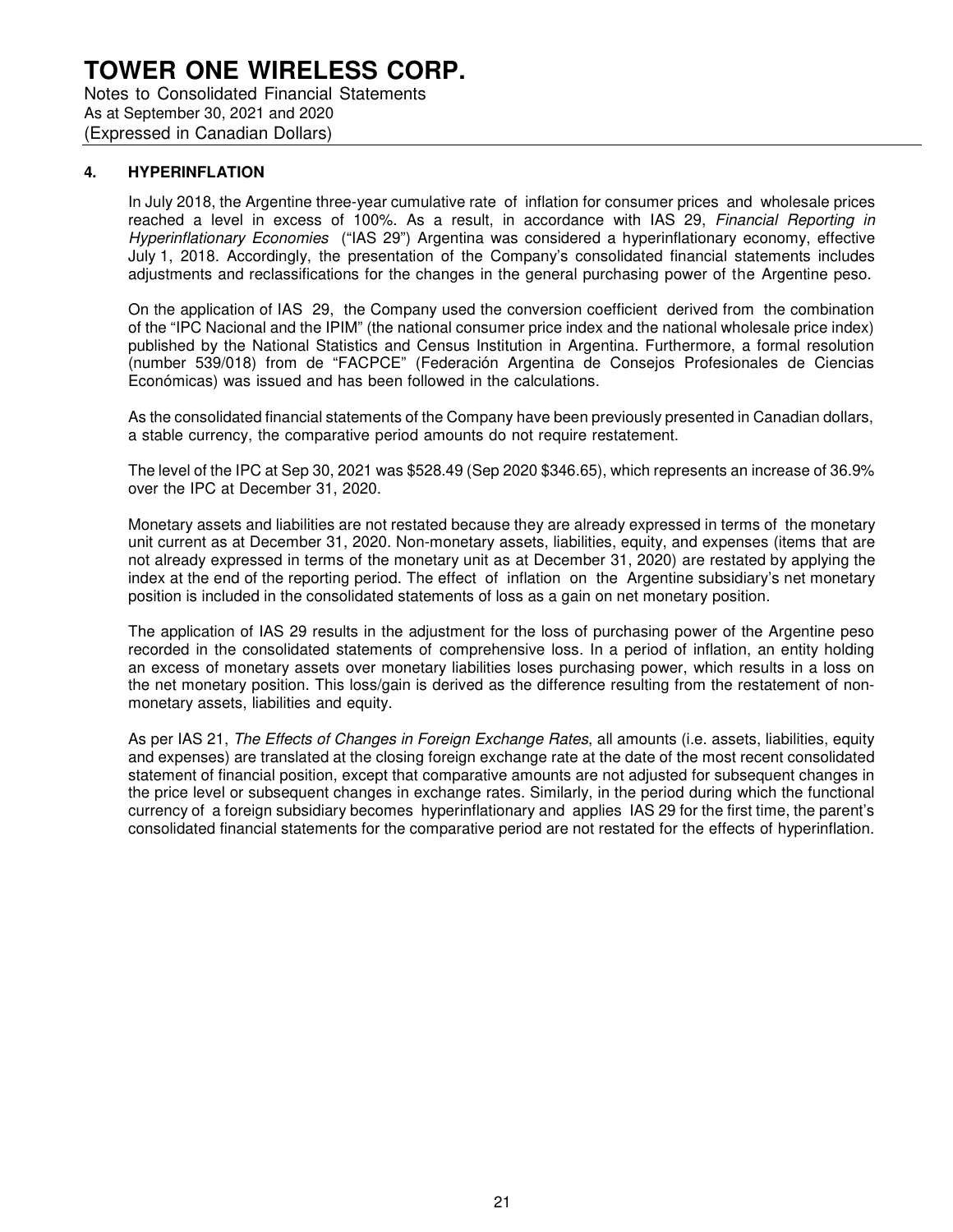### **5. TOWER CONSTRUCTION & TECHNICAL SERVICES, INC.**

On October 18, 2017, the Company entered into an Escrow Agreement with the shareholders of Tower Construction & Technical Services, Inc. ("TCTS") to acquire 70% ownership interest in TCTS.

On March 1, 2019, the Company entered into an agreement to acquire the remaining 30% ownership interest of TCTS for total purchase price of \$106,121 (US\$80,000). As the Company previously controlled TCTS, the transaction resulted in a change to the Company ownership stake and was accounted for as an equity transaction. The \$106,990 difference between the acquisition of \$869 non-controlling interest and \$106,121 fair value of consideration paid was recognized directly in deficit.

On August 1, 2019, the Company entered into a Joint Venture Agreement with a third party, Enervisa US LLC ("Enervisa") and sold 50% of outstanding shares of TCTS for \$330,397 (US\$250,000) to fund the operation of TCTS. The Company determines that the sale of the 50% of TCTS shares did not constitute a loss of control. The issuance of the shares is accounted for an equity transaction and resulting a non-controlling interest of \$698,030. The non-controlling interest consists of \$519,983 of Enervisa's share of TCTS's net loss for the period from January 1, 2019 to August 1, 2019 which is included in net loss attributable to noncontrolling interests on the consolidated statement of changes in equity (deficiency). During the year ended December 31, 2020, the Company received \$72,396 (2019 - \$258,001) for the sale of 50% of the outstanding shares of TCTS.

## **6. ACQUISITION OF INNERVISION TELECOM S.A.S ("INNERVISION")**

As at December 31, 2018, the Company owned 90% of Innervision through its wholly owned subsidiary Tower Three S.A.S ("Tower Three").

In October 2019, the Company completed the acquisition of the remaining common shares of Innervision not previously owned by Tower Three. The Company acquired the remaining 10% interest for total purchase price of \$2,685 (\$7,000,000 Colombian Peso). As the Company previously controlled Innervision, the transaction resulted in a change to the Company's ownership stake and was accounted for as an equity transaction. The difference between the non-controlling interest and the fair value of consideration paid was recognized directly in deficit.

### **7. ACQUISITION OF EVOLUTION TECHNOLOGY SA**

On March 30, 2017, the Company entered into a Share Purchase Offer Agreement with the shareholders of Evolution Technology SA ("Evotech") to acquire a 65% ownership interest. Since its incorporation on March 10, 2016, Evotech has obtained various permits for constructing cellular towers and also has master lease agreements with major telecom carriers in Argentina.

To obtain the 65% ownership interest, the Company paid US\$350,000 and issued 1,500,000 common shares with a fair value of \$480,000 to the shareholders of Evotech. In addition, the Company is committed to contribute the funds necessary for Evotech to construct 50 towers, or a lower number of towers to be agreed between the parties, for up to a total maximum amount of US\$3,500,000.

The Company determined that the acquisition of Evotech constituted a business combination as Evotech has inputs, processes and outputs. As such the Company has applied the acquisition method of accounting. As part of the acquisition of Evotech, the Company acquired Evotech's master lease agreement, which was recorded as an intangible asset.

The following table presents the allocation of the purchase price to the assets acquired and liabilities assumed based on their estimated fair values, which is the same as the carrying values, at the date of acquisition: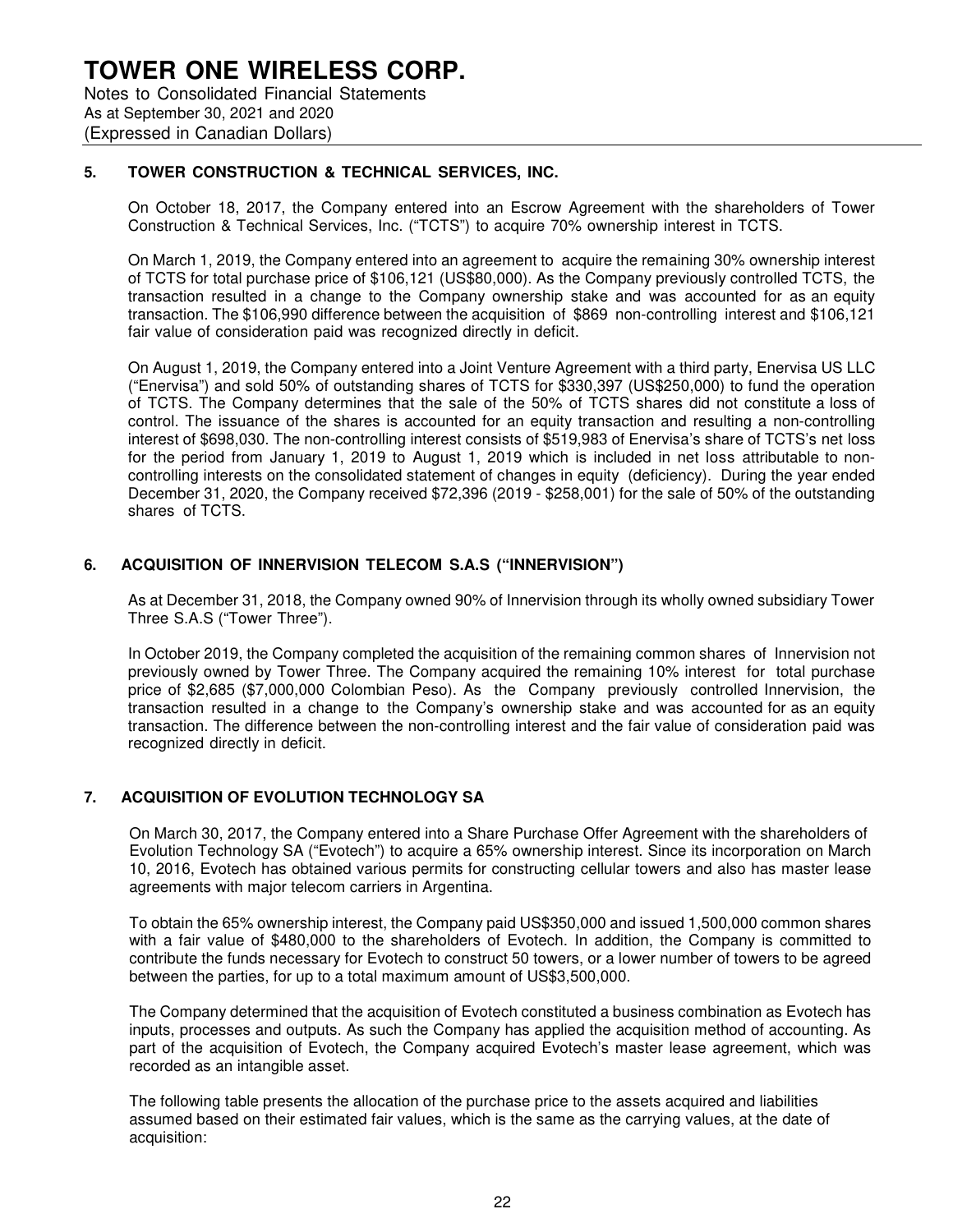Notes to Consolidated Financial Statements As at September 30, 2021 and 2020 (Expressed in Canadian Dollars)

| Cash paid                                         | 466,260    |
|---------------------------------------------------|------------|
| Fair value of common shares issued                | 480,000    |
| <b>Total consideration</b>                        | 946,260    |
| Assets acquired:                                  |            |
| Cash                                              | 4,676      |
| Due from shareholders                             | 6,490      |
| Construction in progress                          | 163,529    |
| Master lease agreement                            | 1.982.354  |
| Less: liabilities assumed                         |            |
| Accounts payable                                  | (7, 440)   |
| Deferred income tax liability                     | (693, 824) |
| Net assets of Evotech                             | 1,455,785  |
| Net assets attributed to non-controlling interest | (509, 525) |
| Net assets acquired                               | 946,260    |

In June 2021, the Company acquired the 26,25% of common shares from Evotech not previously owned by Tower One for total purchase price of U\$30,000. As the Company previously controlled Evotech, the transaction resulted in a change to the Company's ownership stake and was accounted for as an equity transaction. The difference between the non-controlling interest and the fair value of consideration paid was recognized directly in deficit.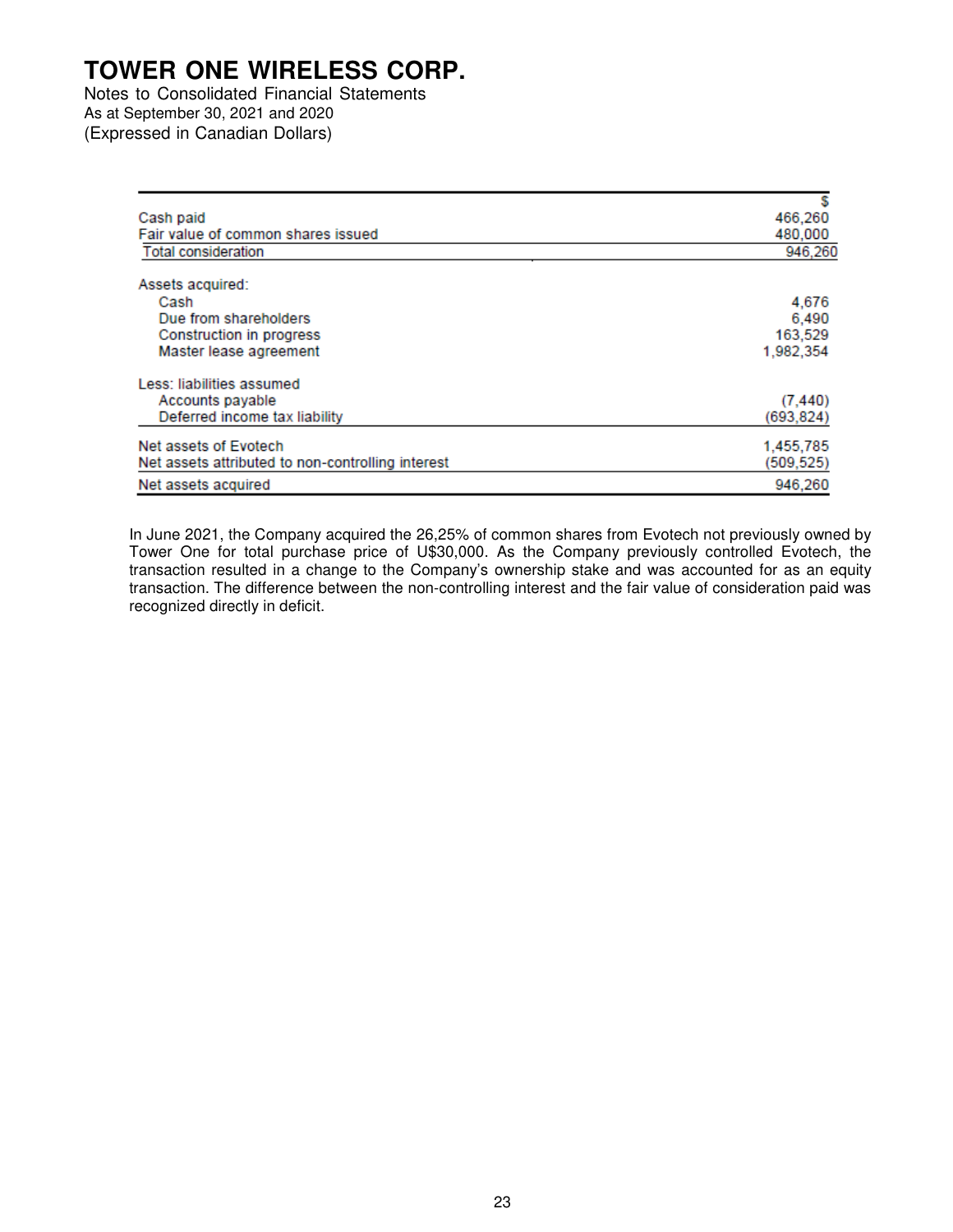## **TOWER ONE WIRELESS CORP.** Notes to Consolidated Financial Statements As at September 30, 2021 and 2020

(Expressed in Canadian Dollars)

### **8. ACQUISITION OF COMERCIALIZADORA MEXMAKEN, S.A. DE C.V.**

On April 3, 2018, the Company entered into a Share Purchase Offer Agreement with the shareholders of Comercializadora Mexmaken, S.A. de C.V. ("Mexmaken") to acquire a 90% ownership interest. Since its incorporation on September 9, 2015, Mexmaken has obtained two Master Lease Agreement ("MLA") with major Mexican telecom operators, one of which was acquired prior to the Company's acquisition of Mexmaken.

To obtain the 90% ownership interest, the Company issued 7,500,000 common shares with a fair value of \$1,312,500 to the shareholders of Mexmaken. As part of the acquisition of Mexmaken, the Company also issued common shares to a related party, who was a controlling shareholder of Mexmaken.

The Company determined that the acquisition of Mexmaken constituted a business combination as Mexmaken has inputs, processes and outputs. As such the Company applied the acquisition method of accounting. As part of the acquisition of Mexmaken, the Company acquired Mexmaken's MLA, which was recorded as an intangible asset.

The following table presents the allocation of the purchase price to the assets acquired and liabilities assumed based on their estimated fair values, which is the same as the carrying values, at the date of acquisition and resulting goodwill:

|                                                   | \$         |
|---------------------------------------------------|------------|
| Fair value of common shares issued                | 1,312,500  |
| Total consideration                               | 1,312,500  |
|                                                   |            |
| Assets acquired:                                  |            |
| Cash                                              | 18,436     |
| Amounts receivable and prepaid expenses           | 20,463     |
| Construction in progress                          | 91,339     |
| Furniture and equipment                           | 2,741      |
| Intangible assets                                 | 428,000    |
| Goodwill                                          | 1,315,258  |
|                                                   |            |
| Less: liabilities assumed                         |            |
| Accounts payable                                  | (356, 404) |
| Deferred income tax liability                     | (61, 500)  |
| Net assets of Mexmaken                            | 1,458,333  |
| Net assets attributed to non-controlling interest | (145, 833) |
|                                                   |            |
| Net assets acquired                               | 1,312,500  |

As at December 31, 2018, the Company completed an impairment analysis in accordance with IAS 36, Impairment of Assets, and determined that the carrying value of the Mexmaken CGU exceeded its fair value based on its valuein use. As a result, the Company recognized impairment of \$2,132,942, including \$1,315,258 of goodwill, \$461,597 of property and equipment, \$417,587 of intangible asset, and recorded a recovery of deferred income taxes of \$61,500.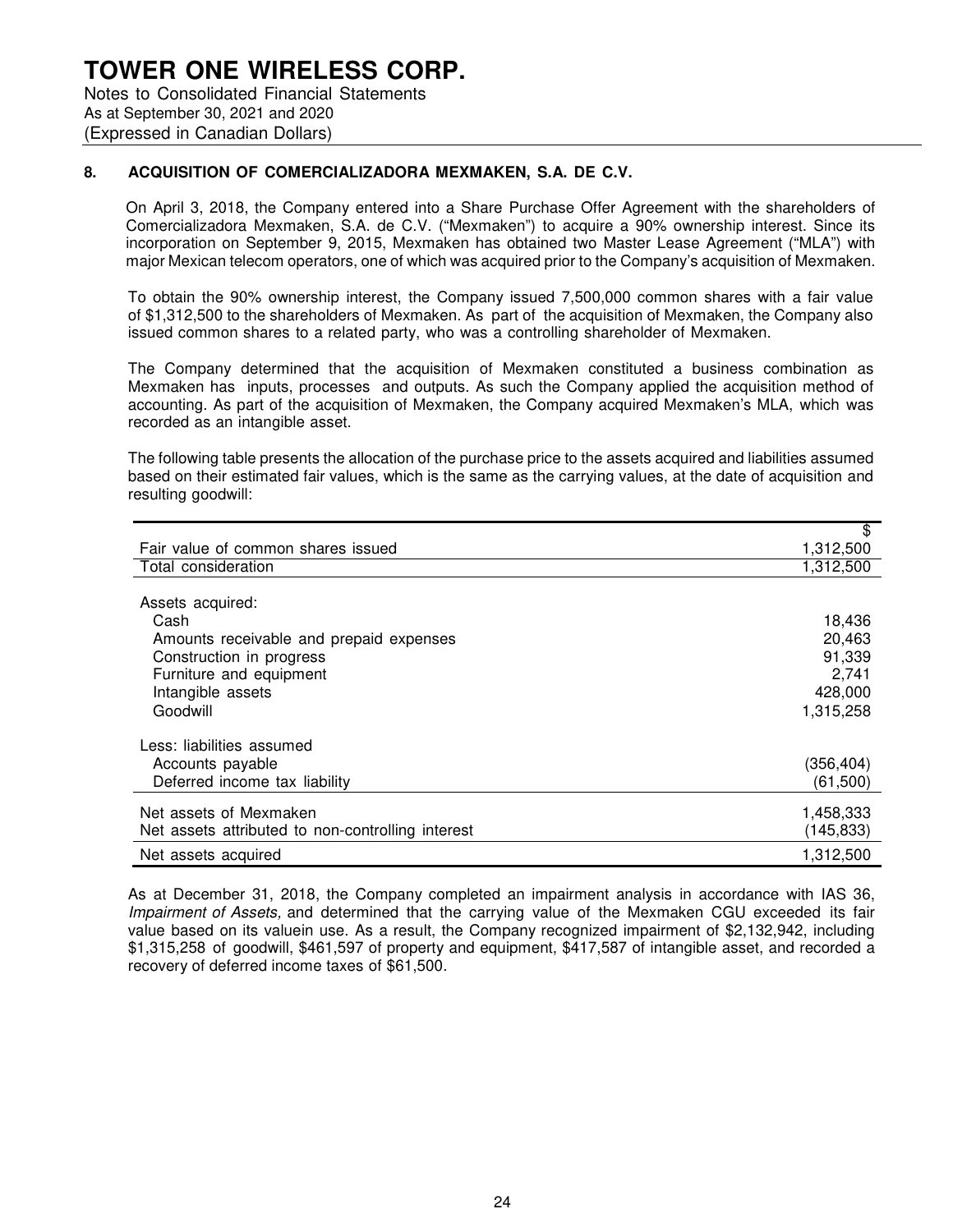## **TOWER ONE WIRELESS CORP.** Notes to Consolidated Financial Statements

As at September 30, 2021 and 2020 (Expressed in Canadian Dollars)

## **9. NON-CONTROLLING INTEREST (NCI)**

The following table presents the summarized financial information for Evolution, TCTS and Mexmaken, the Company's subsidiaries which have NCI's. This information represents amounts before intercompany eliminations.

|                             | September 30,<br>2021 | September 30,<br>2020 |
|-----------------------------|-----------------------|-----------------------|
|                             | \$                    | \$                    |
| Current assets              | 1,027,731             | 1,015,432             |
| Non-current assets          | 1,788,857             | 5,060,766             |
| Current liabilities         | 11,112,406            | 12,952,024            |
| Non-current liabilities     | 305,134               | 745,380               |
| Revenues for the year ended | 1,600,729             | 405,683               |
| Net loss for the year ended | (3,039,851)           | (1, 252, 380)         |

\$

The net change in non-controlling interest is as follows: The net change in non-controlling interest is as follows:

Balance, December 31, 2019 (3,357,287) Share of loss for the year (1,309,672) Currency translation adjustment 134,502 Balance, December 31, 2020 (4,532,456) Share of loss for the period (301,082) Currency translation adjustment 188,760 Balance, March 31, 2021 (4,644,778) Share of loss for the period (225,265) Currency translation adjustment example of the control of the control of the control of the control of the control of the control of the control of the control of the control of the control of the control of the control of Balance, June 30, 2021 (4,774,117) Change in ownership interest **1,525,196** Change 1,525,196 Share of loss for the period **280,152** Currency translation adjustment (216,065) Balance, September 30, 2021 (3,184,833)

As of September 30, 2021, the Company held a 50% ownership in TCTS, 90% ownership in Mexmaken and 91.25% ownership in Evolution with 1,751,233, (\$13,634) and \$1,447,234 NCI balance, respectively.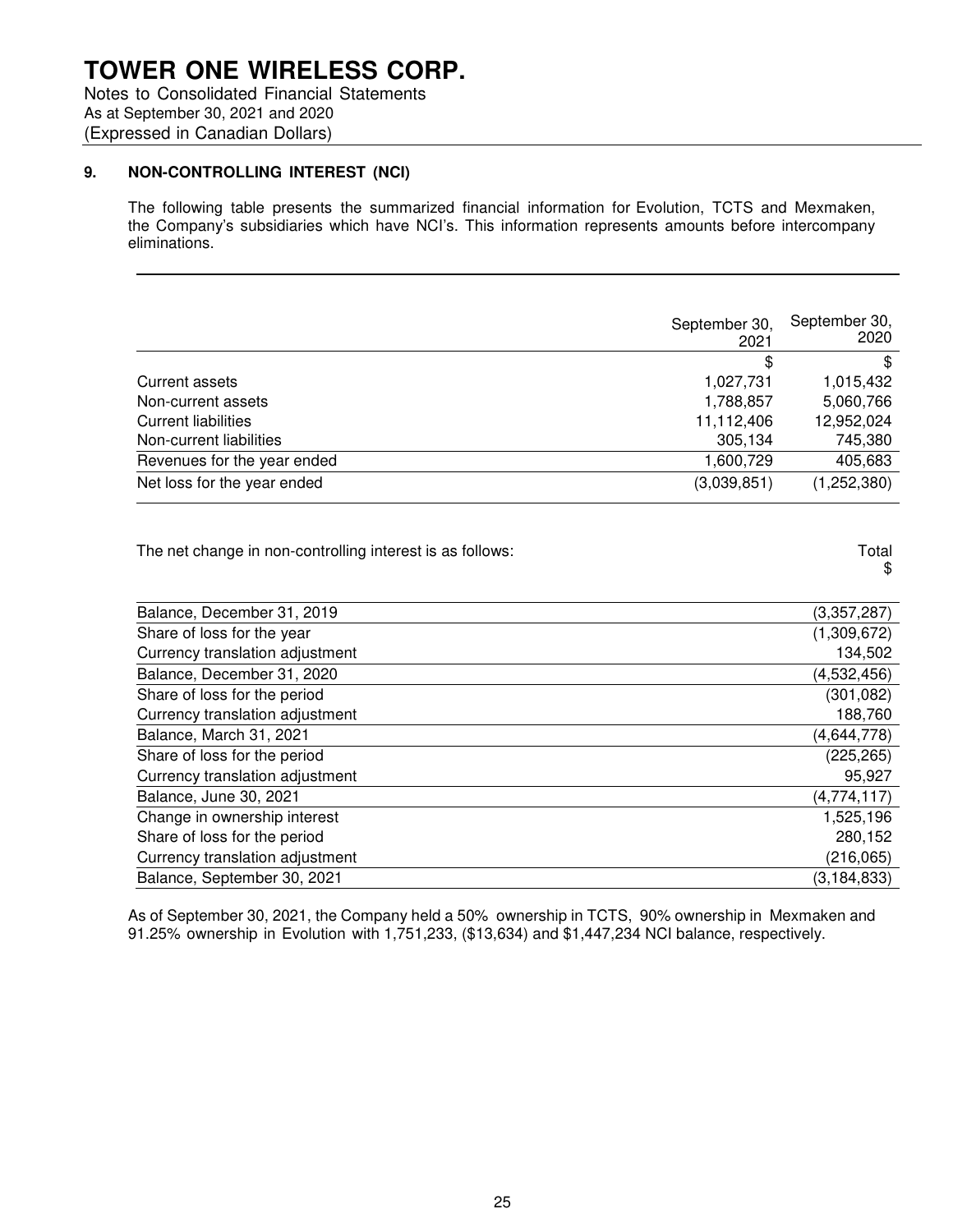Notes to Consolidated Financial Statements As at September 30, 2021 and 2020 (Expressed in Canadian Dollars)

### **10. INTANGIBLE ASSETS**

|                                           | Master lease<br>agreements |
|-------------------------------------------|----------------------------|
|                                           | \$                         |
| Cost                                      |                            |
| Balance, December 31, 2018, 2019 and 2020 | 1,982,354                  |
| <b>Accumulated amortization</b>           |                            |
| Balance, December 31, 2018                | 138,765                    |
| Additions                                 | 240,861                    |
| Balance, December 31, 2019                | 379,626                    |
| Additions                                 | 245,070                    |
| Balance, December 31, 2020                | 624,696                    |
| Additions                                 | 55,247                     |
| Balance, March 31, 2021                   | 679,943                    |
| Additions                                 | 55,247                     |
| Balance, June 30, 2021                    | 735,190                    |
| Additions                                 | 55,247                     |
| Balance, September 30, 2021               | 790,437                    |
| Net book value                            |                            |
| December 31, 2019                         | 1,602,728                  |
| December 31, 2020                         | 1,357,658                  |
| March 31, 2021                            | 1,302,411                  |
| June 30, 2021                             | 1,247,164                  |
| September 30, 2021                        | 1,191,917                  |

#### **11. PROPERTY AND EQUIPMENT**

During the period ended September 30, 2021, June 30, 2021 and March 31, 2021, due primarily to the cancellation of tenant lease agreements, an indicator of impairment existed resulting in a test of recoverable amount of the assets and recognition of an impairment loss of \$18,253, \$232,398 and \$111,069, respectively. A value in use calculation is not applicable as the Company does not have any expected cash flows from using the assets. In estimating the fair value less costs of disposal, management did not have observable or unobservable inputs to estimate the recoverable amount greater than \$nil. As this valuation technique requires management's judgment and estimates of the recoverable amount, it is classified within Level 3 of the fair value hierarchy.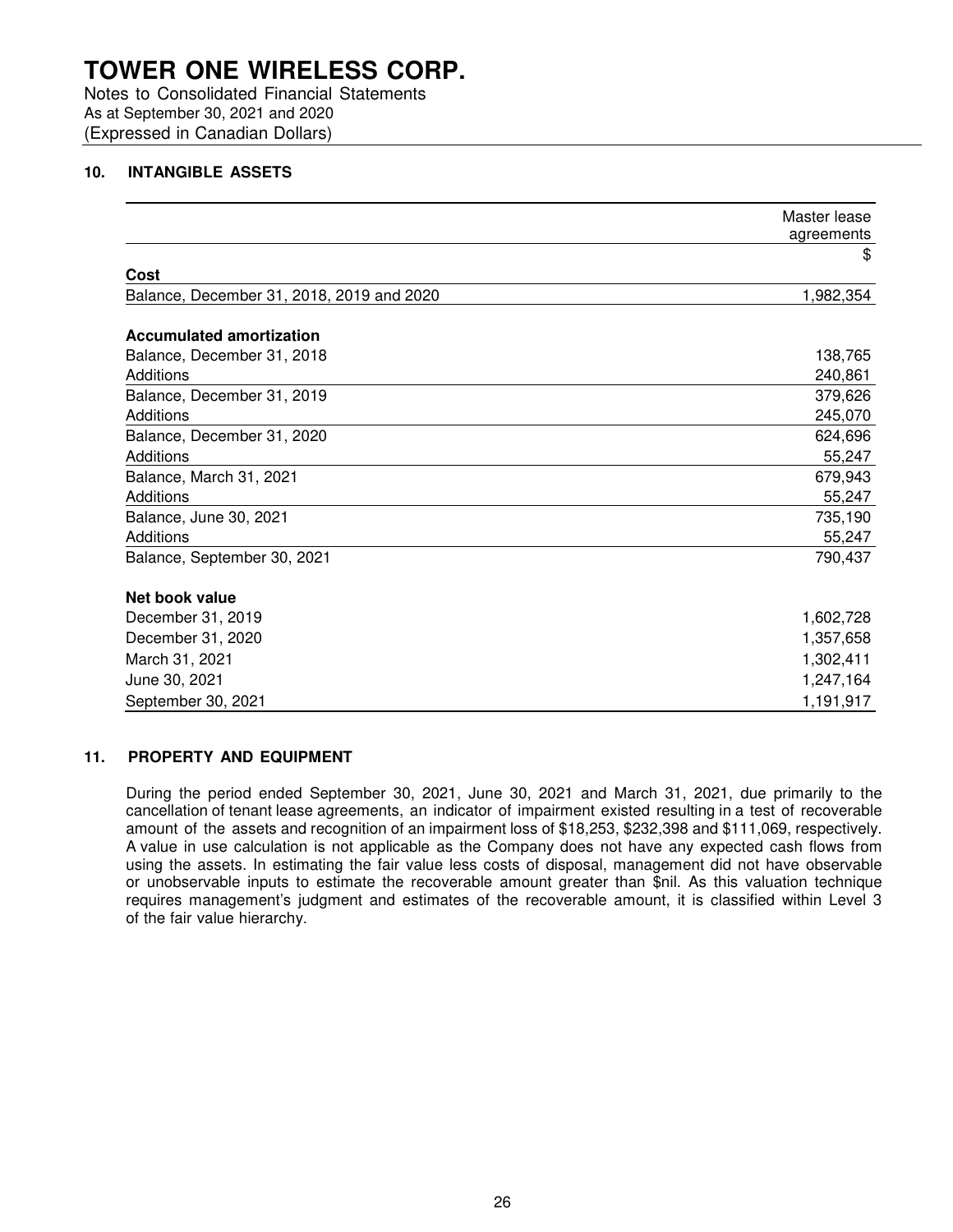Notes to Consolidated Financial Statements As at September 30, 2021 and 2020(Expressed in Canadian Dollars)

## **11. PROPERTY AND EQUIPMENT (CONTINUED)**

|                                                    | <b>Towers</b> | <b>Construction in progress</b> | <b>Furniture and equipment</b> | <b>Total</b>              |
|----------------------------------------------------|---------------|---------------------------------|--------------------------------|---------------------------|
| Cost                                               |               |                                 |                                |                           |
| Balance, December 31, 2019                         | 8,646,258     | 485,220                         | 381,408                        | 9,512,886                 |
| Monetary adjustment for hyperinflationary economy  | 701,648       | 644,005                         | (101, 325)                     | 1,244,328                 |
| <b>Additions</b>                                   |               | 2,502,896                       | 35,722                         | 2,538,618                 |
| Transfer from CIP to towers                        | 1,574,686     | (1,574,686)                     |                                |                           |
| Reclassification to assets held for sale           |               | (30, 967)                       |                                | (30, 967)                 |
| Towers sold<br>Impaired/cancelled towers/equipment | (3,888,708)   | (416,588)                       | (24, 704)                      | (3,888,708)<br>(441, 292) |
| Foreign exchange movement                          | (1,518,126)   | (15,623)                        | (79, 364)                      | (1,613,113)               |
|                                                    |               |                                 |                                |                           |
| Balance, December 31, 2020                         | 5,515,758     | 1,594,257                       | 211,737                        | 7,321,752                 |
| Monetary adjustment for hyperinflationary economy  |               |                                 |                                |                           |
| Additions                                          | 1.976.588     | 7,421,284                       | 23,809                         | 9,421,681                 |
| Transfer from CIP to towers                        | 6,491,524     | (6, 491, 524)                   |                                |                           |
| Towers sold                                        | (2,967,010)   | (538, 045)                      | (11,798)                       | (3,516,853)               |
| Impaired/cancelled towers/equipment                |               | (332,062)                       |                                | (332,062)                 |
| NIIF 11 Commerk                                    | (6,059,226)   |                                 |                                | (6,059,226)               |
| Foreign exchange movement                          | (713, 374)    | (276, 679)                      | (11, 667)                      | (1,001,720)               |
| Balance, September 30, 2021                        | 4,244,260     | 1,377,231                       | 212,082                        | 5,833,572                 |
| <b>Accumulated Amortization</b>                    |               |                                 |                                |                           |
| Balance, December 31, 2019                         | 741,248       |                                 | 39,592                         | 780,840                   |
| Monetary adjustment for hyperinflationary economy  | 116,704       |                                 | 6,292                          | 122,996                   |
| Additions                                          | 708,546       |                                 | 44,283                         | 752,829                   |
| Reclassification to assets held for sale           | (322, 512)    |                                 | (9,730)                        | (332, 242)                |
| Foreign exchange movement                          | (165, 439)    |                                 | (12, 360)                      | (177, 799)                |
| Balance, December 31, 2020                         | 1,078,547     |                                 | 68,077                         | 1,146,624                 |
| Monetary adjustment for hyperinflationary economy  |               |                                 |                                |                           |
| <b>Additions</b>                                   | 719,228       |                                 | 20,591                         | 739,819                   |
| Tower sold                                         | (832, 842)    |                                 | (8, 302)                       | (841, 144)                |
| Foreign exchange movement                          | (140, 778)    |                                 | (5,657)                        | (146, 435)                |
| Balance, September 30, 2021                        | 824,155       |                                 | 74,709                         | 898,864                   |
| Net book value                                     |               |                                 |                                |                           |
| December 31, 2020                                  | 4,437,211     | 1,594,257                       | 143,660                        | 6,175,128                 |
| September 30, 2021                                 | 3,420,105     | 1,377,231                       | 137,372                        | 4,934,708                 |
|                                                    |               |                                 |                                |                           |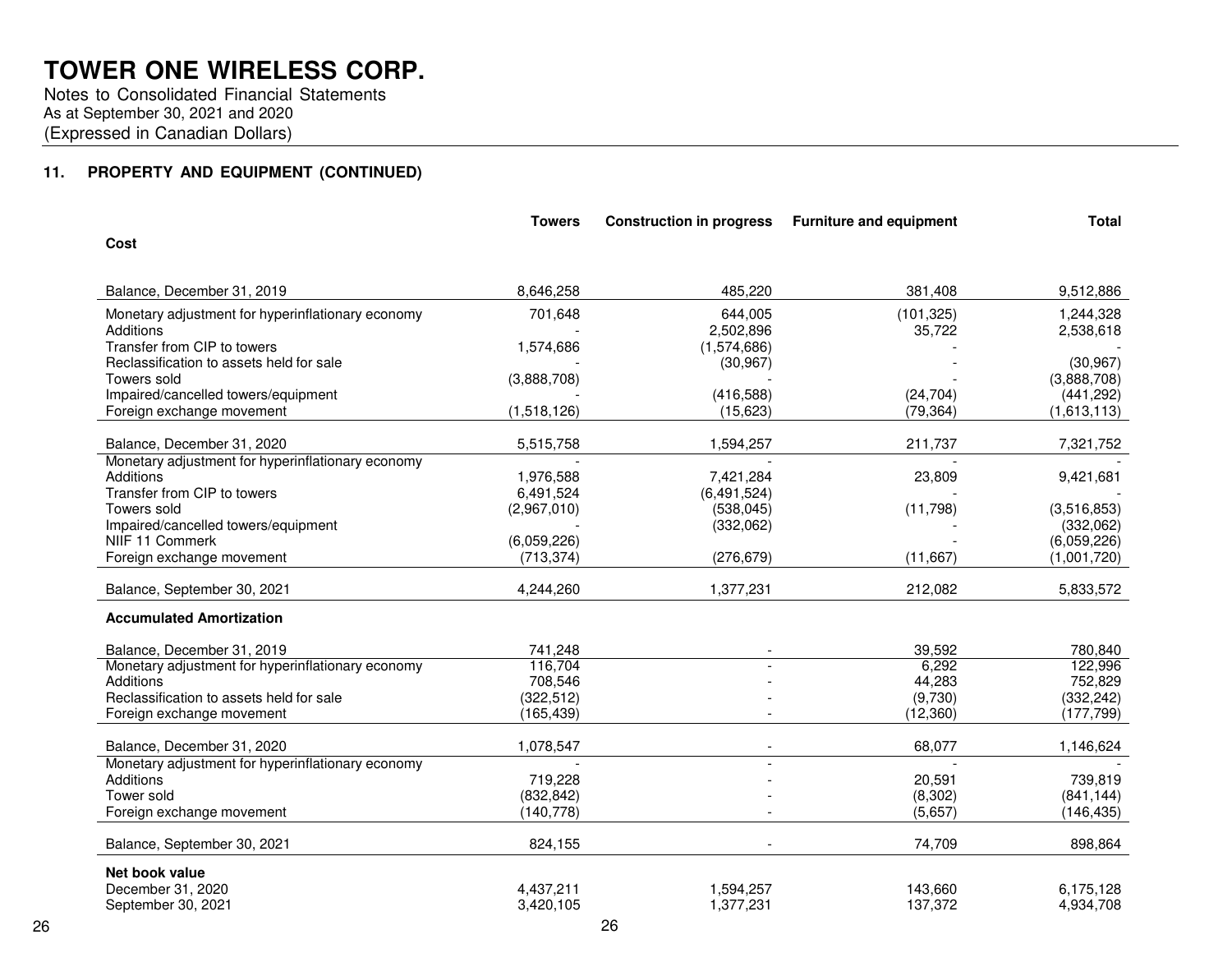Notes to Consolidated Financial Statements As at September 30, 2021 and 2020 (Expressed in Canadian Dollars)

## **12. RIGHT-OF-USE ASSETS AND LEASE LIABILITIES**

The Company has a lease agreement for its land lease. The continuity of the ROU asset and lease liability for the period ended September 31, 2021 is as follows:

| <b>Right-of-use asset</b>                                                       |                       |
|---------------------------------------------------------------------------------|-----------------------|
| As at December 31, 2018                                                         | \$<br>1,374,800       |
| Additions                                                                       | 1,721,936             |
| Depreciation                                                                    | (317, 208)            |
| Impact of foreign exchange                                                      | (370, 602)            |
| Monetary adjustment for hyperinflationary economy                               | 297,442               |
| As at December 31, 2019                                                         | 2,706,368<br>\$       |
| Additions                                                                       | 702,473               |
| Cancellation                                                                    | (1,086,971)           |
| Depreciation<br>Impact of foreign exchange                                      | (262, 540)            |
| Monetary adjustment for hyperinflationary economy                               | (375, 830)<br>201,933 |
|                                                                                 |                       |
| As at December 31, 2020                                                         | 1,885,433<br>\$       |
| Additions                                                                       | 151,958               |
| Cancellation                                                                    |                       |
| Depreciation                                                                    | (49, 954)             |
| Impact of foreign exchange                                                      | (168, 597)            |
| Monetary adjustment for hyperinflationary economy                               |                       |
| As at March 31, 2021                                                            | 1,818,840<br>\$       |
| Additions                                                                       | 2,018,071             |
| Cancellation                                                                    |                       |
| Depreciation                                                                    | (122, 511)            |
| Impact of foreing exchange<br>Monetary adjustment for hyperinflationary economy | (59, 564)             |
| As at June 30, 2021                                                             | \$3,654,835           |
| Additions                                                                       | 1,128,107             |
| Cancellation                                                                    | (650, 407)            |
| Depreciation                                                                    | (108, 102)            |
| Impact of foreign exchange                                                      | 7,432                 |
| Monetary adjustment for hyperinflationary economy                               |                       |
| As at September 30, 2021                                                        | \$4,031,867           |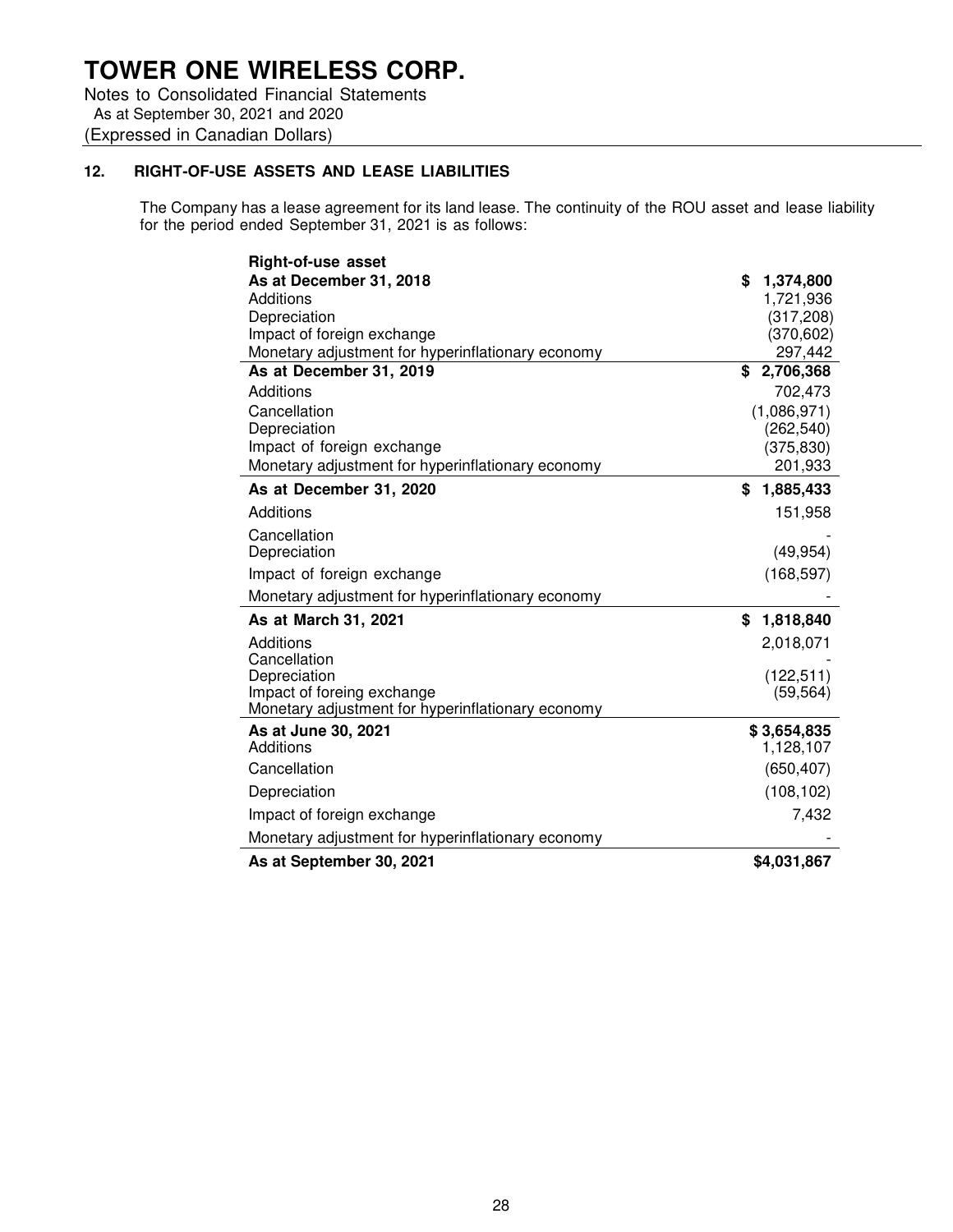Notes to Consolidated Financial Statements As at September 30, 2021 and 2020 (Expressed in Canadian Dollars)

| As at December 31, 2018<br>\$<br>1,374,800<br>Additions<br>1,721,936<br>(570, 512)<br>Lease payments<br>Lease interest<br>488,484<br>Impact of foreign exchange<br>(311, 579)<br>As at December 31, 2019<br>2,703,129<br>\$<br><b>Additions</b><br>702,473<br>(1, 199, 643)<br>Cancellation<br>(553, 130)<br>Lease payments<br>374,216<br>Lease interest<br>Impact of foreign exchange<br>(341, 367)<br>As at December 31, 2020<br>\$<br>1,685,678<br>Additions<br>151,958<br>Cancellation<br>(208, 934)<br>Lease payments<br>Lease interest<br>88,490<br>Impact of foreign exchange<br>(150, 685)<br>As at March 31, 2021<br>\$<br>1,566,506<br>Additions<br>2,016,855<br>Cancellation<br>(264, 945)<br>Lease payments<br>Lease interest<br>137,691<br>(49, 577)<br>Impact of foreign exchange<br>As at June 30, 2021<br>3,406,530<br>Additions<br>1,128,107<br>Cancellation<br>(516, 369)<br>(287, 398)<br>Lease payments<br>150,033<br>Lease interest<br>7,741<br>Impact of foreign exchange<br>As at September 30, 2021<br>3,888,642<br>\$ | <b>Lease liability</b> |         |
|------------------------------------------------------------------------------------------------------------------------------------------------------------------------------------------------------------------------------------------------------------------------------------------------------------------------------------------------------------------------------------------------------------------------------------------------------------------------------------------------------------------------------------------------------------------------------------------------------------------------------------------------------------------------------------------------------------------------------------------------------------------------------------------------------------------------------------------------------------------------------------------------------------------------------------------------------------------------------------------------------------------------------------------------|------------------------|---------|
|                                                                                                                                                                                                                                                                                                                                                                                                                                                                                                                                                                                                                                                                                                                                                                                                                                                                                                                                                                                                                                                |                        |         |
|                                                                                                                                                                                                                                                                                                                                                                                                                                                                                                                                                                                                                                                                                                                                                                                                                                                                                                                                                                                                                                                |                        |         |
|                                                                                                                                                                                                                                                                                                                                                                                                                                                                                                                                                                                                                                                                                                                                                                                                                                                                                                                                                                                                                                                |                        |         |
|                                                                                                                                                                                                                                                                                                                                                                                                                                                                                                                                                                                                                                                                                                                                                                                                                                                                                                                                                                                                                                                |                        |         |
|                                                                                                                                                                                                                                                                                                                                                                                                                                                                                                                                                                                                                                                                                                                                                                                                                                                                                                                                                                                                                                                |                        |         |
|                                                                                                                                                                                                                                                                                                                                                                                                                                                                                                                                                                                                                                                                                                                                                                                                                                                                                                                                                                                                                                                |                        |         |
|                                                                                                                                                                                                                                                                                                                                                                                                                                                                                                                                                                                                                                                                                                                                                                                                                                                                                                                                                                                                                                                |                        |         |
|                                                                                                                                                                                                                                                                                                                                                                                                                                                                                                                                                                                                                                                                                                                                                                                                                                                                                                                                                                                                                                                |                        |         |
|                                                                                                                                                                                                                                                                                                                                                                                                                                                                                                                                                                                                                                                                                                                                                                                                                                                                                                                                                                                                                                                |                        |         |
|                                                                                                                                                                                                                                                                                                                                                                                                                                                                                                                                                                                                                                                                                                                                                                                                                                                                                                                                                                                                                                                |                        |         |
|                                                                                                                                                                                                                                                                                                                                                                                                                                                                                                                                                                                                                                                                                                                                                                                                                                                                                                                                                                                                                                                |                        |         |
|                                                                                                                                                                                                                                                                                                                                                                                                                                                                                                                                                                                                                                                                                                                                                                                                                                                                                                                                                                                                                                                |                        |         |
|                                                                                                                                                                                                                                                                                                                                                                                                                                                                                                                                                                                                                                                                                                                                                                                                                                                                                                                                                                                                                                                |                        |         |
|                                                                                                                                                                                                                                                                                                                                                                                                                                                                                                                                                                                                                                                                                                                                                                                                                                                                                                                                                                                                                                                |                        |         |
|                                                                                                                                                                                                                                                                                                                                                                                                                                                                                                                                                                                                                                                                                                                                                                                                                                                                                                                                                                                                                                                |                        |         |
|                                                                                                                                                                                                                                                                                                                                                                                                                                                                                                                                                                                                                                                                                                                                                                                                                                                                                                                                                                                                                                                |                        |         |
|                                                                                                                                                                                                                                                                                                                                                                                                                                                                                                                                                                                                                                                                                                                                                                                                                                                                                                                                                                                                                                                |                        |         |
|                                                                                                                                                                                                                                                                                                                                                                                                                                                                                                                                                                                                                                                                                                                                                                                                                                                                                                                                                                                                                                                |                        |         |
|                                                                                                                                                                                                                                                                                                                                                                                                                                                                                                                                                                                                                                                                                                                                                                                                                                                                                                                                                                                                                                                |                        |         |
|                                                                                                                                                                                                                                                                                                                                                                                                                                                                                                                                                                                                                                                                                                                                                                                                                                                                                                                                                                                                                                                |                        |         |
|                                                                                                                                                                                                                                                                                                                                                                                                                                                                                                                                                                                                                                                                                                                                                                                                                                                                                                                                                                                                                                                |                        |         |
|                                                                                                                                                                                                                                                                                                                                                                                                                                                                                                                                                                                                                                                                                                                                                                                                                                                                                                                                                                                                                                                |                        |         |
|                                                                                                                                                                                                                                                                                                                                                                                                                                                                                                                                                                                                                                                                                                                                                                                                                                                                                                                                                                                                                                                |                        |         |
|                                                                                                                                                                                                                                                                                                                                                                                                                                                                                                                                                                                                                                                                                                                                                                                                                                                                                                                                                                                                                                                |                        |         |
|                                                                                                                                                                                                                                                                                                                                                                                                                                                                                                                                                                                                                                                                                                                                                                                                                                                                                                                                                                                                                                                |                        |         |
|                                                                                                                                                                                                                                                                                                                                                                                                                                                                                                                                                                                                                                                                                                                                                                                                                                                                                                                                                                                                                                                |                        |         |
|                                                                                                                                                                                                                                                                                                                                                                                                                                                                                                                                                                                                                                                                                                                                                                                                                                                                                                                                                                                                                                                |                        |         |
|                                                                                                                                                                                                                                                                                                                                                                                                                                                                                                                                                                                                                                                                                                                                                                                                                                                                                                                                                                                                                                                |                        |         |
|                                                                                                                                                                                                                                                                                                                                                                                                                                                                                                                                                                                                                                                                                                                                                                                                                                                                                                                                                                                                                                                |                        |         |
|                                                                                                                                                                                                                                                                                                                                                                                                                                                                                                                                                                                                                                                                                                                                                                                                                                                                                                                                                                                                                                                |                        |         |
|                                                                                                                                                                                                                                                                                                                                                                                                                                                                                                                                                                                                                                                                                                                                                                                                                                                                                                                                                                                                                                                | Current portion        | 180,308 |
| Long-term portion<br>3,708,335                                                                                                                                                                                                                                                                                                                                                                                                                                                                                                                                                                                                                                                                                                                                                                                                                                                                                                                                                                                                                 |                        |         |
| 3,888,643<br>\$                                                                                                                                                                                                                                                                                                                                                                                                                                                                                                                                                                                                                                                                                                                                                                                                                                                                                                                                                                                                                                |                        |         |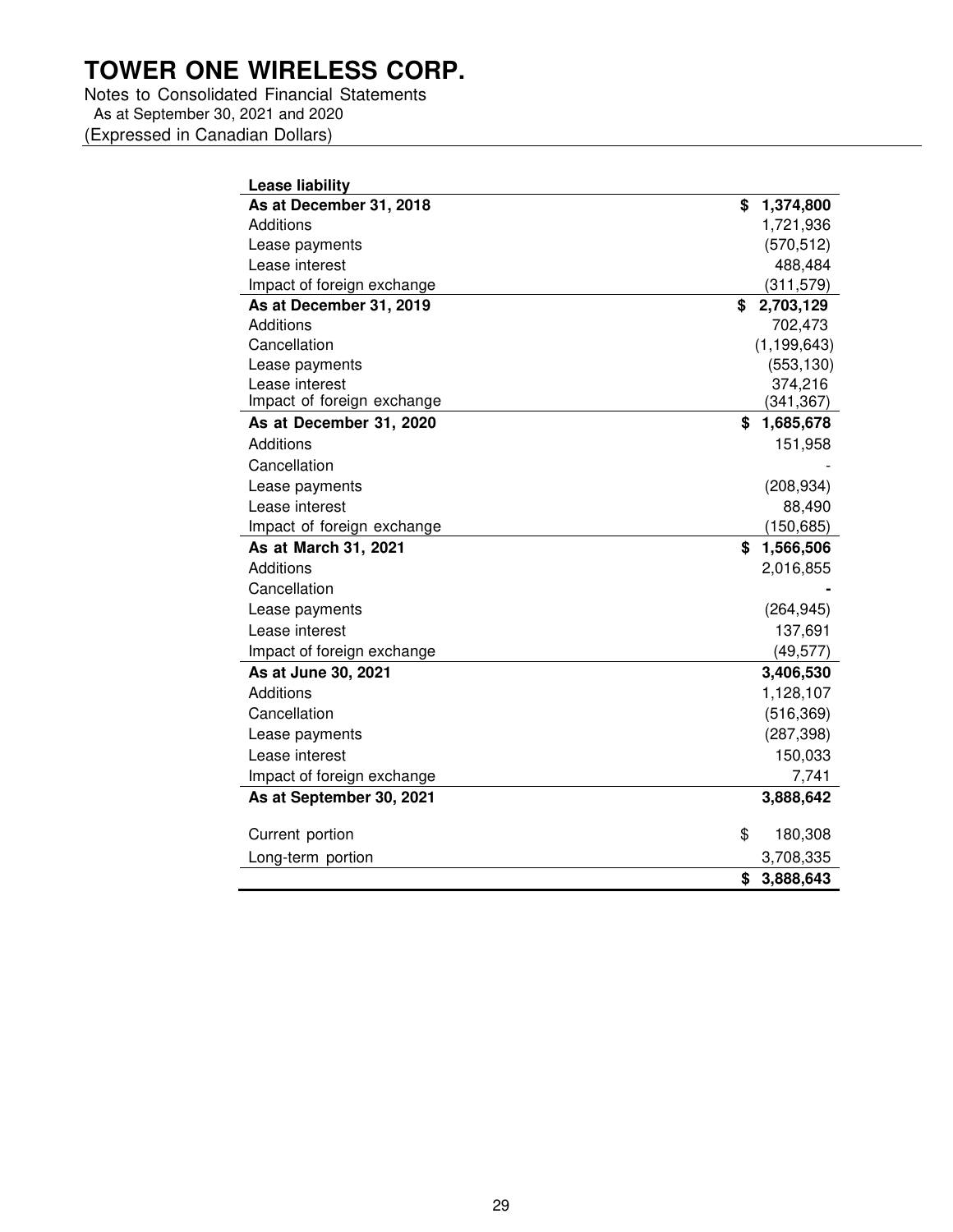Notes to Consolidated Financial Statements As at September 30, 2021 and 2020 (Expressed in Canadian Dollars)

#### **13. ASSETS HELD FOR SALE**

During the Q3 2021 the company sold the remaining towers in Argentina. The total assets were sold for \$513,320, that includes the remaining balance that the company had as asset held for sale.

During the Q2 2021 the company didn't sell any tower. The remaining balance includes the net book value less cost to sell (\$21,551).

During the Q1 2021 the company sold one tower in Argentina related to the asset purchase agreement from 2020, the asset was sold for \$11,610 in Argentina. The remaining balance includes the net book value less cost to sell (\$22,847).

During the year ended December 31, 2020, the Company entered into an asset purchase agreement with a third party whereby the Company agreed to sell certain towers in Argentina. The sale was not completed as of December 31, 2020, and accordingly the Company has reclassified the towers from property and equipment to assets held for sale on the consolidated statement of financial position. The carrying value reported represents the lower of the net book value and fair value less costs to sell. Subsequent to year ended December 31, 2020, the Company sold the assets held for sale towers of \$30,967 for \$36,961.

During the year ended December 31, 2019, the Company entered into an asset purchase agreement with a third party whereby the Company agreed to sell certain towers in Argentina. The sale was not completed as of December 31, 2019, and accordingly the Company has reclassified the towers from property and equipment to assets held for sale on the consolidated statement of financial position. The carrying value

reported represents the lower of the net book value and fair value less costs to sell. Subsequent to year ended December 31, 2019, the Company sold the assets held for sale towers of \$751,726 for proceeds of \$1,204,942.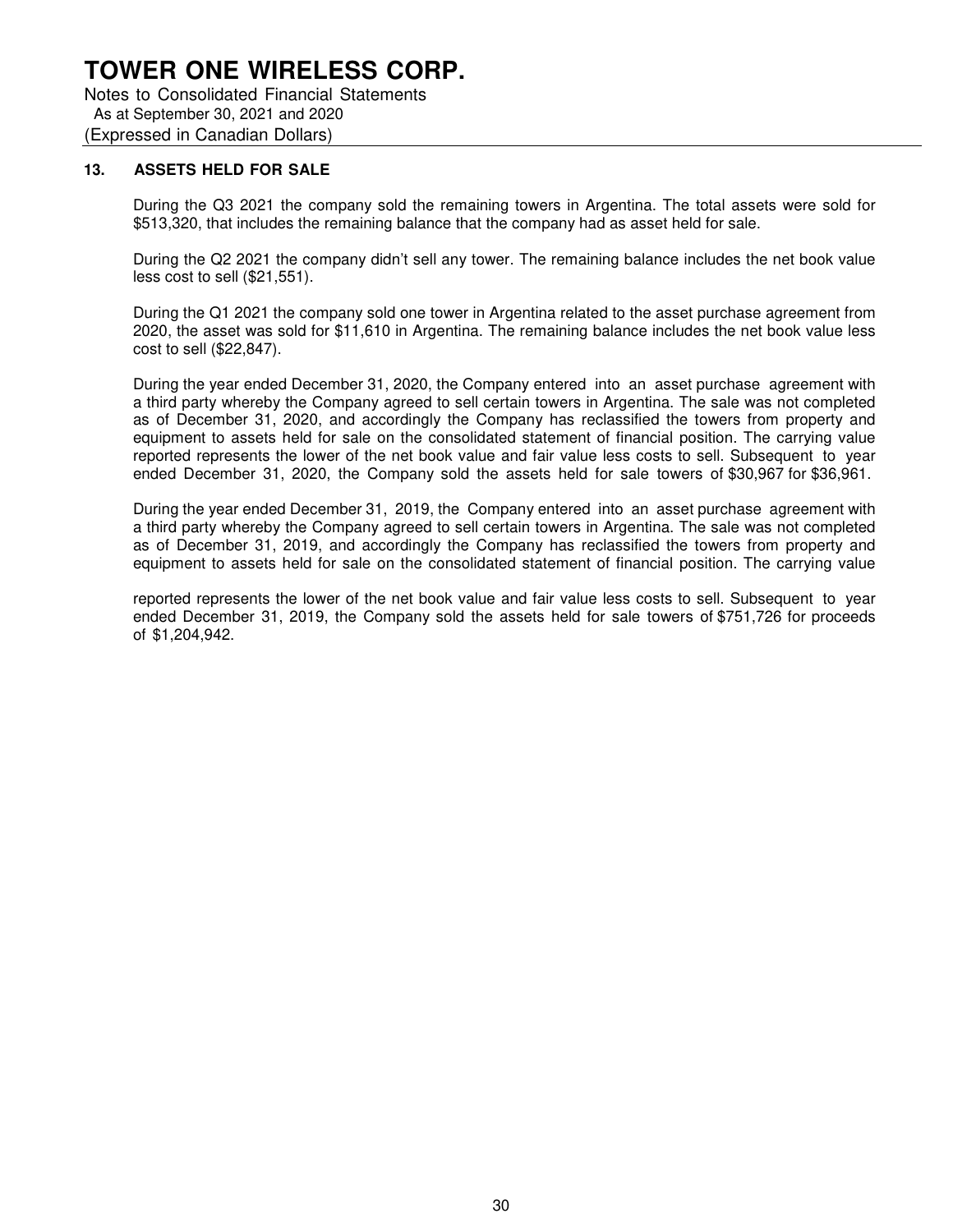Notes to Consolidated Financial Statements As at September 30, 2021 and 2020 (Expressed in Canadian Dollars)

## **14. CONVERTIBLE DEBENTURES**

#### June 2018 Convertible Debenture

In June 2018, the Company issued secured convertible debentures to a third party for gross proceeds of \$1,000,000 under the following terms:

- A term of one year;
- An interest rate of 1% per month, payable monthly; and
- Convertible into common shares of the Company at \$0.20 per common share, subject to adjustment in certain events.

In connection with the convertible debentures, the Company also issued 5,000,000 share purchase warrants to the holders exercisable at a price of \$0.25 per common share for a period of one year. The Company also incurred cash debt issuance costs of \$76,791.

In November 2018, the terms of these convertible debentures were modified as follows:

- The conversion price was reduced to \$0.10 per common share;
- The expiry date of the original warrants was extended to November 13, 2019;
- The exercise price of the share purchase warrants was reduced to \$0.125 per common share; and
- The Company issued 5,000,000 additional share purchase warrants to the purchasers exercisable at a price of \$0.125 per common share, subject to certain adjustments in certain events with an expiry date of November 13, 2019.

The convertible debentures are secured against the assets of the Company and its subsidiaries pursuant to the terms of a general security agreement of the Company issued in favor of the holders.

### November 2018 Convertible Debenture

In November 2018, the Company issued secured convertible debentures to a third party for gross proceeds of \$500,000 under the following terms:

- A term of seven months;
- An interest rate of 1% per month, payable monthly; and
- Convertible into common shares of the Company at \$0.10 per common share, until June 12, 2019, subject to adjustments in certain events.

In connection with the convertible debentures, the Company also issued 5,000,000 share purchase warrants to the purchasers exercisable at a price of \$0.125 per common share for a period of one year until November 13, 2019. The Company also incurred cash debt issuance costs of \$46,295.

The convertible debentures are secured against the assets of the Company and its subsidiaries pursuant to the terms of a general security agreement of the Company issued in favor of the holders.

For accounting purposes, the convertible debentures are separated into their liability and equity components using the residual method. The fair value of the liability component at the time of issue was determined based on an estimated discount rate of 17% for debentures. The value of the equity component was determined as the difference between the face value of the convertible debenture and the fair value of the liability component. After initial recognition the liability component is carried on an amortized cost basis and is accreted to its face value over the term to maturity of the convertible debentures at the effective rate of 25%.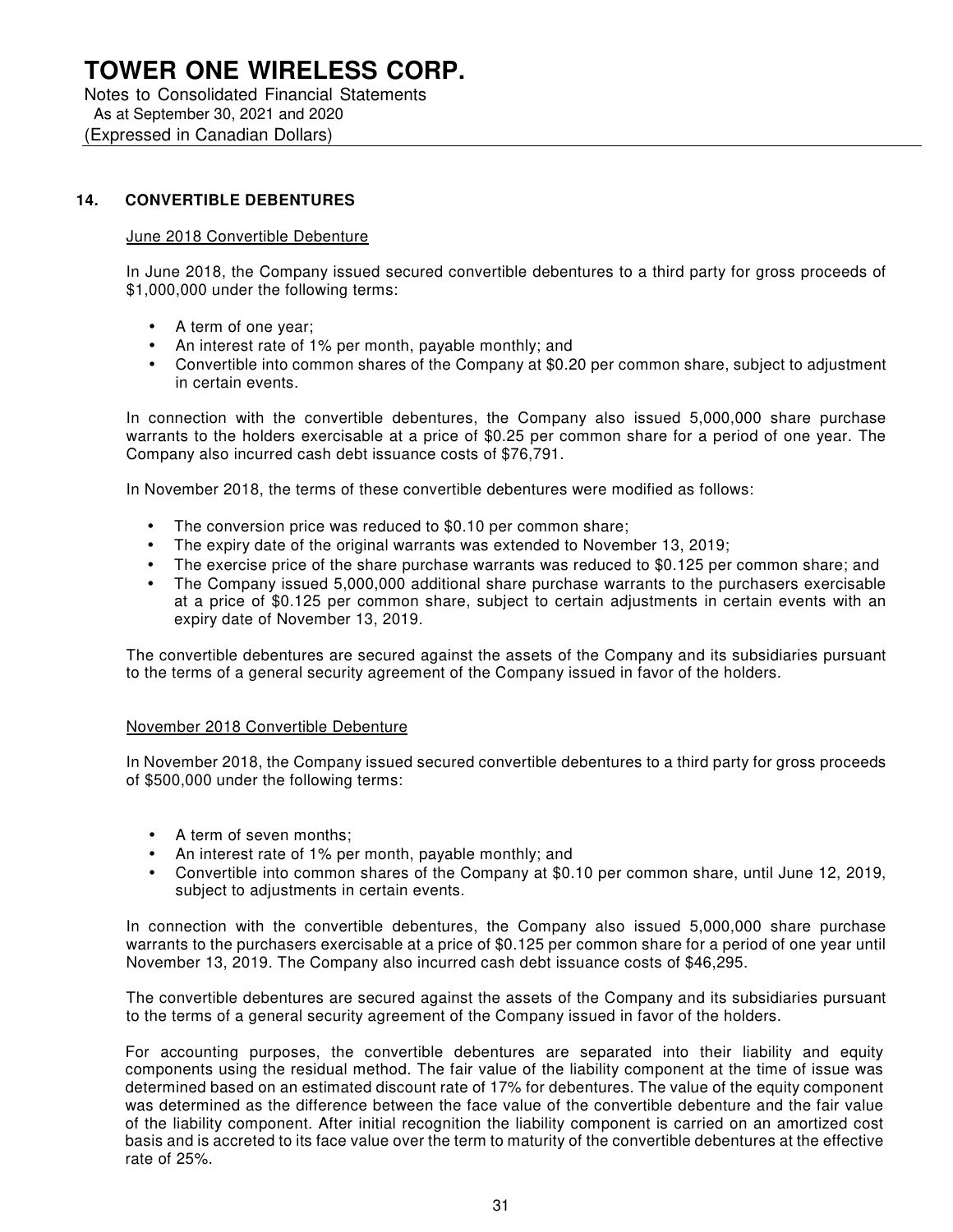Notes to Consolidated Financial Statements As at September 30, 2021 and 2020 (Expressed in Canadian Dollars)

## **14. CONVERTIBLE DEBENTURES (CONTINUED)**

During the year ended December 31, 2018, the Company determined the fair value of the equity component of the convertible debentures to be \$53,583, offset by transaction costs of \$4,397 and a deferred tax liability of \$46,513.

#### June 2019

In June 2019, the Company repaid \$750,000 of the convertible debentures and extended the term with the existing lenders to November 2019.

In consideration for the extension of financing terms with existing lenders, the Company reached an agreement with such lenders to amend existing warrants (the "Amended Warrants") that were issued to such lenders on (i) June 12, 2018 (as previously amended on November 13, 2018) and (ii) November 13, 2018. The Amended Warrants were amended as follows:

- The exercise price of the Amended Warrants was amended from \$0.125 to \$0.09; and
- The expiry date of the Amended Warrants was extended from November 13, 2019 to November 13, 2020.

Concurrent with the Amended Warrants, the Company also issued new common share purchase warrants (the "New Warrants") to each holder of the Amended Warrants, resulting in an aggregate of 15,000,000 New Warrants being issued. Each New Warrant entitles the holder thereof to acquire one common share of the Company at an exercise price of \$0.09 per common share, with each New Warrant set to expire on November 13, 2020. The fair value of the New Warrants is \$287,272.

The fair value of the share purchase warrants was calculated using the Black-Scholes model and the following weighted average assumptions:

| Share price at date of grant | \$0.08     |
|------------------------------|------------|
| Exercise price               | \$0.09     |
| Expected life                | 1.42 years |
| <b>Expected volatility</b>   | 58.15%     |
| Risk free interest rate      | 1.49%      |
| Expected dividend yield      | $0\%$      |
| Expected forfeiture rate     | 0%         |

The Company has the right to repurchase all of the Amended Warrants and New Warrants for \$300,000 in aggregate at any time before their respective expiry dates.

The amendment of the convertible debenture was deemed to be an extinguishment of the original liabilities. As such, the equity portion of the original convertible debentures of \$2,673 was derecognized and the Amended Warrants were revalued at the extinguishment date using the Black-Scholes model and the weighted average assumptions disclosed above. The fair value of the Amended Warrants at the date of extinguishment was determined to be \$287,623. Consequently, \$572,222 was recorded as a loss on extinguishment to contributed surplus.

#### September 2019

In September 2019, the Company further extended the term with the existing lenders to December 2019.

In consideration for the extension of financing terms with existing lenders, the Company reached an agreement with such lenders to pay a 10% penalty on the total outstanding amounts of the principal. During the year ended December 31, 2019, the Company paid the penalty of \$75,000 and recorded the penalty as interest expense in the consolidated statement of comprehensive loss.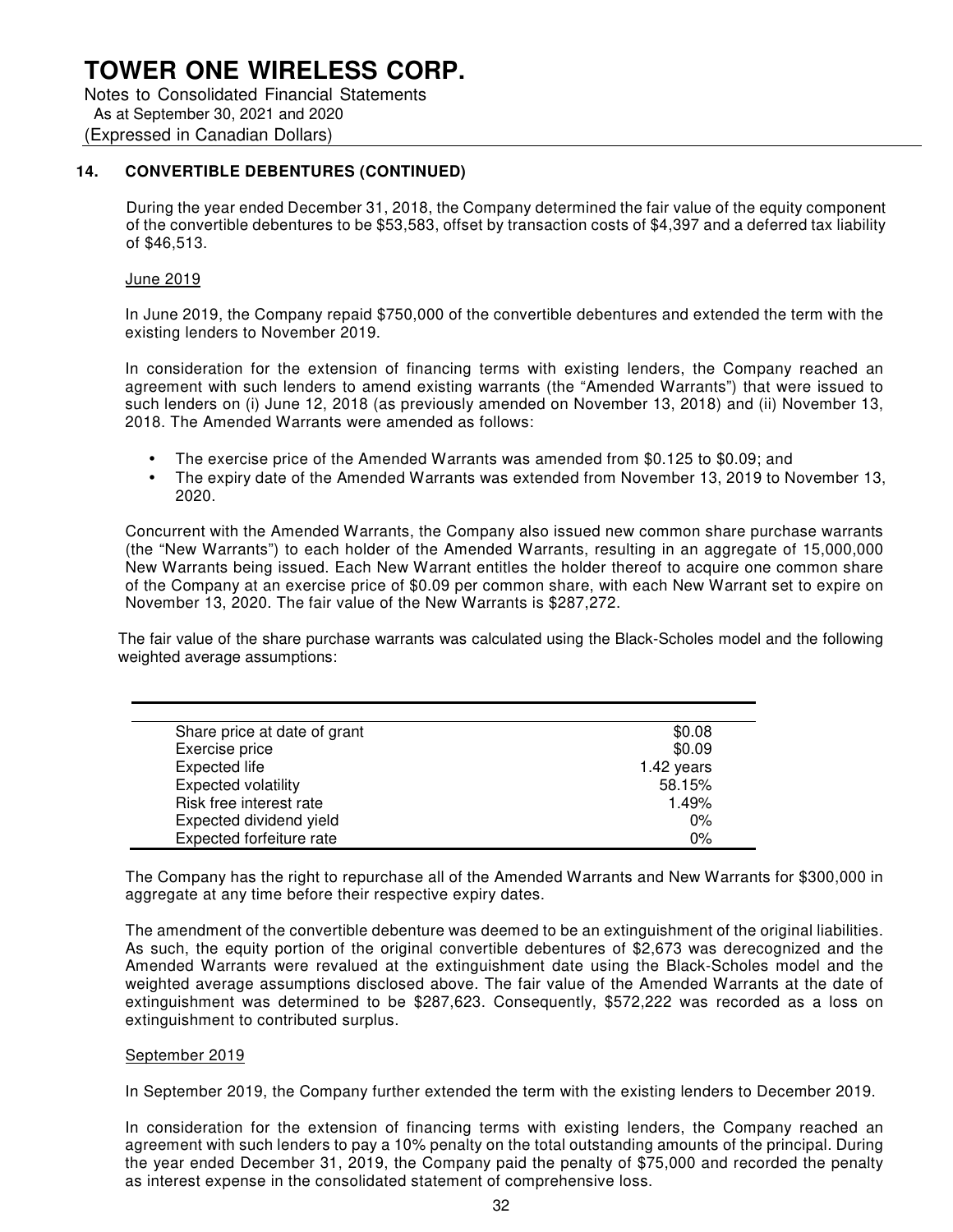Notes to Consolidated Financial Statements As at September 30, 2021 and 2020 (Expressed in Canadian Dollars)

#### **14. CONVERTIBLE DEBENTURES (CONTINUED)**

#### December 2019

In December 2019, the Company further extended the term with the existing lenders to February 2020.

In consideration for the extension of financing terms with existing lenders, the Company reached an agreement with such lenders to pay a 1% penalty on the total outstanding amounts of the principal, as well as an additional 2% penalty on the total outstanding amounts of the principal to be added to the principal if the outstanding amounts are not repaid by January 14, 2020.

During the year ended December 31, 2019, the Company paid the penalty of \$7,500 and recorded the penalty as interest expense in the consolidated statement of comprehensive loss.

#### March 2020

In March 2020, the Company further extended the term with the existing lenders to June 2020.

In consideration for the extension of financing terms with existing lenders, the Company reached an agreement with such lenders to pay a penalty to be satisfied by issuing 714,286 common shares.

During the year ended December 31, 2020, the Company issued the 714,286 common shares, with a fair value of \$24,286, and recorded the penalty as interest expense in the consolidated statement of comprehensive loss.

#### June 2020

In June 2020, the Company repaid the convertible debenture balance of \$745,000 in full.

With this repayment, the Company repaid in full the convertible debenture loan balance and discharged the security interest associated with the loan.

A reconciliation of the convertible debentures is as follows:

| <b>Balance at December 31, 2018</b> | 1,387,624    |
|-------------------------------------|--------------|
| Cash items                          |              |
| Repayment of convertible            |              |
| debt                                | (750,000)    |
| Non-cash items                      |              |
| Accreted interest                   | 107,376      |
| Extinguishment of debt              | (745,000)    |
| Issuance of debt                    | 745,000      |
| Balance at December 31, 2019        | 745,000<br>S |
| Cash items                          |              |
| Repayment of convertible            |              |
| debt                                | (745.000     |
| <b>Balance at December 31, 2020</b> | S            |

During the year ended December 31, 2020, the Company has incurred interest expense of \$19,280 (2019 – \$127,500; 2018 – \$71,836) on the convertible debentures, of which \$nil (2019 – \$15,000) remains payable and has been recorded within interest payable on the consolidated statement of financial position.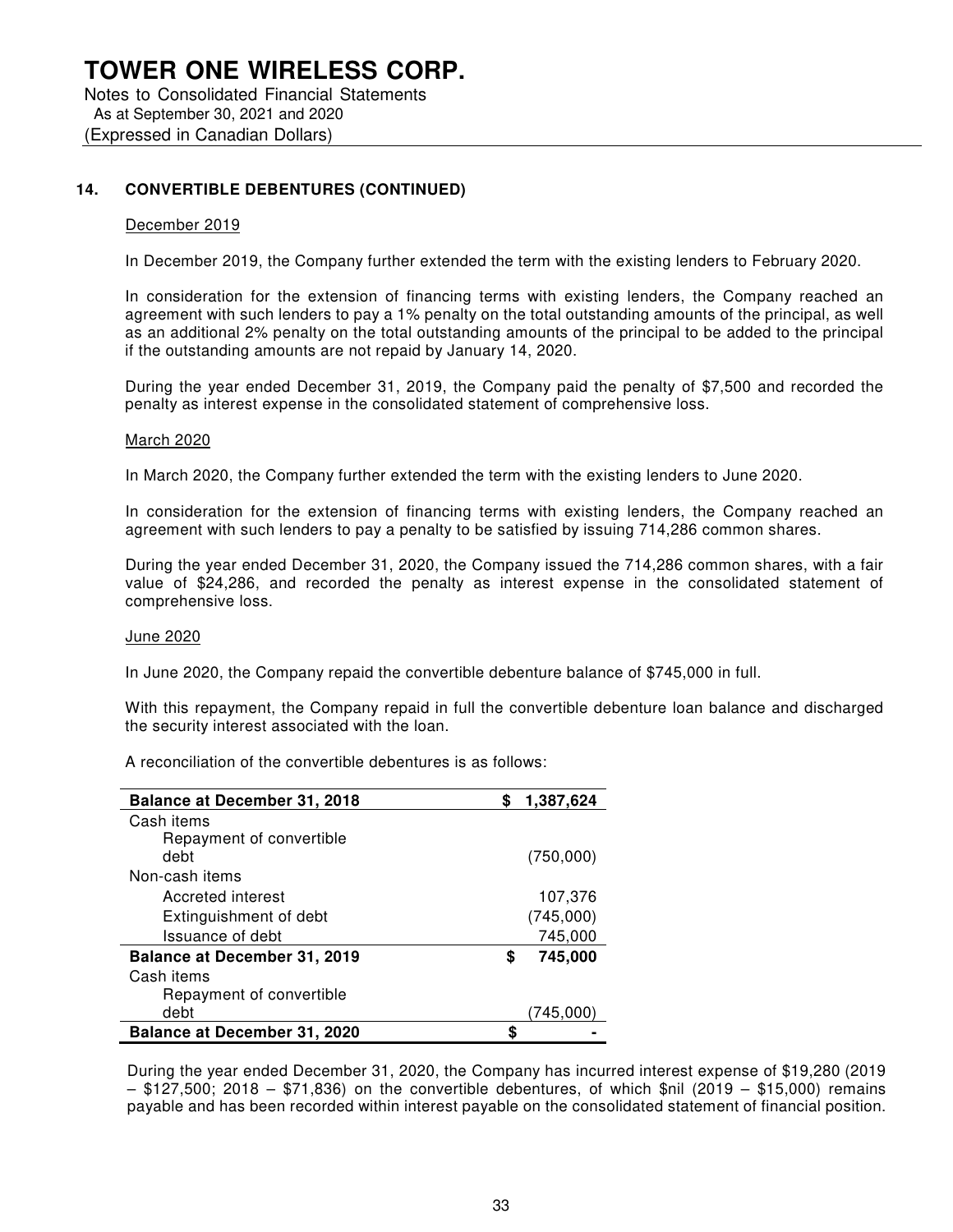Notes to Consolidated Financial Statements As at September 30, 2021 and 2020 (Expressed in Canadian Dollars)

## **15. LOANS PAYABLE**

During the period ended September 30, 2021, the loans payable are summarized as follows:

| Sep 30, |                   | December 31.      |                                            |                                                                |
|---------|-------------------|-------------------|--------------------------------------------|----------------------------------------------------------------|
|         | 2021              | 2020              | Currency                                   | Terms                                                          |
|         | CAD <sub>\$</sub> | CAD <sub>\$</sub> |                                            |                                                                |
|         | 1,443,490         | 1,505,038         | USD.                                       | Unsecured, due on demand                                       |
|         | 8.919.689         | 1,817,141         | Colombian Pesos                            | Secured, due on Sep 2030<br>Unsecured, repayable monthly until |
|         | 51,338            | 79,567            | Colombian Pesos                            | May 2023<br>Unsecured, repayable monthly until                 |
|         | 109,766           | 150,984           | Colombian Pesos December 2023              |                                                                |
|         | 132,502           |                   |                                            | Colombian Pesos Unsecured, due on demand                       |
|         |                   | 31,857            |                                            | Argentine Pesos Unsecured, due on demand                       |
|         | 121,221           |                   |                                            | Mexican Pesos Unsecured, due January 2020                      |
|         | 10,778,006        | 3,584,587         |                                            |                                                                |
|         |                   |                   |                                            |                                                                |
|         | 1,754,693         |                   | 3,440,732 Current portion of loans payable |                                                                |
|         | 9,023,312         | 143,855           | Long term portion of loans payable         |                                                                |
|         | 10,778,006        | 3.584.587         |                                            |                                                                |

During the year ended September 30, 2021, the interest rates on the loans payable ranged from 0% to 18%.

During the quarter ended September 30, 2021, the Company has incurred interest expense of \$65,757 (US\$ 51,492) (2020 – \$47,573) on the loans payable. As of September 30, 2021 \$144,878 (US\$113,953) (2020 – \$95,320) remains payable and has been recorded within interest payable on the consolidated statement of financial position.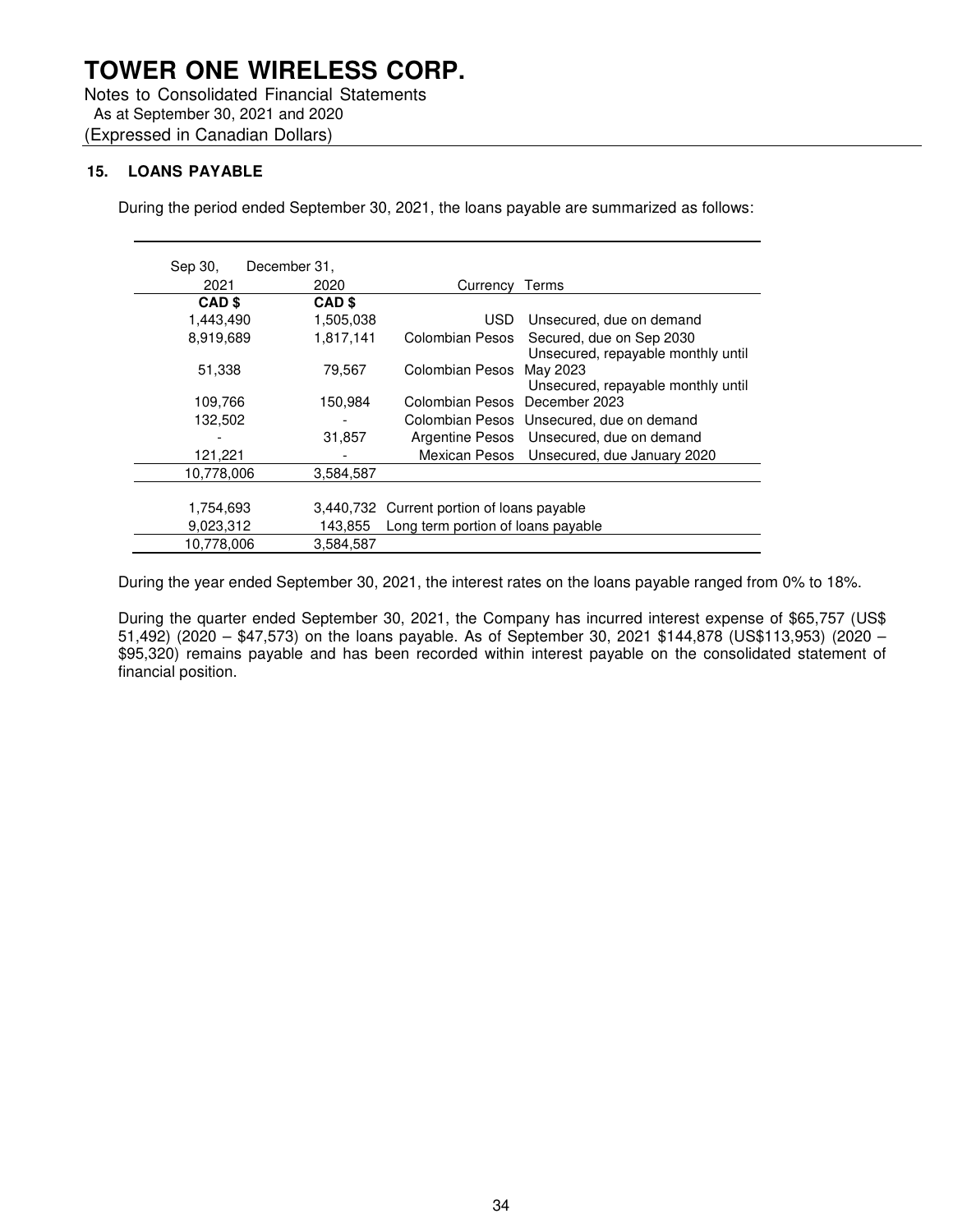Notes to Consolidated Financial Statements As at September 30, 2021 and 2020 (Expressed in Canadian Dollars)

### **16. BONDS PAYABLE**

During the year ended December 31, 2019, the Company issued a total of 9,880 (2018 – 9,663) bonds at a price of \$100 each for gross proceeds of \$988,000 (2018 – \$966,300). The bonds are secured against all present and after-acquired personal property of the Company, incur interest at a rate of 10% paid monthly, and mature September 21, 2021. In connection with the issuance of bonds, the Company paid cash debt issuance costs to an agent of \$128,440 and issued 921,780 share purchase warrants to the agent with a fair value of \$33,545. The share purchase warrants are exercisable at prices ranging from \$0.08 to \$0.14 per common share for a period of two years. No bonds were issued in 2020.

The fair value of the share purchase warrants was calculated using the Black-Scholes model using the following weighted average assumptions:

|                              | 2021 | 2020                     | 2019    |
|------------------------------|------|--------------------------|---------|
| Share price at date of grant |      |                          | \$0.09  |
| Exercise price               |      |                          | \$0.09  |
| Expected life                |      |                          | 2 years |
| <b>Expected volatility</b>   |      |                          | 76.65%  |
| Risk free interest rate      |      |                          | 1.68%   |
| Expected dividend yield      |      |                          | $0\%$   |
| Expected forfeiture rate     |      | $\overline{\phantom{0}}$ | 0%      |

The cash debt issuance costs and fair value of the share purchase warrants were applied against the carrying value of the bond. During the period ended September 30, 2021, the Company recorded an amortization expense related to the debt issuance costs of \$23,850.

As at September 30, 2021, the carrying value of the bonds are \$1,793,600 (2020 – \$1,787,351). During the year ended September 30, 2021, the Company has incurred interest expense of \$49,153 (2020 – \$49,261) on the bonds payable, of which  $$0$  (2020 –  $$0)$  remains payable and has been recorded within interest payable on the consolidated statement of financial position.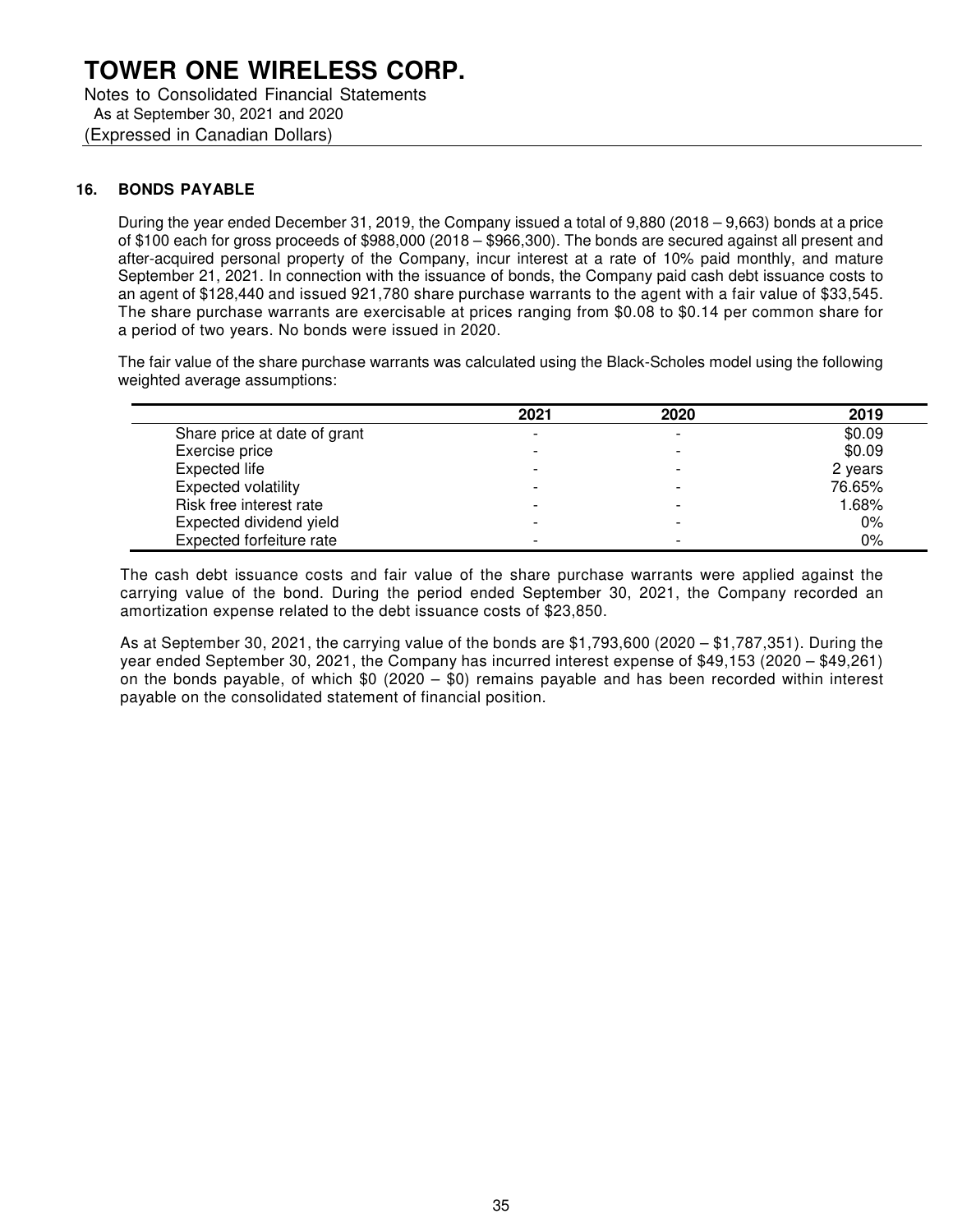Notes to Consolidated Financial Statements As at September 30, 2021 and 2020 (Expressed in Canadian Dollars)

### **17. RELATED PARTY TRANSACTIONS AND BALANCES**

Loans payable to related parties include loans and advances received from related individuals and companies related to directors and officers of the Company. As at September 30, 2021 and December 31 2020, the Company has the following loan balances with related parties:

| Sep 30,<br>2021<br>CAD \$ | Dec 31,<br>2020<br>CAD \$ | Currency               | Rate<br>$\%$ | Terms                    |
|---------------------------|---------------------------|------------------------|--------------|--------------------------|
| 1,115,476                 | 3,839,459                 | <b>USD</b>             | 12% - 18%    | Unsecured, due on demand |
|                           | 18.546                    | Colombian Pesos        | $0\%$        | Unsecured, due on demand |
|                           | 12,743                    | <b>Argentine Pesos</b> | 18%          | Unsecured, due on demand |
| 1,115,476                 | 3,870,748                 |                        |              |                          |

In connection with certain related party loans, the Company incurred monthly penalty fees of 10% until June 30, 2018 once the loans reached their initial maturity dates. During the year ended December 31, 2018, the Company paid finance expenses of \$528,132 (US\$407,500) in connection with these monthly penalties.

As at December 31, 2018, the Company had advanced \$224,976 to related parties in connection with costs to be incurred on behalf of the Company. This amount was included within other receivables on the consolidated statement of financial position. The amounts advanced are unsecured, non-interest bearing and due on demand. During the year ended December 31, 2019, the Company deemed these amounts to be uncollectable and wrote off the balance.

During the period ended September 30, 2021, the Company has incurred interest expense of \$73,598 (US\$58,636) (2020 –\$272,314) in connection with the related party loans noted above. As at September 30, 2021, \$194,175 of unpaid interest and loan penalties have been included within interest payable on the consolidated statement of financial position.

#### January 2019

In January 2019, the Company renegotiated the loans with three of the related party lenders to extend the maturity date of the loans.

In consideration for the extension of the maturity date of the loans, the Company agreed to incur total penalties of \$212,312 (US\$160,000) which were added to the principal balance of the loans. In addition, the Company agreed to add the interest accrued as of the date of renegotiation of \$539,236 (US\$395,259) to the principal balance of the loans. The renegotiation of the loans was deemed to be an extinguishment of the original liabilities and \$212,312 was recorded as a loss on extinguishment.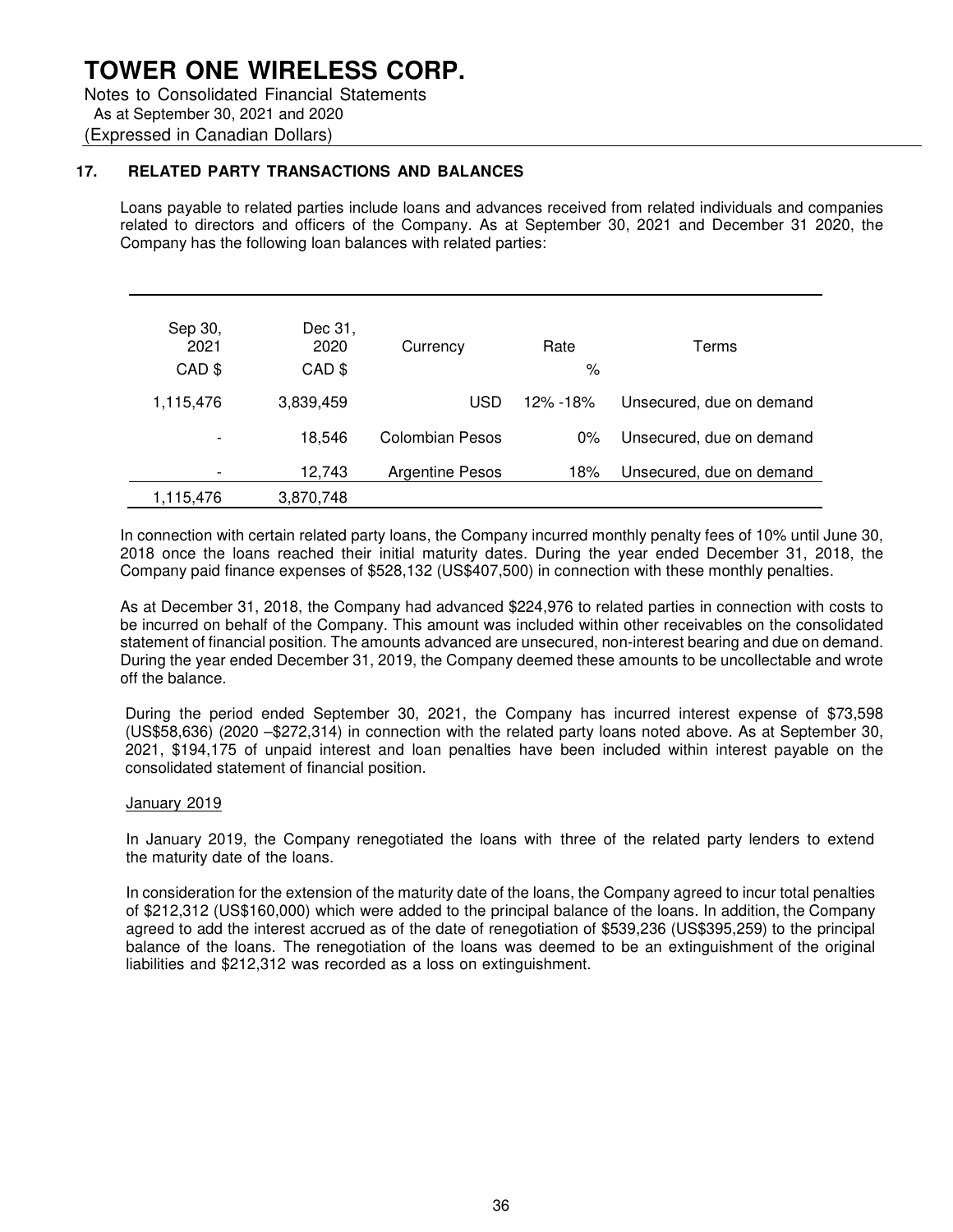Notes to Consolidated Financial Statements As at September 30, 2021 and 2020 (Expressed in Canadian Dollars)

## **17. RELATED PARTY TRANSACTIONS AND BALANCES (CONTINUED)**

#### September 2019

In September 2019, the Company consolidated loan balances with certain related party lenders and extended the maturity date of these amounts to March 30, 2020.

In consideration for the extension of the maturity date of the loans, the Company agreed to issue 2,381,301 share purchase warrants to the holderswith a fair value of \$180,714. The share purchase warrants are exercisable at a price of \$0.09 per common share for a period of five years. As at March 31, 2021, these warrants have not yet been issued. The fair value of the obligation to issue the share purchase warrants was calculated using the Black-Scholes model and the following weighted average assumptions:

| Share price at date of grant | \$0.08  |
|------------------------------|---------|
| Exercise price               | \$0.09  |
| Expected life                | 5 years |
| <b>Expected volatility</b>   | 174.99% |
| Risk free interest rate      | 1.49%   |
| Expected dividend yield      | $0\%$   |
| Expected forfeiture rate     | 0%      |

The consolidation of the loans and the issuance of the warrants was deemed to be an extinguishment of the original liabilities and \$180,714 was recorded as a loss on extinguishment.

Key management personnel receive compensation in the form of short-term employee benefits, share-based compensation, and post-employment benefits. Key management personnel include the Chief Executive Officer, Chief Financial Officer, and Chief Operating Officer. The remuneration of key management is as follows (expressed in USD):

|                                 | Nine Months period ended                |         |
|---------------------------------|-----------------------------------------|---------|
|                                 | September 30,2021<br>September 30, 2020 |         |
|                                 | \$                                      | \$      |
| Consulting fees paid to the CEO | 198,000                                 | 198,000 |
| Consulting fees paid to the COO | 153,000                                 | 153,000 |
| Consulting fees paid to the CFO | 17,000                                  | 153,000 |
|                                 | 368,000                                 | 504,000 |

The remuneration of the CEO/COO/CFO are included in professional fees and consulting in the consolidated statements of comprehensive loss.

During the year ended December 31, 2018 the Company granted stock options to directors and officers resulting in share-based compensation of \$1,913,692.

As at September 30, 2021, \$328,224 (September 2020 –326,100) of related party payables are included in accounts payable and accrued liabilities in the consolidated statement of financial position.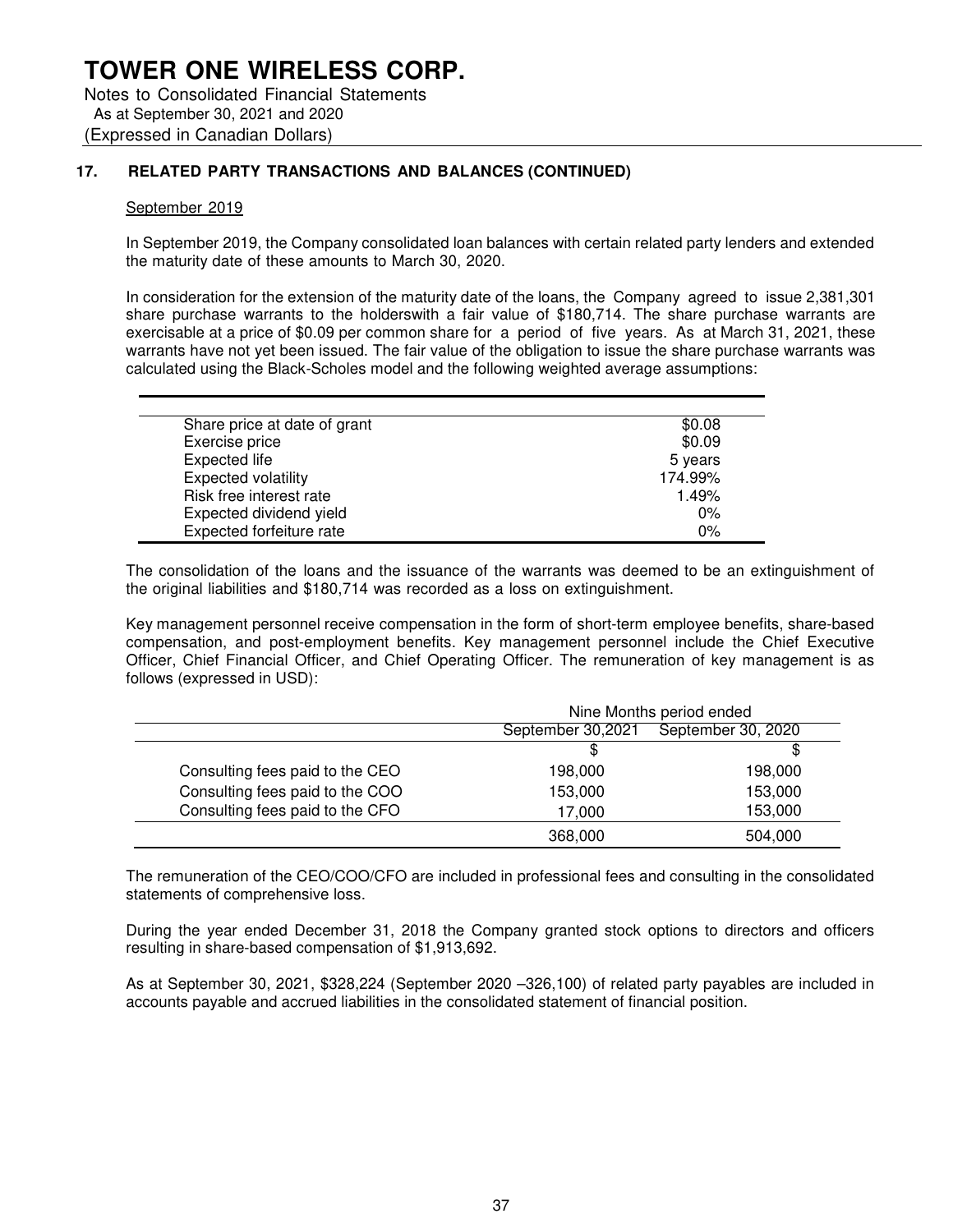Notes to Consolidated Financial Statements As at September 30, 2021 and 2020 (Expressed in Canadian Dollars)

## **18. SHARE CAPITAL**

a) Authorized:

| Unlimited | Class A common shares without par value              |
|-----------|------------------------------------------------------|
| 1.500.000 | Class B Series I preferred shares without par value  |
| 1.000.000 | Class B Series II preferred shares without par value |

As at December 31, 2020 and 2019, there were no preferred shares outstanding.

#### b) Issued and outstanding:

During the year ended December 31, 2020:

• On April 30, 2020, the Company issued 714,286 common shares as a penalty to the holders of the convertible debentures, with a fair value of \$24,286. The fair value of the penalty was not readily determinable, as such, the common shares were valued at the fair value of common shares on grant date.

No shares were issued during the year ended December 31, 2019.

During the year ended December 31, 2018:

- On April 3, 2018, the Company issued 7,500,000 common shares for acquisition Mexmaken as described in Note 7.
- On April 3, 2018, the Company issued 780,000 common shares to the parent of the CEO for interest payment of \$156,000 (USD\$120,000).
- The Company issued 50,000 common shares pursuant to the exercise of the conversion option of certain convertible debentures as described in Note 14.
- The Company issued 5,600,000 common shares for gross proceeds of \$1,260,000 pursuant to the exercise of stock options. In connection with the exercise of stock options, \$1,200,301 was transferred from contributed surplus to share capital.
- The Company issued 525,690 units for services with a fair value of \$110,395. Each unit is comprised of one common share and one share purchase warrant exercisable for one common share at an exercise price of \$0.25 for a period of six months. The fair value of the services received was not readily determinable, as such, the common shares were valued at the fair value of common shares on grant date. No value has been allocated to the warrants.
- The Company issued 142,857 units for the subscriptions received in 2017 in the amount of \$30,000. Each unit has the same term as above. Each unit is comprised of one common share and one share purchase warrant exercisable for one common share at an exercise price of \$0.25 for a period of six months.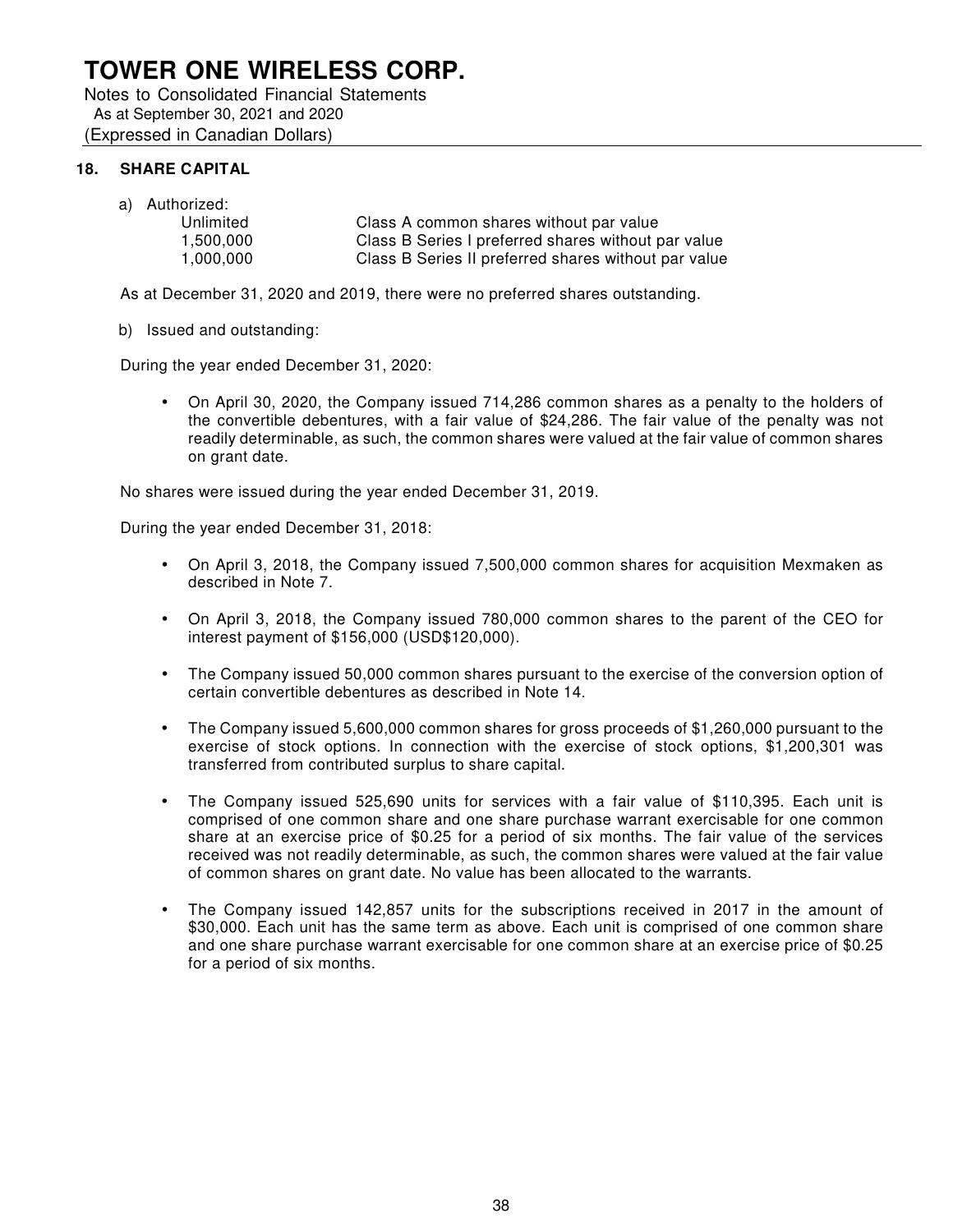Notes to Consolidated Financial Statements As at September 30, 2021 and 2020 (Expressed in Canadian Dollars)

## **18. SHARE CAPITAL (CONTINUED)**

- b) Issued and outstanding (continued):
	- On January 8, 2018, the Company extended the expiry date of existing warrants from January 12, 2018 to July 21, 2018. The modification of warrants incurred a share-based compensation of \$10,410. The Company also announced warrant price reduction and exercise incentive program. Under the incentive program, the exercise price of all the warrants reduced to \$0.25 if exercised prior to March 30, 2018, which was further extended to April 6, 2018. One Incentive Warrant was granted for each warrant exercised. Each Incentive Warrant was exercisable to acquire one common share at a price of \$0.40 for six months. The Company engaged an agent to provide services in connection with the incentive program. The Company issued the agent such number of new warrants as was equal to 8% of the exercised warrants in this program, entitling the agent to acquire units of the Company at an exercise price of \$0.25 per unit, with each unit being comprised of one common share and one non-transferable share purchase warrants entitling the agent to acquire an additional common share of the Company at a price of \$0.40 per share for one year.

8,665,201 warrants were exercised under this program and consequently, 8,665,201 Incentive Warrants were issued. The Company received proceeds of \$2,166,300 for the exercise of warrants.

- c) Escrowed Shares:
	- (i) Pursuant to an escrow agreement dated January 26, 2017, the 30,000,000 common shares issued pursuant to the acquisition of TCTS (Note 5) are subject to escrow restrictions. The escrow shares will be released based on certain performance conditions. During the year ended December 31, 2020, the escrow shares were released upon achieving the performance obligations. As at December 31, 2020, no common shares remain in escrow (2019 – 30,000,000 common shares).
	- (ii) In addition, pursuant to an Assignment Agreement from 2017, 500,000 common shares issued to Rojo Resources Ltd. are subject to escrow restrictions. These escrow shares will be released 10% on the issuance date, with the remaining to be released 15% every six months. As of December 31, 2020, there are no common shares remaining in escrow (2019 – 75,000 common shares).
- d) Warrants:

.

On January 8, 2018, the Company modified the expiry date of all existing warrants to July 21, 2018. Sharebased compensation of \$10,410 was recorded on the agents warrants, based on the following assumptions:

| Exercise price             | \$0.40      |
|----------------------------|-------------|
| Expected life              | $0.5$ years |
| <b>Expected volatility</b> | 81%         |
| Risk free interest rate    | 1.32%       |
| Expected dividend yield    | 0%          |
| Expected forfeiture rate   | 0%          |

During the year ended December 31, 2020, a total of 31,293,653 warrants expired unexercised. Upon expiry of the warrants, \$597,632 was reversed from contributed surplus to deficit.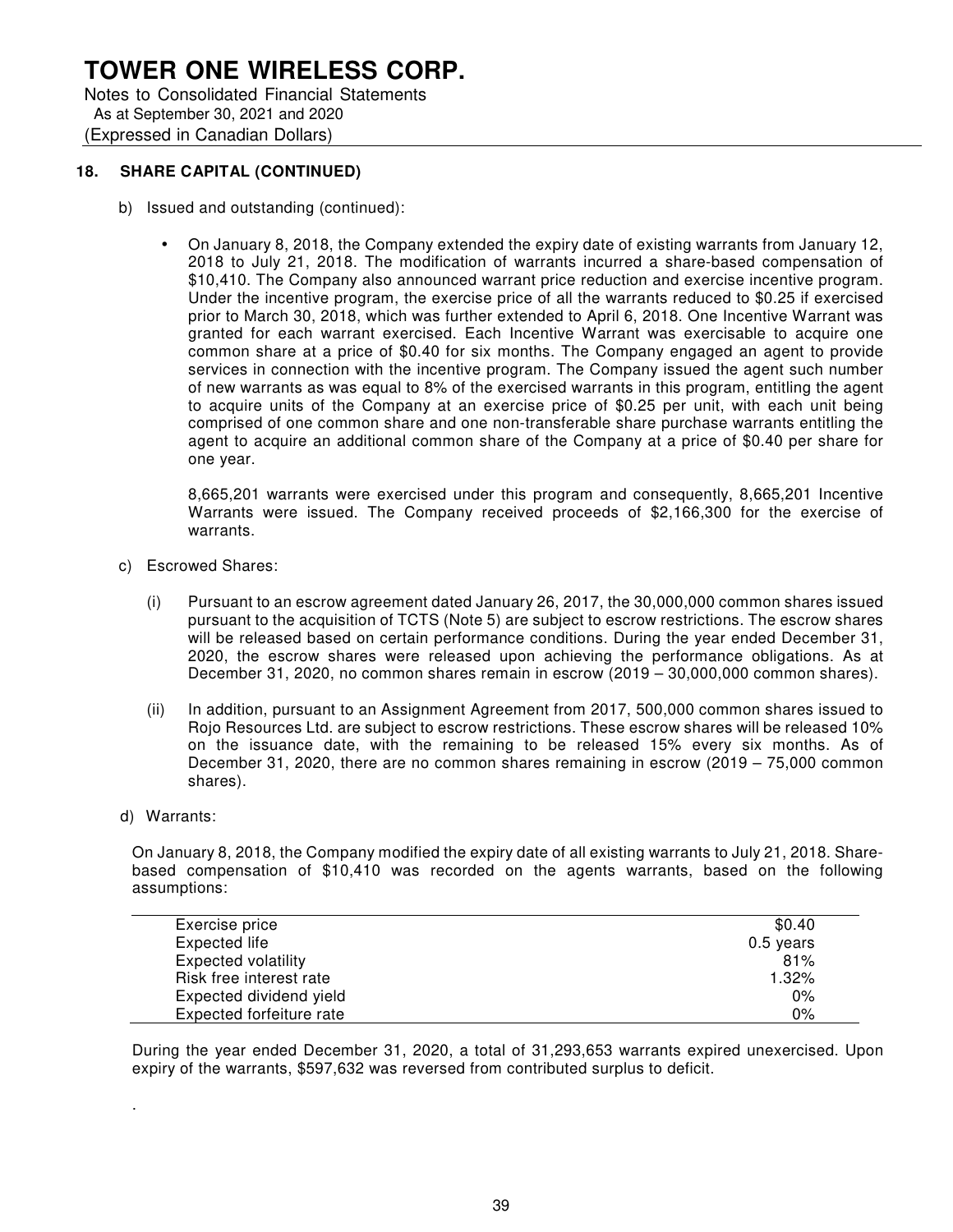Notes to Consolidated Financial Statements As at September 30, 2021 and 2020 (Expressed in Canadian Dollars)

## **18. SHARE CAPITAL (CONTINUED)**

d) Warrants (continued)

A continuity of warrants for the period ended September 30, 2021 and years ended December 31, 2020 and 2019 is as follows:

|                             | Number         | Weighted<br>average<br>exercise price |
|-----------------------------|----------------|---------------------------------------|
|                             |                | \$                                    |
| Balance, December 31, 2018  | 16,290,573     | 0.12                                  |
| Granted                     | 15,924,860     | 0.09                                  |
| Balance, December 31, 2019  | 32,215,433     | 0.11                                  |
| Expired                     | (31, 293, 653) | 0.11                                  |
| Balance, December 31, 2020  | 921,780        | 0.09                                  |
| Granted                     |                |                                       |
| Balance, September 30, 2021 | 921,780        | 0,09                                  |

The following table summarizes the share purchase warrants outstanding and exercisable as at September 30, 2021:

|                                | Exercise price |                     |
|--------------------------------|----------------|---------------------|
| Number of warrants outstanding |                | Expiry date         |
| 921.780                        | 0.09           | . 2021<br>October 1 |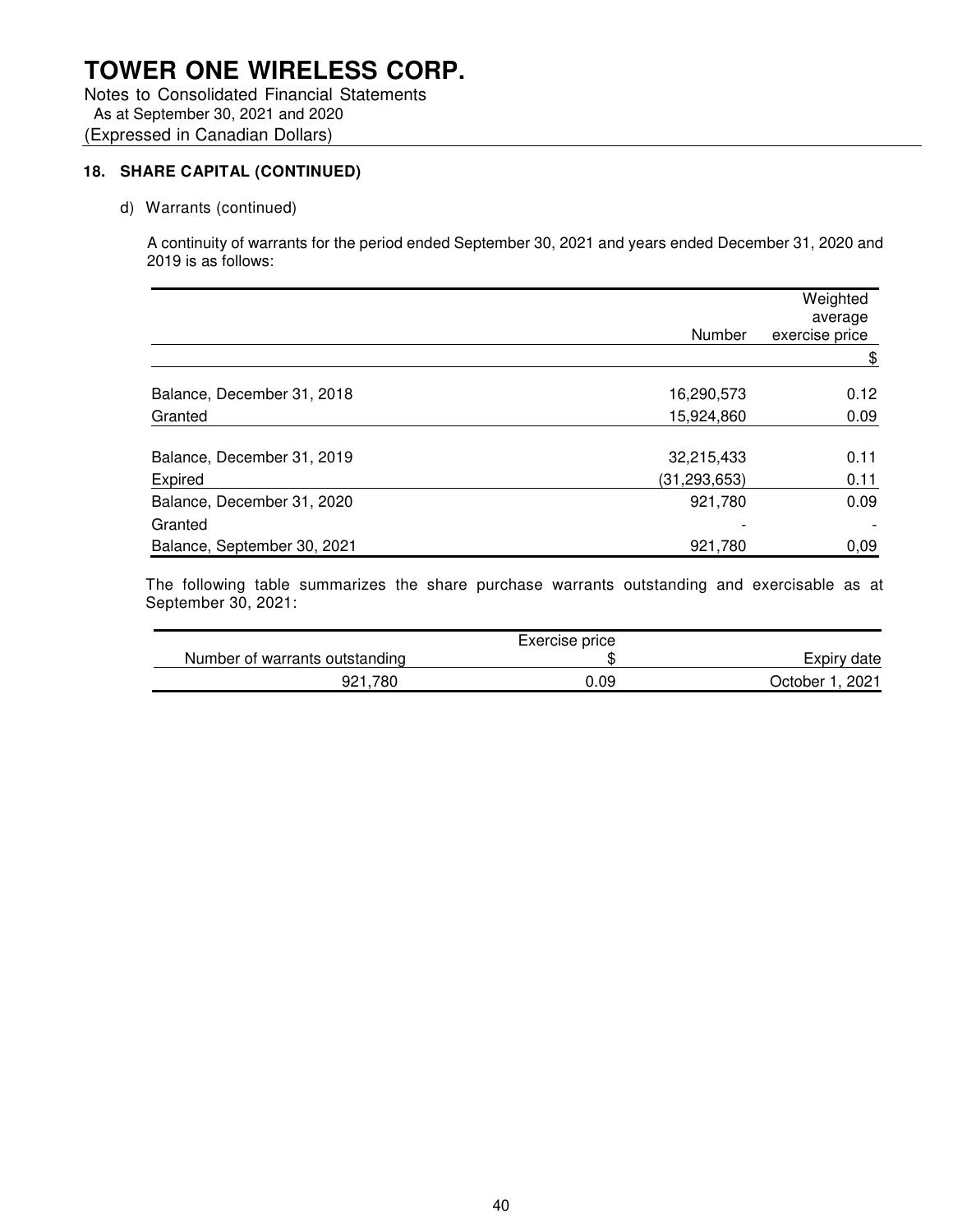Notes to Consolidated Financial Statements As at September 30, 2021 and 2020 (Expressed in Canadian Dollars)

### **18. SHARE CAPITAL (CONTINUED)**

e) Stock options

The Company has established a stock option plan for directors, employees, and consultants. Under the Company's stock option plan, the exercise price of each option is determined by the Board, subject to the Discounted Market Price policies of the Canadian Stock Exchange. The aggregate number of shares issuable pursuant to options granted under the plan is limited to 10% of the Company's issued shares at the time the options are granted. The aggregate number of options granted to any one optionee in a 12-month period is limited to 5% of the issued shares of the Company.

There were no stock options granted during the period ended September 30, 2021. During the year ended December 31, 2018, the Company granted stock options to certain directors, officers and consultants of the Company. The weighted average fair value of the stock options during the year ended December 31, 2018 was determined to be \$1.50 using the Black-Scholes option pricing model. The following weighted average assumptions were used for the calculation:

|                            | 2021 | 2020                     | 2019 | 2018   |
|----------------------------|------|--------------------------|------|--------|
| Share price at grant date  |      |                          |      | \$0.22 |
| Exercise price             |      |                          |      | \$0.23 |
| Expected life (in years)   |      |                          |      |        |
| <b>Expected volatility</b> |      |                          |      | 202%   |
| Risk free interest rate    |      | $\overline{\phantom{0}}$ |      | 2.07%  |
| Expected dividend yield    |      |                          |      | $0\%$  |
| Expected forfeiture rate   |      | $\overline{\phantom{0}}$ |      | 0%     |

A continuity of stock options for the period ended September 30, 2021 and years ended December 31,2020 and 2019 is as follows:

|                                      | Weighted average exercise |       |  |
|--------------------------------------|---------------------------|-------|--|
|                                      | Number                    | price |  |
|                                      |                           |       |  |
| Balance, December 31, 2019, 2020 and |                           |       |  |
| September 30 2021                    | 1,275,000                 | 0.30  |  |

As at September 30, 2021, the following stock options were outstanding and exercisable:

| Options<br>Outstanding | Options<br>exercisable | Exercise<br>price | Remaining life<br>(years) | Expiry<br>Date    |
|------------------------|------------------------|-------------------|---------------------------|-------------------|
|                        |                        | \$                |                           |                   |
| 325,000                | 325,000                | 0.45              | 1.21                      | March 17, 2022    |
| 950,000                | 950,000                | 0.25              | 2.13                      | February 17, 2023 |
| 1,275,000              | .275,000               | 0.30              | .90                       |                   |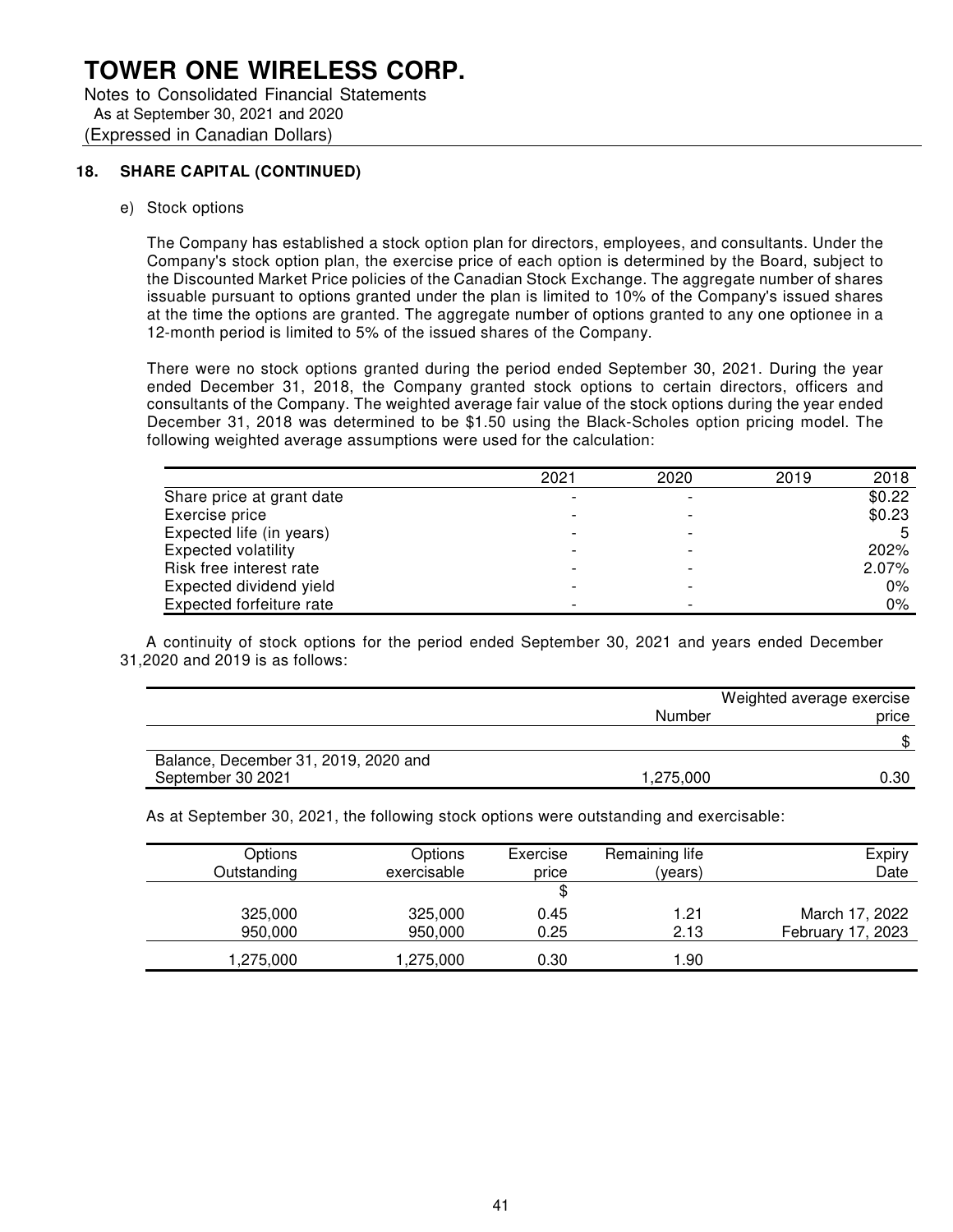Notes to Consolidated Financial Statements As at September 30, 2021 and 2020 (Expressed in Canadian Dollars)

#### **18. CAPITAL DISCLOSURE**

The Company manages its shareholders' deficiency, loans and convertible debts as capital. The Company's objective when managing capital is to safeguard the Company's ability to continue as a going concern in order to pursue the development of its assets and to maintain a flexible capital structure which optimizes the cost of capital at an acceptable risk. The Company manages the capital structure and adjusts it considering changes in economic conditions and the risk characteristics of the underlying assets. To maintain or adjust the capital structure, the Company may attempt to issue new shares, issue debt or acquire or dispose of assets. In order to facilitate the management of its capital requirements, the Company prepares expenditure budgets that are updated as necessary depending on various factors, including successful capital deployment and general industry conditions. As at September 30, 2021, the shareholders' deficiency was \$ 27,580,334 (2020 - \$25,492,478). The Company is not subject to any externally imposed capital requirements. The Company did not change its approach to capital management during the year ended September 30, 2021.

#### **19. FINANCIAL INSTRUMENTS AND RISK**

As at September 30, 2021, the Company's financial instruments consist of cash, amounts receivable, accounts payable and accrued liabilities, customer deposits, interest payable, convertible debentures, loans payable, loans from related parties, bonds payable and lease liabilities.

The Company provides information about financial instruments that are measured at fair value, grouped into Level 1 to 3 based on the degree to which the inputs used to determine the fair value are observable.

- a. Level 1 fair value measurements are those derived from quoted prices in active markets for identical assets or liabilities.
- b. Level 2 fair value measurements are those derived from inputs other than quoted prices included within Level 1, that are observable either directly or indirectly.
- c. Level 3 fair value measurements are those derived from valuation techniques that include inputs that are not based on observable market data.

Cash is measured using level 1 fair value inputs. The carrying values of the amounts receivable, accounts payable and accrued liabilities, customer deposits, interest payable, convertible debentures and loans from related parties approximate their fair values because of the short-term nature of these instruments. The bond payable, loan payable and lease liabilities is classified as level 3.

The Company is exposed in varying degrees to a variety of financial instrument related risks. The Board of Directors approves and monitors the risk management processes, inclusive of documented investment policies, counterparty limits, and controlling and reporting structures. The type of risk exposure and the way in which such exposure is managed is provided as follows:

#### Credit Risk

Credit risk is the risk of financial loss to the Company if a customer or counterparty to a financial instrument fails to meet its contractual obligations. Financial instruments that potentially subject the Company to concentrations of credit risk consist principally of cash. To minimize the credit risk the Company places cash with a high credit quality financial institution.

With respect to its accounts receivable, the Company assesses the credit rating of all customers and maintains provisions for potential credit losses, and any such losses to date have been within management's expectations. The Company's credit risk with respect to accounts receivable and maximum exposure thereto is \$ 2,505,663 (2020 - \$510,886). Accounts receivable are shown net of provision of credit losses of \$ 79,817 (2020 - \$127,053).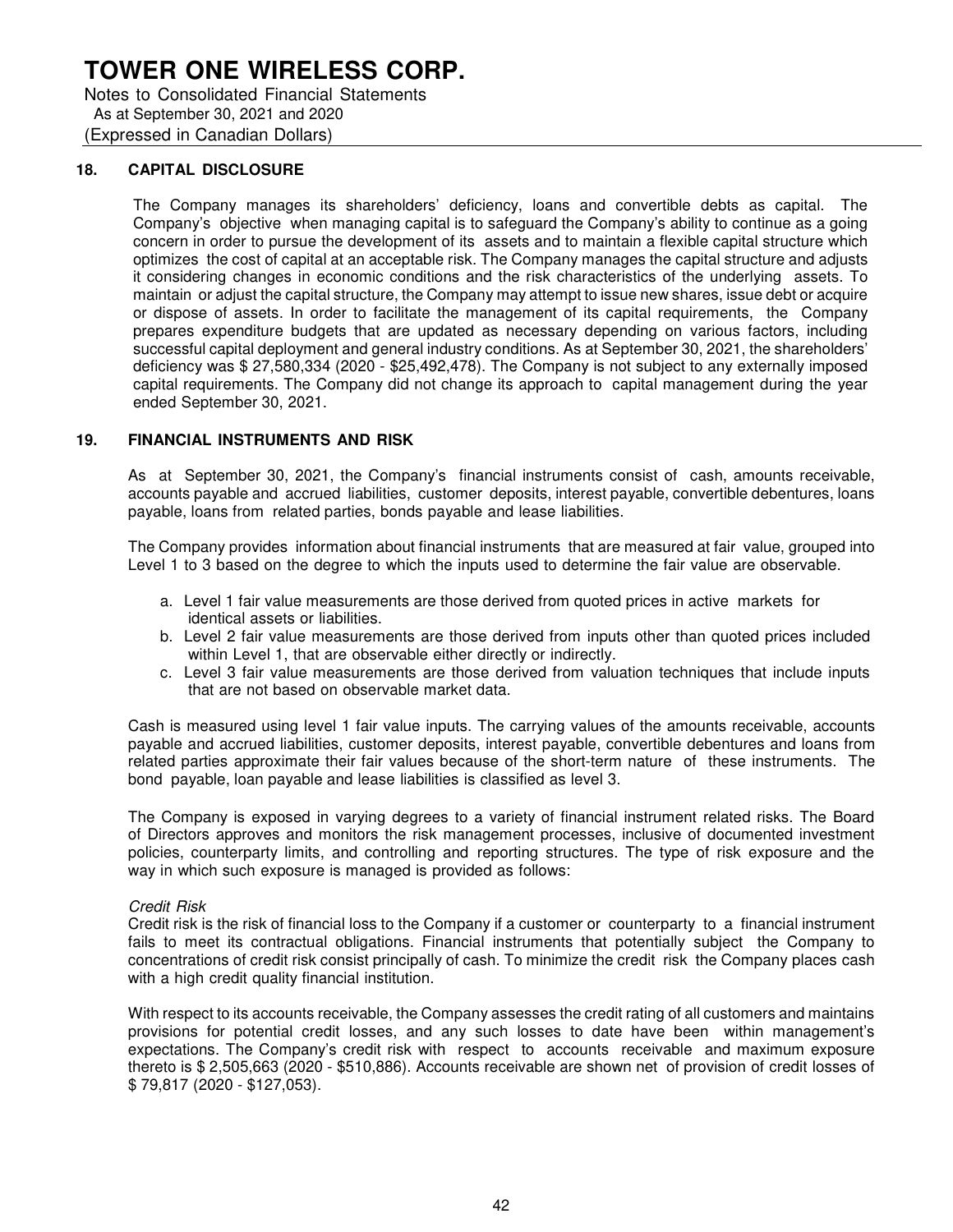Notes to Consolidated Financial Statements As at September 30, 2021 and 2020 (Expressed in Canadian Dollars)

### **19. FINANCIAL INSTRUMENTS AND RISK (CONTINUED)**

#### Liquidity Risk

Liquidity risk is the risk that the Company will not be able to meet its financial obligations as they fall due. The Company's objective in managing liquidity risk is to ensure that it has sufficient liquidity available to meet its liabilities when due. The Company uses cash to settle its financial obligations as they fall due. The ability to do this relies on the Company's ability to collect its revenue in a timely manner, continuous support from shareholders and investors and maintain sufficient cash on hand. To the extent that the Company does not believe it has sufficient liquidity to meet its current obligations, the Board of Directors considers securing additional funds through issuances of equity and debt or partnering transactions.

The Company monitors its risk of shortage of funds by monitoring the maturity dates of existing trade and other accounts payable. The following table summarizes the maturities of the Company's financial liabilities as at September 30, 2021 based on the undiscounted contractual cash flows:

|                                            | Carrying<br>amount | Contractual<br>cash flows | Less than<br>1 year  | $1 - 3$<br>years  | $4 - 5$<br>years         | After<br>5 years |
|--------------------------------------------|--------------------|---------------------------|----------------------|-------------------|--------------------------|------------------|
|                                            | \$                 | \$                        | \$                   | \$                | \$                       | \$               |
| Accounts payable and<br>accruedliabilities | 5,829,966          | 5,829,966                 | 5,829,966            |                   | $\overline{\phantom{0}}$ |                  |
| Interest payable                           | 378,962            | 378,962                   | 61,048               |                   | 25,103                   | 292,811          |
| Loans payable                              | 10,778,006         | 10,778,006                | 598,989              | 121,221           | 1,740,267                | 8,317,529        |
| Loans from related parties                 | 1,115,476          | 1,115,476                 | 1,115,476            |                   |                          |                  |
| Bonds payable                              | 1,793,600          | 1,793,600                 | 1,793,600            |                   | $\overline{\phantom{a}}$ |                  |
| Lease liability                            | 3,888,643          | 8,436,120                 |                      | 668,184 2,171,849 | 1,322,092                | 4.273.995        |
| Total                                      | 23,784,652         | 28,332,129                | 10,067,263 2,293,070 |                   | 3,087,462                | 12,884,334       |

The Company has a working capital deficiency as of September 30, 2021 of \$9,428,216. Customer deposits consist of funds received from customers in advance of towers sold. As of September 30, 2021, the Company received \$5,295,628 (2020 – \$5,829,708) in customer deposits.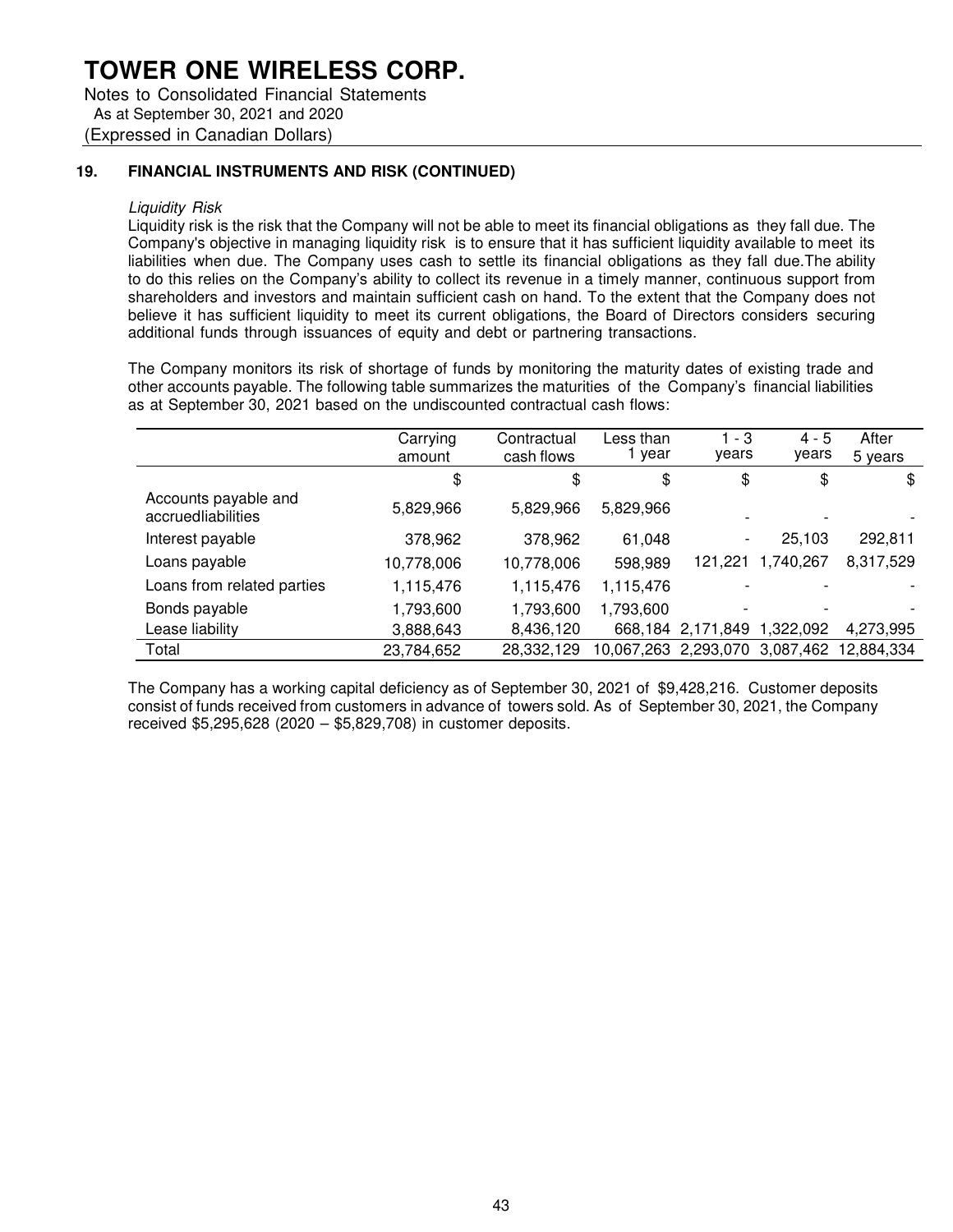Notes to Consolidated Financial Statements As at September 30, 2021 and 2020 (Expressed in Canadian Dollars)

## **19. FINANCIAL INSTRUMENTS AND RISK (CONTINUED)**

At Sep 30, 2021, the Company had the following financial instruments denominated in foreign currencies:

|                               | Argentina<br>Pesos | Colombian<br>Pesos | Mexican<br>Pesos | United<br><b>States</b><br><b>Dollars</b> | Total        |
|-------------------------------|--------------------|--------------------|------------------|-------------------------------------------|--------------|
|                               | \$                 | \$                 | \$               | \$                                        | \$           |
| Cash                          | 68,860             | 395,539            | 15,798           | 329                                       | 480,527      |
| Amounts receivable            | 454,896            | 4,013,979          | 351,690          | 689                                       | 4,821,254    |
| Accounts payable and          |                    |                    |                  |                                           |              |
| accrued liabilities           | (92, 506)          | (3, 176, 901)      | (626, 872)       | (176, 038)                                | (4,072,316)  |
| Customer deposits             |                    | (4,811,186)        | (484, 443)       |                                           | (5,295,628)  |
| Interest payable              |                    | (318, 014)         |                  |                                           | (318, 014)   |
| Lease liability               |                    | (3,800,030)        | (88, 612)        |                                           | (3,888,643)  |
| Loans payable                 |                    | (9,213,295)        | (121, 221)       |                                           | (9,334,516)  |
| Loans from related<br>parties |                    |                    |                  |                                           |              |
| Net                           | 431,251            | (16,909,907)       | (953, 659)       | (175,020)                                 | (17,607,336) |

#### Interest Rate Risk

Interest rate risk is the risk that future cash flows of the Company's assets and liabilities can change due to a change in interest rates. Loans payable have a fixed interest rate between 6,2% and 18%, and cash earns interest at a nominal rate. The Company is not exposed to significant interest rate risk.

Fair value estimates of financial instruments are made at a specific point in time, based on relevant information about financial markets and specific financial instruments. As these estimates are subjective in nature, involving uncertainties and matters of significant judgment, they cannot be determined with precision. Changes in assumptions can significantly affect estimated fair values.

### **20. ECONOMIC DEPENDENCE**

For the period ended September 30, 2021, 73% of total revenues were generated with five customers (June 30, 2021 – 82% with five major customers). The loss of one or more of these customers could have a material adverse effect on the Company's financial position and results of operations.

|                   | September 30, 2021 |  |  |
|-------------------|--------------------|--|--|
| Customer A        | 497,952<br>\$      |  |  |
| Customer B        | 261,576            |  |  |
| Customer C        | 255,763            |  |  |
| Customer D        | 239,619            |  |  |
| Customer E        | 236,932            |  |  |
|                   | June 30, 2021      |  |  |
| Customer A        | 173,291<br>\$      |  |  |
| Customer B        | 94,915             |  |  |
| Customer C        | 94,668             |  |  |
| Customer D        | 99,035             |  |  |
| <b>Customer E</b> | 86,323             |  |  |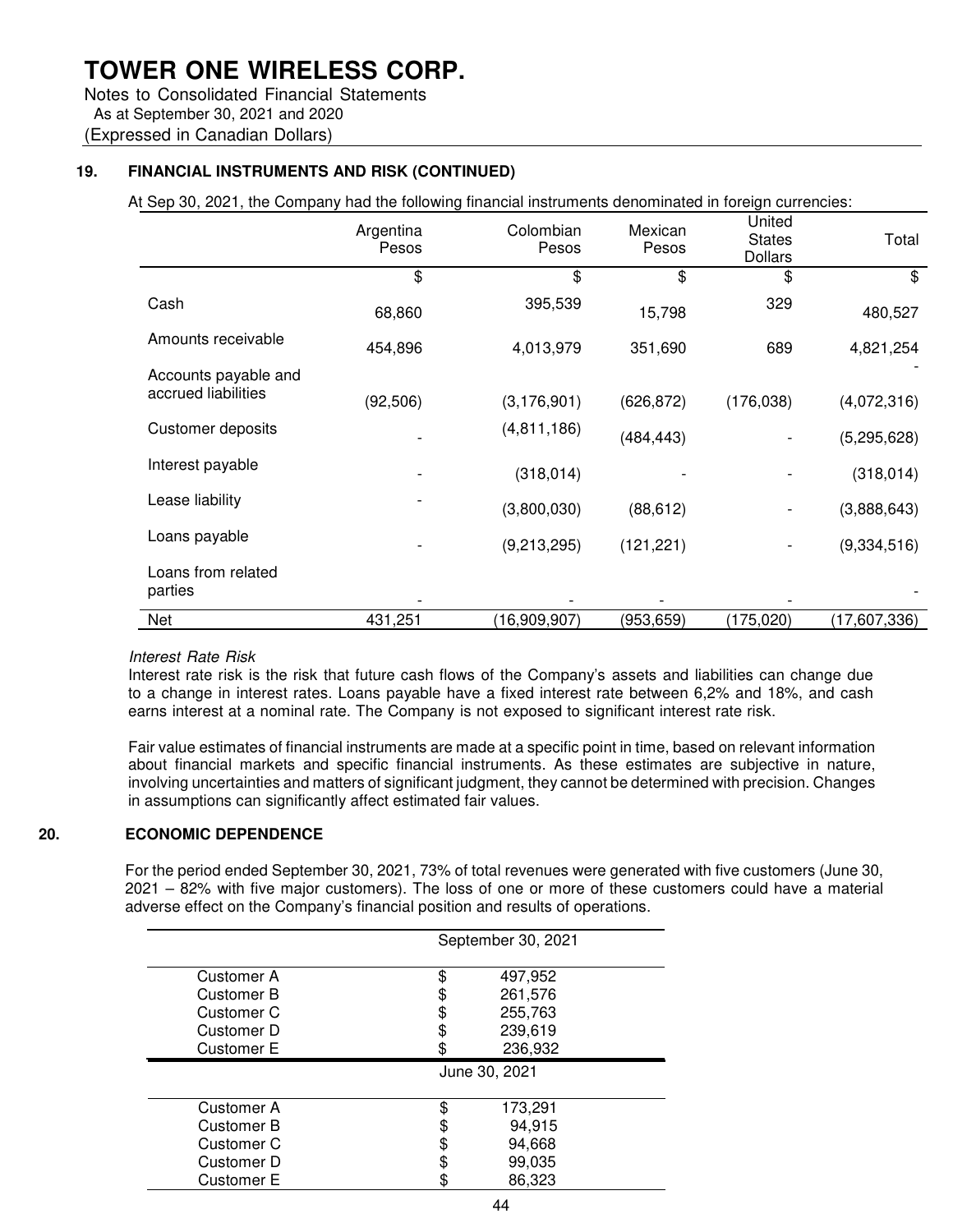Notes to Consolidated Financial Statements For the Three and Nine Months Ended September 30, 2021, and 2020 (Expressed in Canadian Dollars)

## **21. SEGMENTED INFORMATION**

The Company has three operating segments, which are the locations in which the Company operates. The reportable segments are the Company's Argentinian, Colombian, American and Mexican operations. A breakdown of revenues, short-term assets, long-term assets and net income for each reportable segment as at and for the period ended September 30, 2021 and December 2020 is reported below.

|                             | <b>United States of</b> |            |           |                  |             |               |
|-----------------------------|-------------------------|------------|-----------|------------------|-------------|---------------|
|                             | Argentina               | Colombia   | Mexico    | America          | Other       | Total         |
|                             | \$                      | \$         | \$        | \$               | \$          | \$            |
| September 30, 2021:         |                         |            |           |                  |             |               |
| <b>Current assets</b>       | 645,381                 | 6,146,696  | 382,361   | 1,160            | 200,481     | 7,376,079     |
| Property and equipment      | 15,997                  | 3,752,791  | 1,566,474 | 41,662           | (442, 216)  | 4,934,708     |
| Other non-current<br>assets |                         | 3,867,532  | 164,334   |                  | 1,191,917   | 5,223,784     |
| <b>Total assets</b>         | 661,378                 | 13,767,019 | 2,113,169 | 42,822           | 950,183     | 17,534,570    |
| Revenues:                   |                         |            |           |                  |             |               |
| Tower rental revenue        | 549,242                 | 1,380,833  | 101,636   |                  |             | 2,031,711     |
| Service revenue             |                         |            |           |                  | 2,182,516   | 2,182,516     |
| Sales revenue               | 513,320                 | 925,683    | 436,531   |                  |             | 1,875,534     |
| Total revenues              | 1,062,562               | 2,306,516  | 538,167   |                  | 2,182,516   | 6,089,761     |
| Net income (loss)           | (3, 150, 493)           | 777,279    | 17,950    | 17,609           | 1,233,792   | (1, 103, 864) |
|                             |                         |            |           | United States of |             |               |
|                             | Argentina               | Colombia   | Mexico    | America          | Other       | Total         |
|                             | \$                      | \$         | \$        | \$               | \$          | \$            |
| December 31, 2020:          |                         |            |           |                  |             |               |
| <b>Current assets</b>       | 679,144                 | 448,193    | 465,316   | 1,938            | 96,650      | 1,691,241     |
| Property and equipment      | 2,680,675               | 2,989,580  | 437,596   | 51,278           | 15,999      | 6,175,128     |
| Other non-current assets    | 773,279                 | 976,278    | 135,876   |                  | 1,357,658   | 3,243,091     |
| <b>Total assets</b>         | 4,133,098               | 4,414,051  | 1,038,787 | 53,216           | 1,470,307   | 11,109,460    |
| Revenues:                   |                         |            |           |                  |             |               |
| Tower rental revenue        | 945,647                 | 550,418    | 278,281   |                  |             | 1,774,346     |
| Service revenue             |                         |            |           | 346,317          | 626,319     | 972,636       |
| Sales revenue               | 1,244,773               | 14,439     | 5,119,888 |                  |             | 6,379,100     |
| Total revenues              | 2,190,420               | 564,857    | 5,398,169 | 346,317          | 626,319     | 9,126,082     |
| Net income (loss)           | (2,388,551)             | 328,258    | 1,078,190 | 1,261,084        | (3,953,285) | (3,674,304)   |